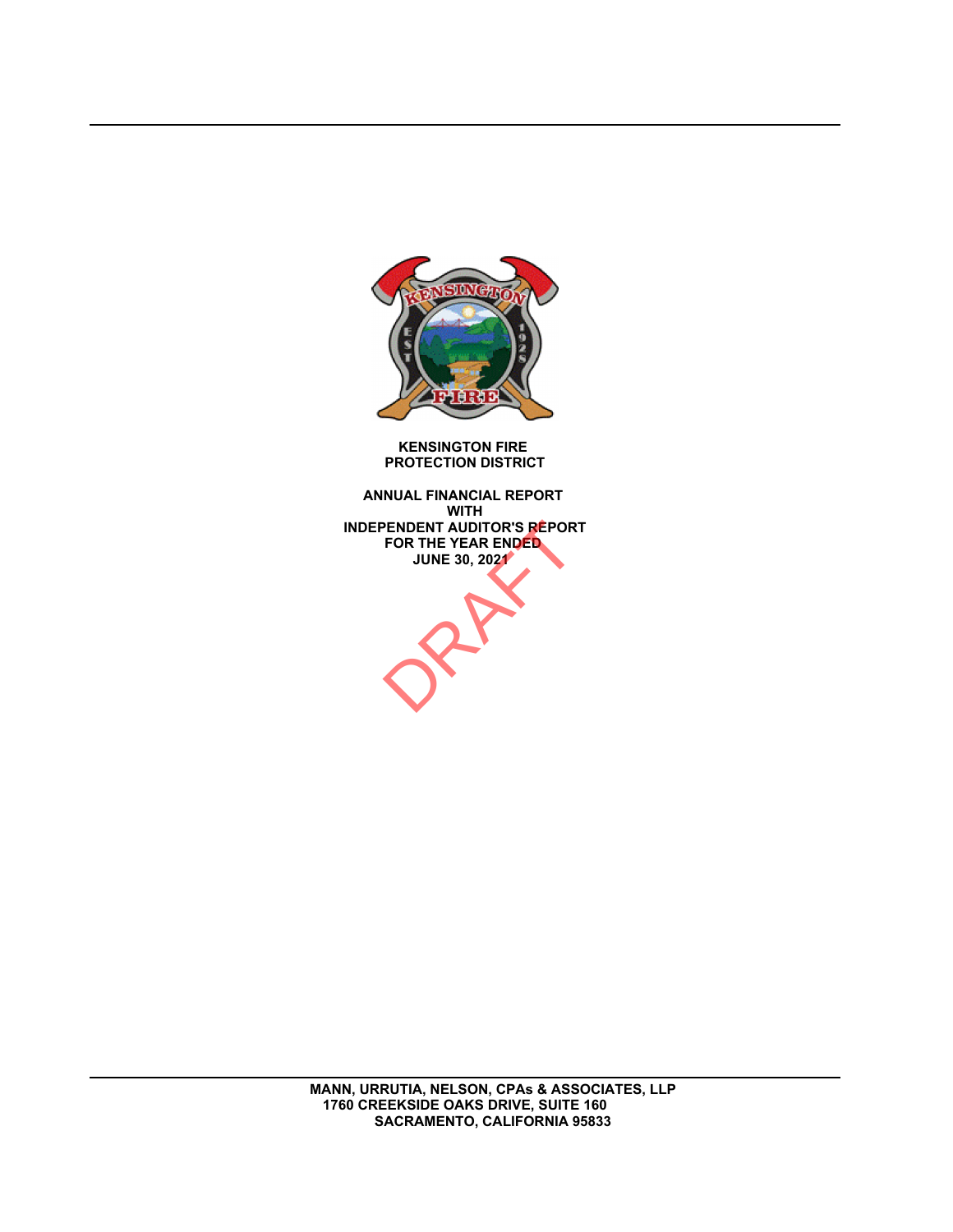ANNUAL FINANCIAL REPORT FOR THE YEAR ENDED JUNE 30, 2021

# TABLE OF CONTENTS

|                                                                                                                                                                                                                          | Page      |
|--------------------------------------------------------------------------------------------------------------------------------------------------------------------------------------------------------------------------|-----------|
| <b>Independent Auditor's Report</b>                                                                                                                                                                                      | $1 - 2$   |
| <b>Management's Discussion and Analysis</b>                                                                                                                                                                              | $3 - 7$   |
| <b>Financial Statements:</b>                                                                                                                                                                                             |           |
| <b>Statement of Net Position</b>                                                                                                                                                                                         | 8         |
| <b>Statement of Activities</b>                                                                                                                                                                                           | 9         |
| <b>Balance Sheet - Governmental Funds</b>                                                                                                                                                                                | 10        |
| Reconciliation of the Balance Sheet of Governmental Funds to the Statement of Net Position                                                                                                                               | 11        |
| Statement of Revenues, Expenditures, and Changes in Fund Balances - Governmental Funds                                                                                                                                   | 12        |
| Reconciliation of the Statement of Revenues, Expenditures and Changes in Fund Balances to<br>the Statement of Activities                                                                                                 | 13        |
| Notes to the Basic Financial Statements                                                                                                                                                                                  | $14 - 32$ |
| <b>Required Supplementary Information:</b>                                                                                                                                                                               |           |
| Statement of Revenues, Expenditures and Changes in Fund Balances - Budget and Actual for<br>the General Fund and Special Revenue Fund                                                                                    | 33        |
| Schedule of Changes in the District's Net OPEB Asset and Related Ratios                                                                                                                                                  | 34        |
| Schedule of Contributions to the OPEB Plan                                                                                                                                                                               | 35        |
| <b>Other Reports:</b>                                                                                                                                                                                                    |           |
| Independent Auditor's Report on Internal Control over Financial Reporting and on Compliance<br>and Other Matters Based on an Audit of Financial Statements Performed in Accordance<br>with Government Auditing Standards | $36 - 37$ |
|                                                                                                                                                                                                                          |           |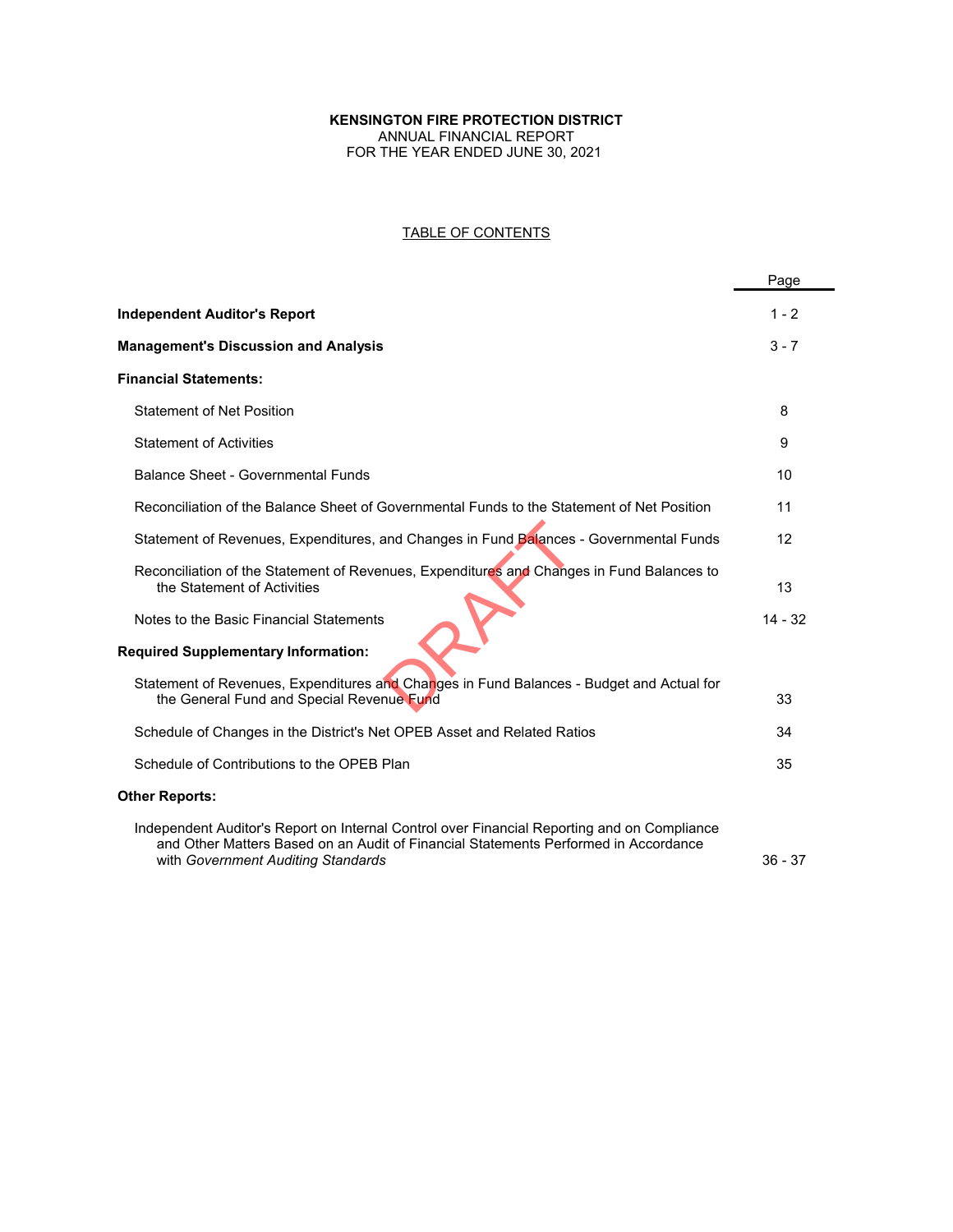# **INDEPENDENT AUDITOR'S REPORT**

To the Board of Directors Kensington Fire Protection District Kensington, California

#### **Report on the Financial Statements**

We have audited the accompanying financial statements of the governmental activities and each major fund of the Kensington Fire Protection District (the District) as of and for the year ended June 30, 2021, and the related notes to the financial statements, which collectively comprise the District's basic financial statements as listed in the table of contents.

#### **Management's Responsibility for the Financial Statements**

Management is responsible for the preparation and fair presentation of these financial statements in accordance with accounting principles generally accepted in the United States of America; this includes the design, implementation, and maintenance of internal control relevant to the preparation and fair presentation of financial statements that are free from material misstatement, whether due to fraud or error. ancial Statements<br>tion and fair presentation of the:<br>the United States of America;<br>the to the preparation and fair proton<br>to fraud or error.<br>on these financial statements based<br>overwhered Auditing Standards

#### **Auditor's Responsibility**

Our responsibility is to express an opinion on these financial statements based on our audit. We conducted our audit in accordance with auditing standards generally accepted in the United States of America and the standards applicable to financial audits contained in *Government Auditing Standards*, issued by the Comptroller General of the United States. Those standards require that we plan and perform the audit to obtain reasonable assurance about whether the financial statements are free from material misstatement.

An audit involves performing procedures to obtain audit evidence about the amounts and disclosures in the financial statements. The procedures selected depend on the auditor's judgment, including the assessment of the risks of material misstatement of the financial statements, whether due to fraud or error. In making those risk assessments, the auditor considers internal control relevant to the entity's preparation and fair presentation of the financial statements in order to design audit procedures that are appropriate in the circumstances, but not for the purpose of expressing an opinion on the effectiveness of the entity's internal control. Accordingly, we express no such opinion. An audit also includes evaluating the appropriateness of accounting policies used and the reasonableness of significant accounting estimates made by management, as well as evaluating the overall presentation of the financial statements.

We believe that the audit evidence we have obtained is sufficient and appropriate to provide a basis for our audit opinion.

#### **Opinion**

In our opinion, the financial statements referred to above present fairly, in all material respects, the respective financial position of the governmental activities and each major fund of the Kensington Fire Protection District, as of June 30, 2021, and the respective changes in financial position, thereof, for the year then ended in accordance with accounting principles generally accepted in the United States of America.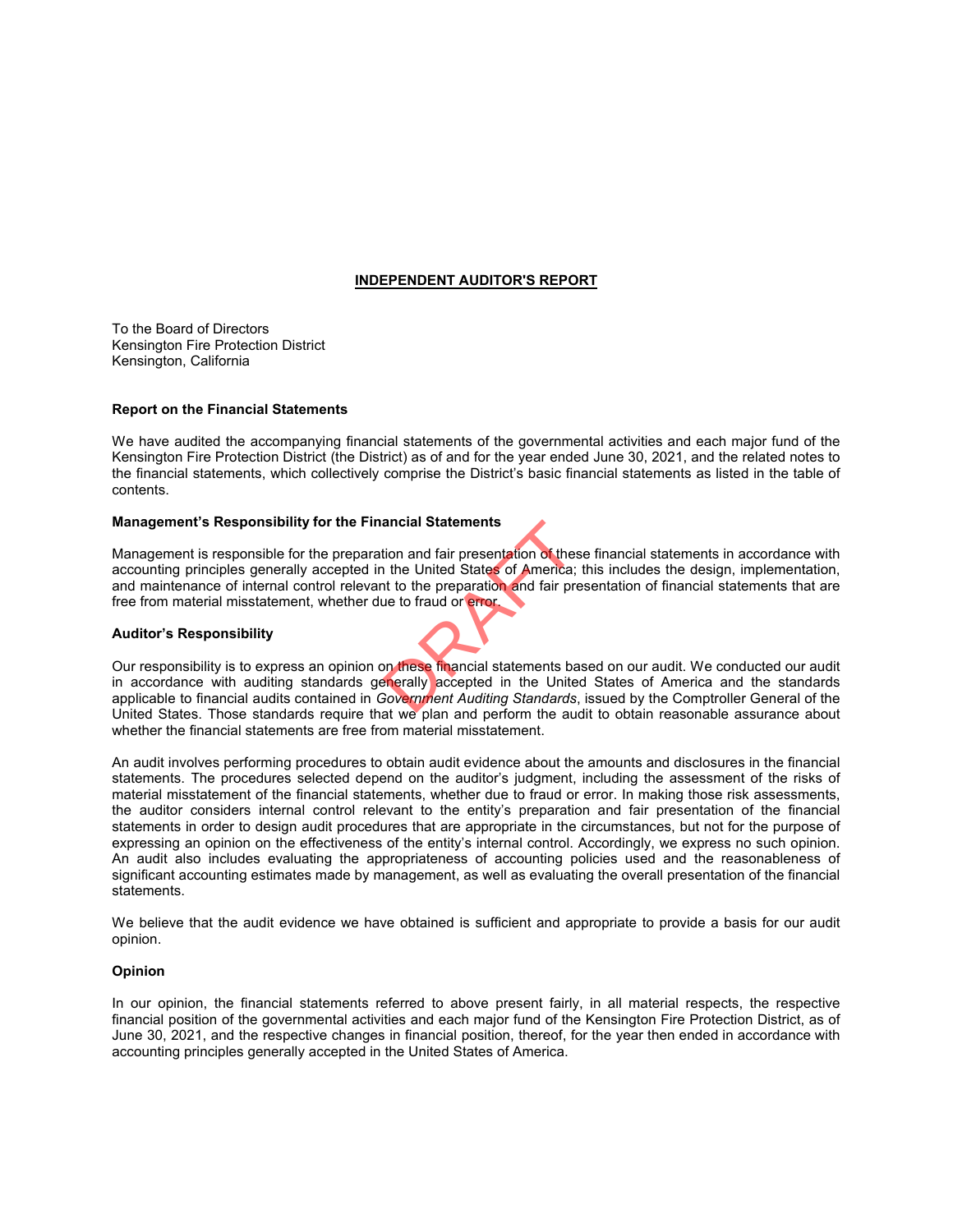# **Other Matters**

#### *Required Supplementary Information*

Accounting principles generally accepted in the United States of America require that the management's discussion and analysis, budgetary comparison information, and the schedules related to the District's net OPEB asset, as listed in the table of contents, be presented to supplement the basic financial statements. Such information, although not a part of the basic financial statements, is required by the Governmental Accounting Standards Board, who considers it to be an essential part of financial reporting for placing the basic financial statements in an appropriate operational, economic, or historical context. We have applied certain limited procedures to the required supplementary information in accordance with auditing standards generally accepted in the United States of America, which consisted of inquiries of management about the methods of preparing the information and comparing the information for consistency with management's responses to our inquiries, the basic financial statements, and other knowledge we obtained during our audit of the basic financial statements. We do not express an opinion or provide any assurance on the information because the limited procedures do not provide us with sufficient evidence to express an opinion or provide any assurance.

## **Other Reporting Required by** *Government Auditing Standards*

In accordance with *Government Auditing Standards*, we have also issued our report dated January 25, 2022, on our consideration of the Kensington Fire Protection District's internal control over financial reporting and on our tests of its compliance with certain provisions of laws, regulations, contracts, and grant agreements and other matters. The purpose of that report is to describe the scope of our testing of internal control over financial reporting and compliance and the results of that testing, and not to provide an opinion on internal control over financial reporting or on compliance. That report is an integral part of an audit performed in accordance with *Government Auditing Standards* in considering the Kensington Fire Protection District's internal control over financial reporting and compliance.

Sacramento, California

Sacramento, California<br>January 25, 2022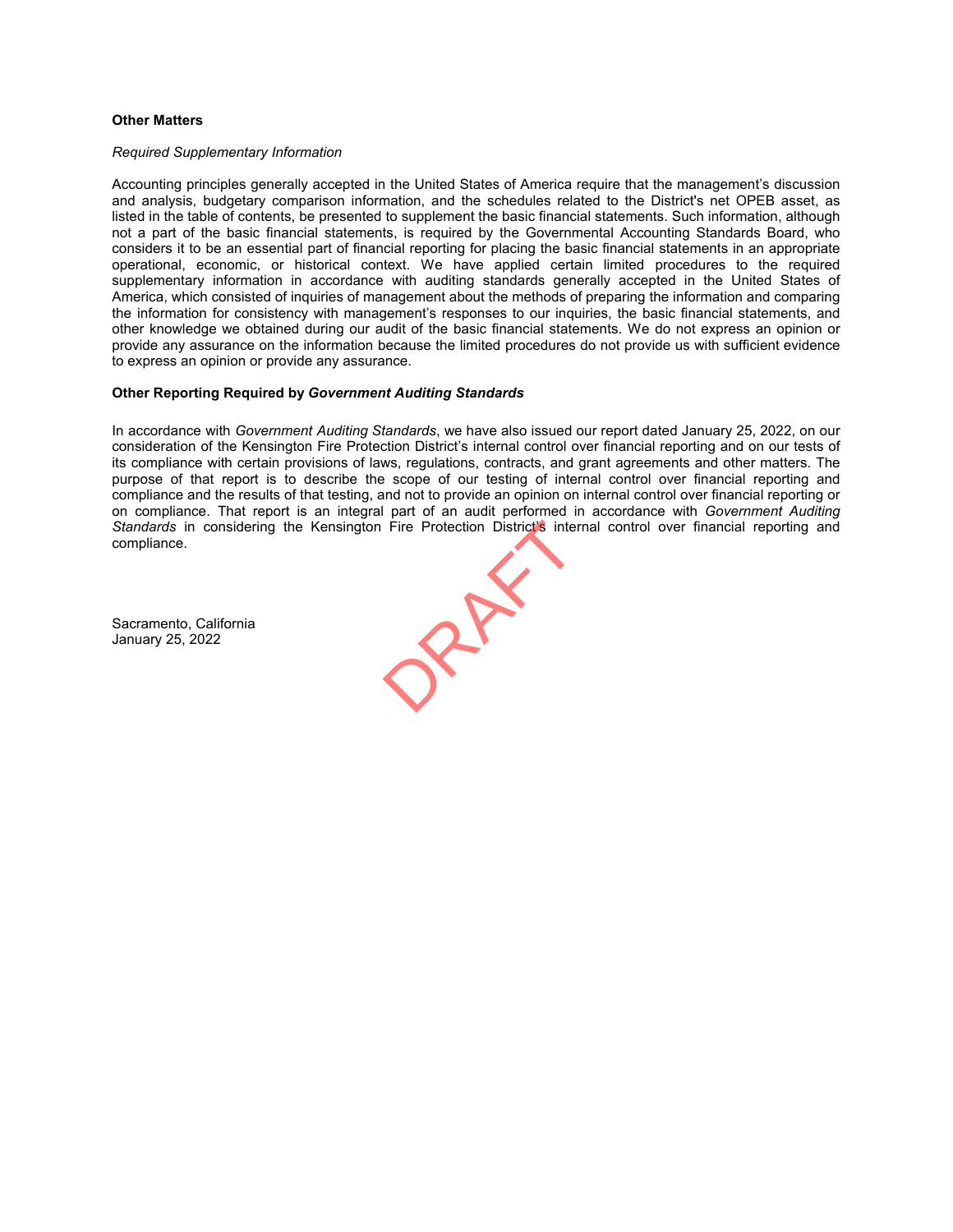MANAGEMENT'S DISCUSSION AND ANALYSIS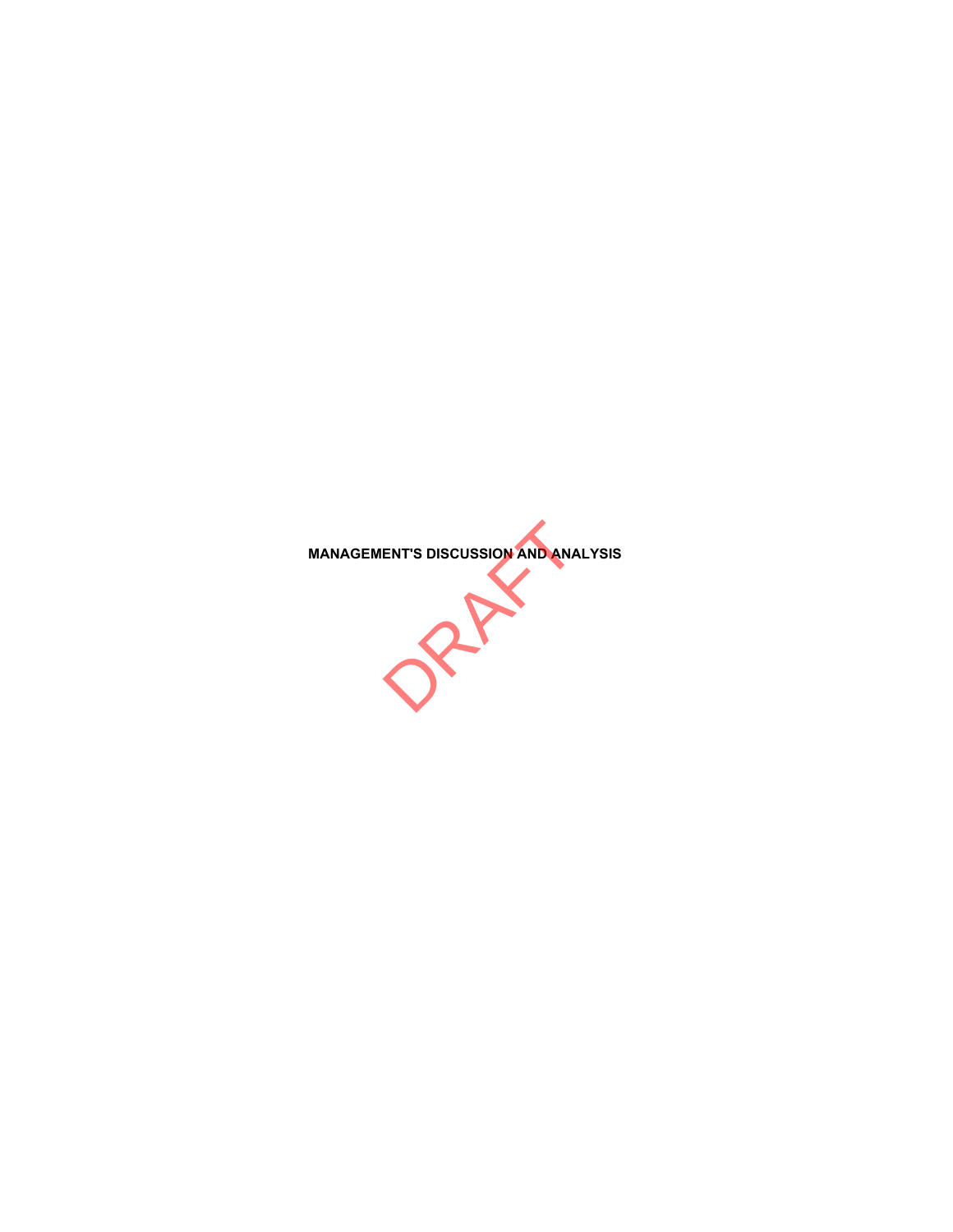The following discussion and analysis of the section of the Kensington Fire Protection District's (District) financial performance provides an overview of the District's financial activities for the fiscal year ending June 30, 2021. This information is presented in conjunction with the audited financial statements.

# **FINANCIAL HIGHLIGHTS**

- At the close of the fiscal year, June 30, 2021, assets of the District exceeded its liabilities by \$11,794,248 (net position). Of this amount, \$9,093,463 (unrestricted net position) may be used to meet the District's ongoing obligations to the citizens that the District serves.
- The District's total net position increased by \$748,373.
- At the close of the fiscal year, June 30, 2021, the District's general fund reported an ending fund balance of \$5,176,904, a decrease of \$122,144 when compared with prior year.
- At the close of the fiscal year, June 30, 2021, the District's special revenue fund reported an ending fund balance of \$409,440, an increase of \$198,635 when compared with the prior year.
- At the close of the fiscal year, June 30, 2021, the District's capital project fund reported an ending fund balance of \$3,821,952, an increase of \$99,165 when compared with the prior year.
- At the end of the fiscal year, June 30, 2021, unassigned fund balance for the governmental funds was \$1,745,216.

## **OVERVIEW OF THE ANNUAL FINANCIAL REPORT**

The financial section of this report consists of four parts: Government-wide financial statements, fund financial statements, the notes to the financial statements, and required supplementary information.

The government-wide financial statements are the statement of net position and the statement of activities, which are prepared using the economic resource measurement focus and the accrual basis of accounting. These statements provide both long-term and short-term information about the District's overall financial status. All of the current year's revenues and expenses are accounted for in the statement of activities, regardless of whether cash is received or paid. The two government-wide statements report the District's net position and how they have changed. Net position, the difference between the District's assets and deferred outflows of resources and liabilities and deferred inflows of resources, is one way to measure the District's financial health, or financial position. Over time, increases or decreases in the District's net position is an indicator of whether its financial health is improving or deteriorating, respectively. All changes in net position are reported as soon as the underlying event giving rise to the change occurs, regardless of the timing of related cash flows. REPORT<br>
ts of four parts: Covernment-w<br>
ments, and required supplement<br>
are the statement of net posit<br>
rice measurement focus and<br>
ort-term information about the I<br>
accounted for in the statement<br>
statements report the Di

The fund financial statements are the balance sheet and statement of revenues, expenditures and changes in fund balance, and are prepared using the current financial resources measurement focus and the modified accrual basis of accounting. Fund financial statements keep track of specific sources of funding and spending for particular purposes. The District has three funds: general fund, special revenue fund, and capital project fund, which are all components of the governmental funds. The fund financial statements provide a detailed short-term view that helps determine whether there are more or fewer financial resources that can be spent in the near future to finance the District's programs. Changes in fund balance are reported if they will have an effect on the near-term cash flow of the District.

The notes provide additional information that is essential to the reader for a full understanding of the data provided in the government-wide and fund financial statements.

The required supplementary information presents the District's progress in funding its obligations to provide other post employee benefits as well as the District's budgetary comparison schedules.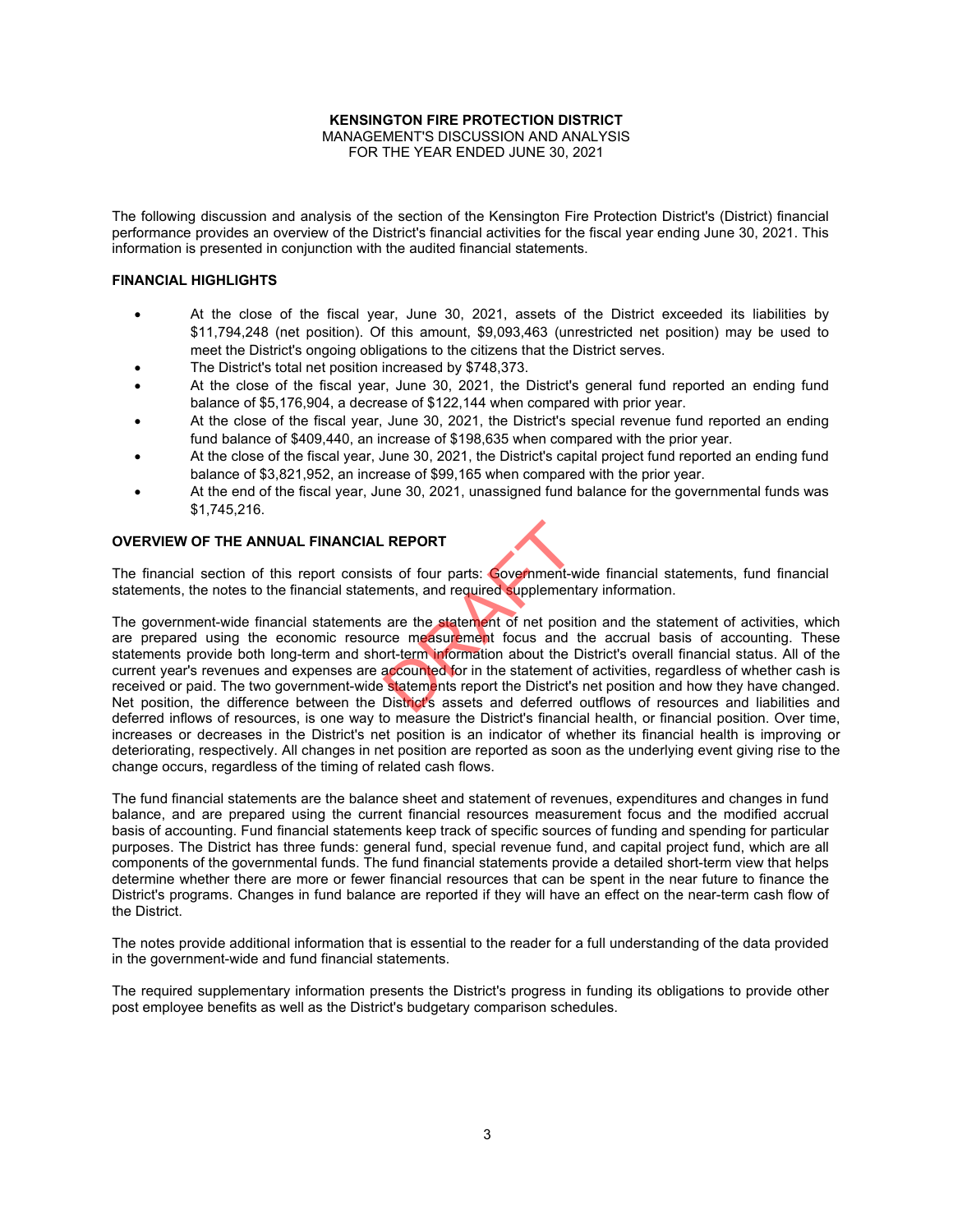## **NET POSITION**

The Statement of Net Position presents the financial position of the District on a full accrual basis and provides information about the nature and amount of resources and obligations at year-end. It also provides the basis for computing rate of return, evaluating the capital structure of the District, and assessing the liquidity and financial flexibility of the District.

The following table summarizes the Statement of Net Position for the fiscal years ending June 30, 2021 and June 30, 2020:

|                                                                                       | 2021                              | 2020                              |
|---------------------------------------------------------------------------------------|-----------------------------------|-----------------------------------|
| <b>ASSETS</b><br>Current and other assets<br>Capital assets                           | \$<br>9,887,381<br>2,280,680      | \$<br>9,725,429<br>1,872,815      |
| <b>Total Assets</b>                                                                   | 12,168,061                        | 11,598,244                        |
| DEFERRED OUTFLOW OF RESOURCES<br>Net OPEB asset                                       | 6,527                             |                                   |
| <b>LIABILITIES</b><br>Accounts payable and other accruals<br>Long-term liability      | 58,980<br>321,360                 | 105,033<br>437,605                |
| <b>Total Liabilities</b>                                                              | 380,340                           | 542,638                           |
| DEFERRED INFLOW OF RESOURCES<br>Net OPEB asset                                        |                                   | 9,731                             |
| <b>NET POSITION</b><br>Net investment in capital assets<br>Restricted<br>Unrestricted | 2,280,680<br>420,105<br>9,093,463 | 1,872,815<br>387,756<br>8,785,304 |
| <b>Total Net Position</b>                                                             | 11,794,248<br>\$.                 | <u>11,045,875</u>                 |

# **STATEMENT OF NET POSITION**

This table summarizes the net position of the District and reflects the net position increase of \$748,373 to \$11,794,248 in fiscal year 2021 from \$11,045,875 in fiscal year 2020. Net investment in capital assets increased \$407,865 reflecting the net of assets additions/disposals and depreciation on capital assets. Approximately 19% of the District's net position reflects its investment in capital assets (e.g., land, building, machinery, equipment and rolling stock). The District uses these capital assets to provide services to the citizens; consequently, these assets are not available for future spending. The largest portion of the District's net position, 77%, reflects its investment in unrestricted net position. The unrestricted net position is a resource that can be used for transactions relating to the general operations of the District and increased by \$308,159 primarily due to conservative spending in anticipation of new building construction.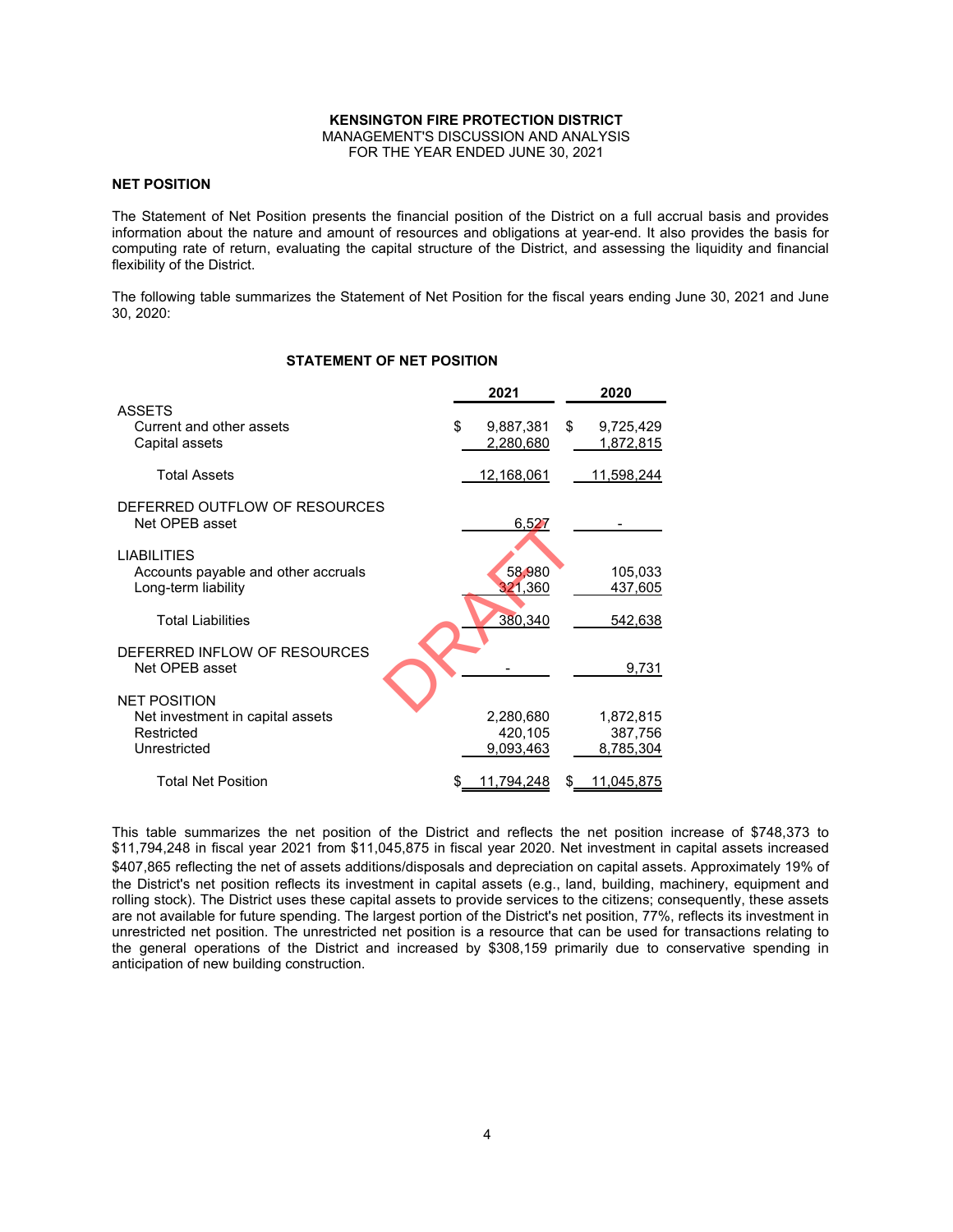# **CHANGES IN NET POSITION**

The Statement of Net Position is a snapshot that shows assets and deferred outflows of resources, liabilities and deferred inflows of resources, and net position at a specific point in time. The Statements of Activities provides information on the nature and source of these assets and liabilities represented on the Statement of Net Position. This statement shows that revenues exceeded expenses by \$748,373 for fiscal year 2021. Ending net position totaled \$11,794,248 as of June 30, 2021. This is a 6.07% increase over June 30, 2020.

The following table summarizes the Statement of Activities for the fiscal years ending June 30, 2021 and June 30, 2020:

# **STATEMENT OF ACTIVITIES**

|                                            | 2021                       | 2020                       |
|--------------------------------------------|----------------------------|----------------------------|
| <b>REVENUES</b><br><b>General Revenues</b> |                            |                            |
| Property taxes<br>Other revenues           | \$<br>4,525,850<br>378,222 | 4,335,438<br>\$<br>415,874 |
| <b>Total Revenue</b>                       | 4,904,072                  | 4,751,312                  |
| <b>EXPENSES</b>                            |                            |                            |
| Public safety-fire protection operation    | 4,155,699                  | 3,905,240                  |
| <b>Total Expenses</b>                      | 4.155,699                  | 3,905,240                  |
| Change in net position                     | 748,373                    | 846,072                    |
| Net position - beginning                   | 11,045,875                 | 10,199,803                 |
| Net position - ending                      | \$<br>11,794,248           | 11,0 <u>45,875</u>         |

Total revenues increased by \$152,760 or 3% during the fiscal year 2021 compared to 2020, totaling \$4,904,072. Property tax revenue increased in fiscal year 2021 compared to 2020 by \$190,412 or 4%. Total expenditures increased by \$250,459 or 6% to \$4,155,699 in 2021.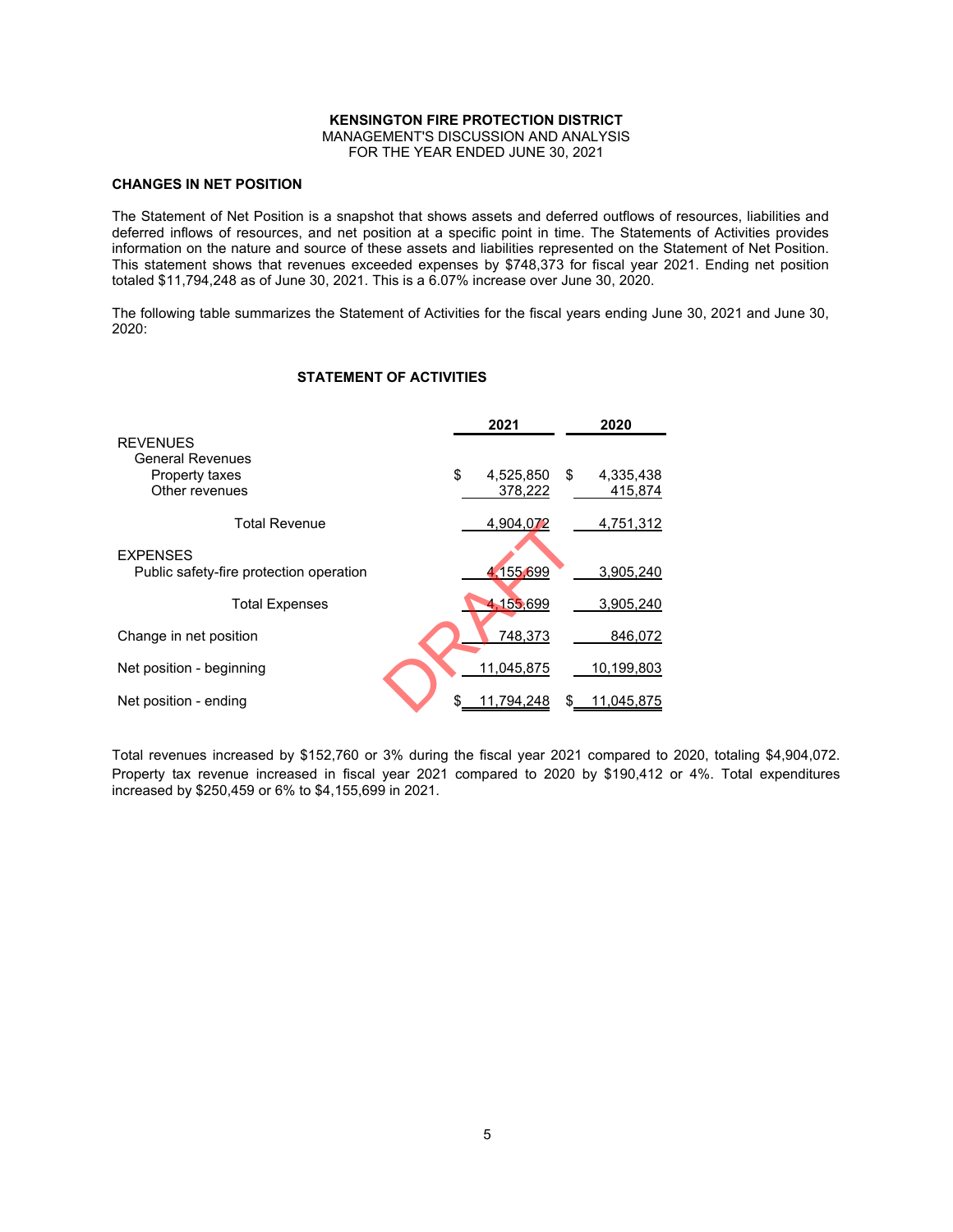MANAGEMENT'S DISCUSSION AND ANALYSIS

FOR THE YEAR ENDED JUNE 30, 2021

## **CAPITAL ASSETS**

The District's investment in capital assets, net of accumulated depreciation, as of June 30, 2021 and 2020 was \$2,280,680 and \$1,872,814 respectively. The increase in capital assets is due to the purchase of a new Type III engine.

## **CAPITAL ASSETS**

|                                                                               | 2021                                             | 2020                                           |
|-------------------------------------------------------------------------------|--------------------------------------------------|------------------------------------------------|
| Land<br>Building and improvements<br>Equipment and furniture<br>Rolling stock | \$<br>5.800<br>2,391,581<br>547.192<br>1,246,698 | 5,800<br>\$<br>2,391,581<br>547,192<br>979,747 |
| Subtotal                                                                      | 4,191,271                                        | 3,924,320                                      |
| Less accumulated depreciation                                                 | (1,910,591)                                      | (2,051,506)                                    |
| Total net capital assets                                                      | S<br>2,280,680                                   | 1,872,814                                      |

Additional information about the District's capital assets can be found in Note 3 in the Notes to the Basic Financial Statements.

#### **GENERAL FUND BUDGETARY HIGHLIGHTS**

Total Revenues were below budget by \$40,050. Property tax revenues exceeded budget by \$56,234 which was offset by actual interest income which was below budget by \$104,390.

Total Expenses were below budget by \$56,507. Items significantly below budget were \$68,240 for outside professional service fees due primarily due to Emergency Preparedness Coordinator and Grant Writing consultants starting later than anticipated and \$39,278 for building utilities and services that could not be completed during the pandemic due to related COVID19 restrictions. Items significantly exceeding budget were \$15,450 for community service activities mainly due to a grant awarded to Kensington Police Protection and Community Services District in the amount of \$30,950 for the purchase of a new fire alarm. Expital assets can be found in the<br>17S<br>10,050 Property tax revenues<br>below budget by \$104,390.<br>556,507. Items significantly between the Emergency Preparedness (

*General fund:* The general fund's revenue is derived from County of Contra Costa property taxes, which are used to run daily operations of the District.

*Special revenue fund:* The special revenue fund receives the special assessment tax voted in by the Kensington taxpayers in 1980 to be used for fire protection and prevention operations as determined by the District. The revenue received remains consistent with prior years.

*Capital project fund*: The capital project fund receives no tax revenue of its own, and is funded by the general fund on an as-needed basis. The District's Board of Directors votes annually on an amount to transfer and invest from the general fund to the capital project fund for long-term expected replacements.

The final budget was adopted by the Board of Directors at the September 2020 meeting. A revised version was adopted by the Board of Directors at the March 2021 meeting.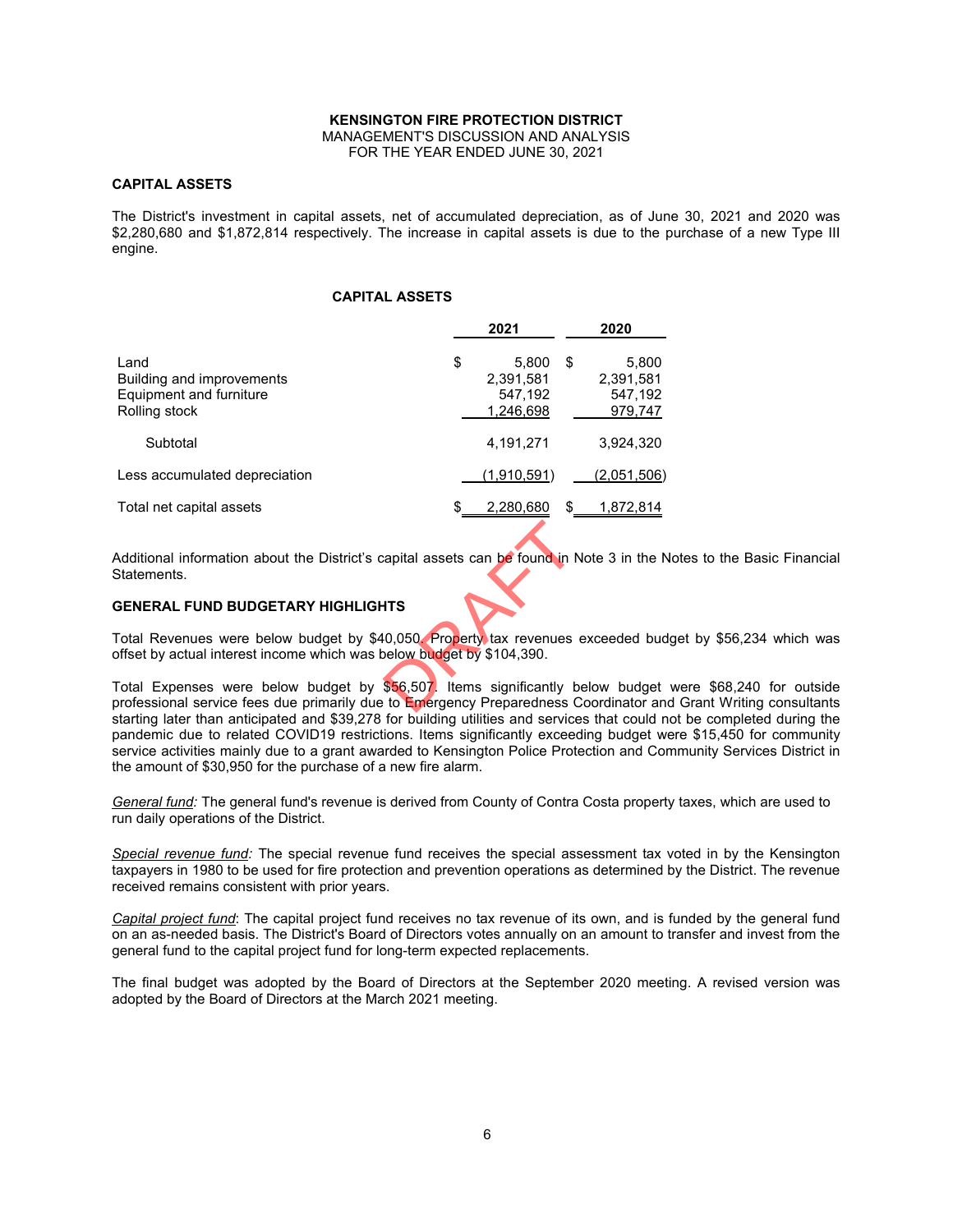# **ECONOMIC FACTORS AND NEXT YEAR'S BUDGET**

The primary factor affecting expenditures in the District's fiscal year 2021-22 budget is the City of El Cerrito service contract fee.

# **REQUESTS FOR INFORMATION**

This financial report is designed to provide a general overview of the finances for the Kensington Fire Protection District. Questions concerning any information provided in this report or requests for additional financial information should be addressed to the Kensington Fire Protection District, 217 Arlington Avenue, Kensington, CA 94707.

ORK A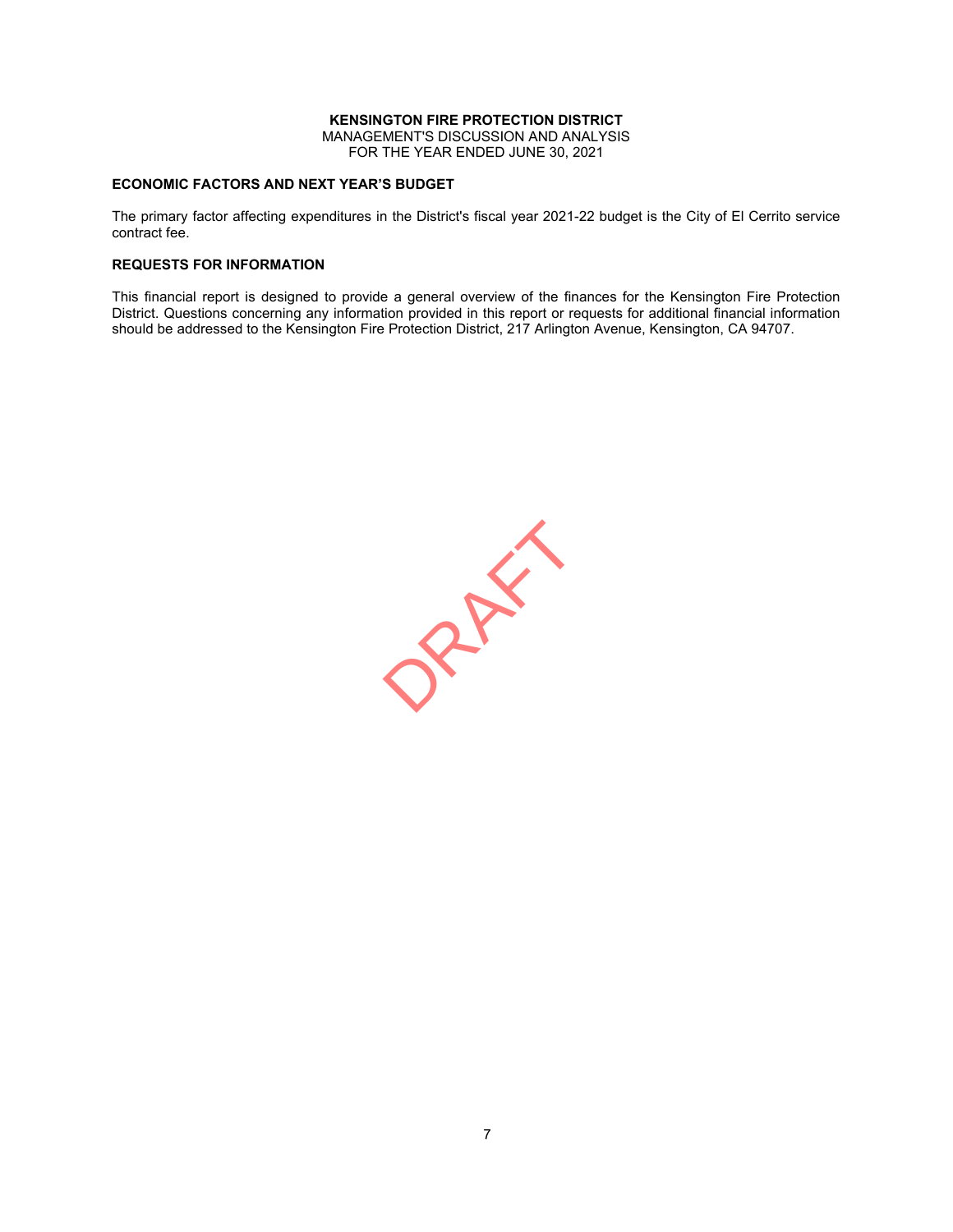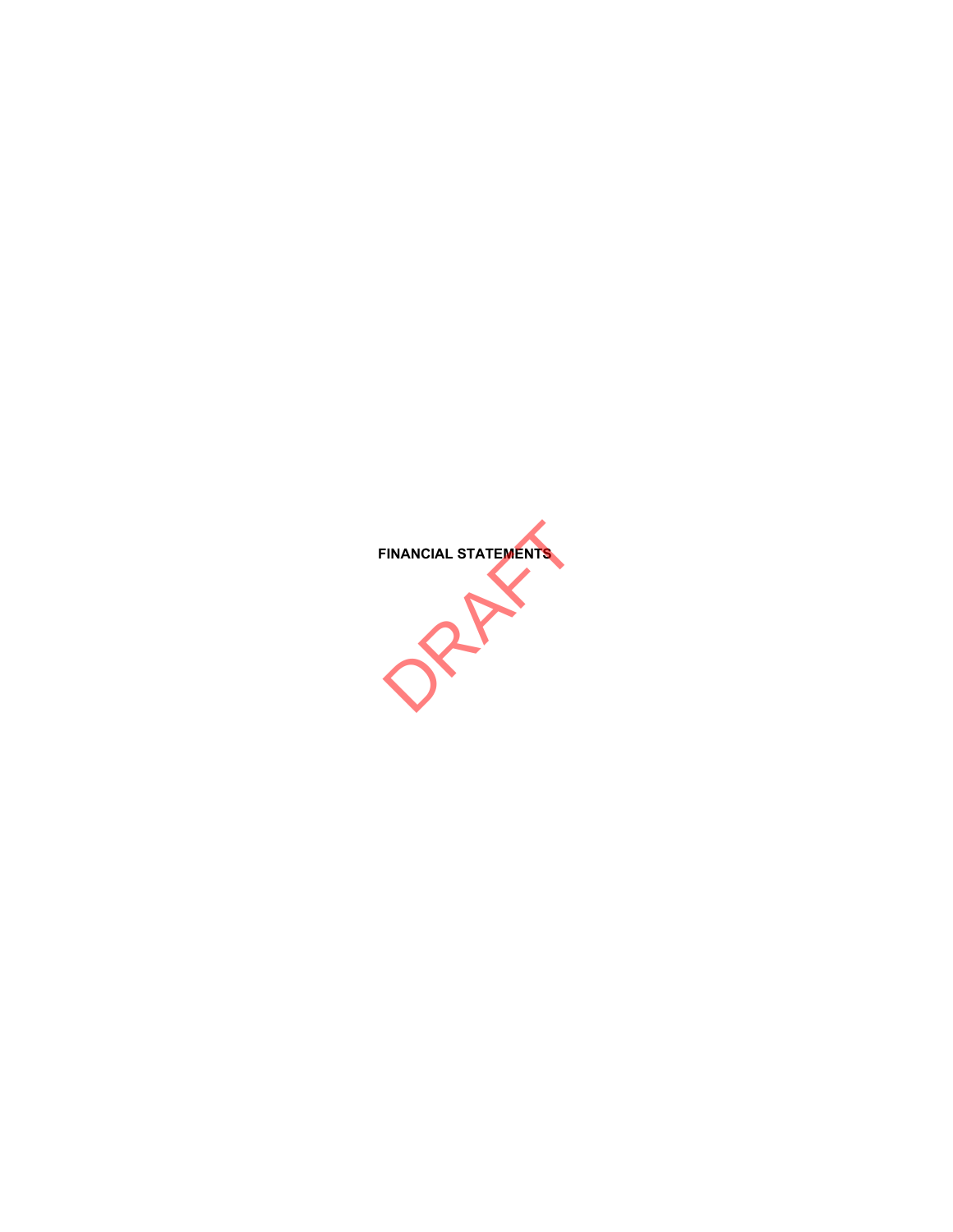STATEMENT OF NET POSITION AS OF JUNE 30, 2021

|                                                                                                                                                                     | Governmental<br><b>Activities</b>                       |
|---------------------------------------------------------------------------------------------------------------------------------------------------------------------|---------------------------------------------------------|
| <u>ASSETS</u>                                                                                                                                                       |                                                         |
| Cash and investments (Note 2)<br>Accounts receivable<br>Advance on taxes<br>Prepaid expenses and other assets<br>Net OPEB asset (Note 6)<br>Capital assets (Note 3) | \$<br>9,374,393<br>44,810<br>46,914<br>1,159<br>420.105 |
| Nondepreciable capital assets                                                                                                                                       | 5,800                                                   |
| Depreciable capital assets, net                                                                                                                                     | 2,274,880                                               |
| <b>TOTAL ASSETS</b>                                                                                                                                                 | 12,168,061                                              |
| DEFERRED OUTFLOW OF RESOURCES                                                                                                                                       |                                                         |
| Deferred outflow of resources - OPEB (Note 6)                                                                                                                       | 6,527                                                   |
| TOTAL DEFERRED OUTFLOW OF RESOURCES                                                                                                                                 | 6,527                                                   |
| <b>LIABILITIES</b>                                                                                                                                                  |                                                         |
| Accounts payable and other accruals<br>Long-term liabilities (Note 8)                                                                                               | \$<br>58,980<br>321,360                                 |
| <b>TOTAL LIABILITIES</b>                                                                                                                                            | 380.340                                                 |
| <b>NET POSITION</b>                                                                                                                                                 |                                                         |
| Net investment in capital assets<br>Restricted<br>Unrestricted                                                                                                      | 2,280,680<br>420,105<br>9,093,463                       |
| <b>TOTAL NET POSITION</b>                                                                                                                                           | 11,794,248                                              |
| TOTAL LIABILITIES, DEFERRED INFLOW OF RESOURCES AND NET POSITION                                                                                                    | 12,174,588                                              |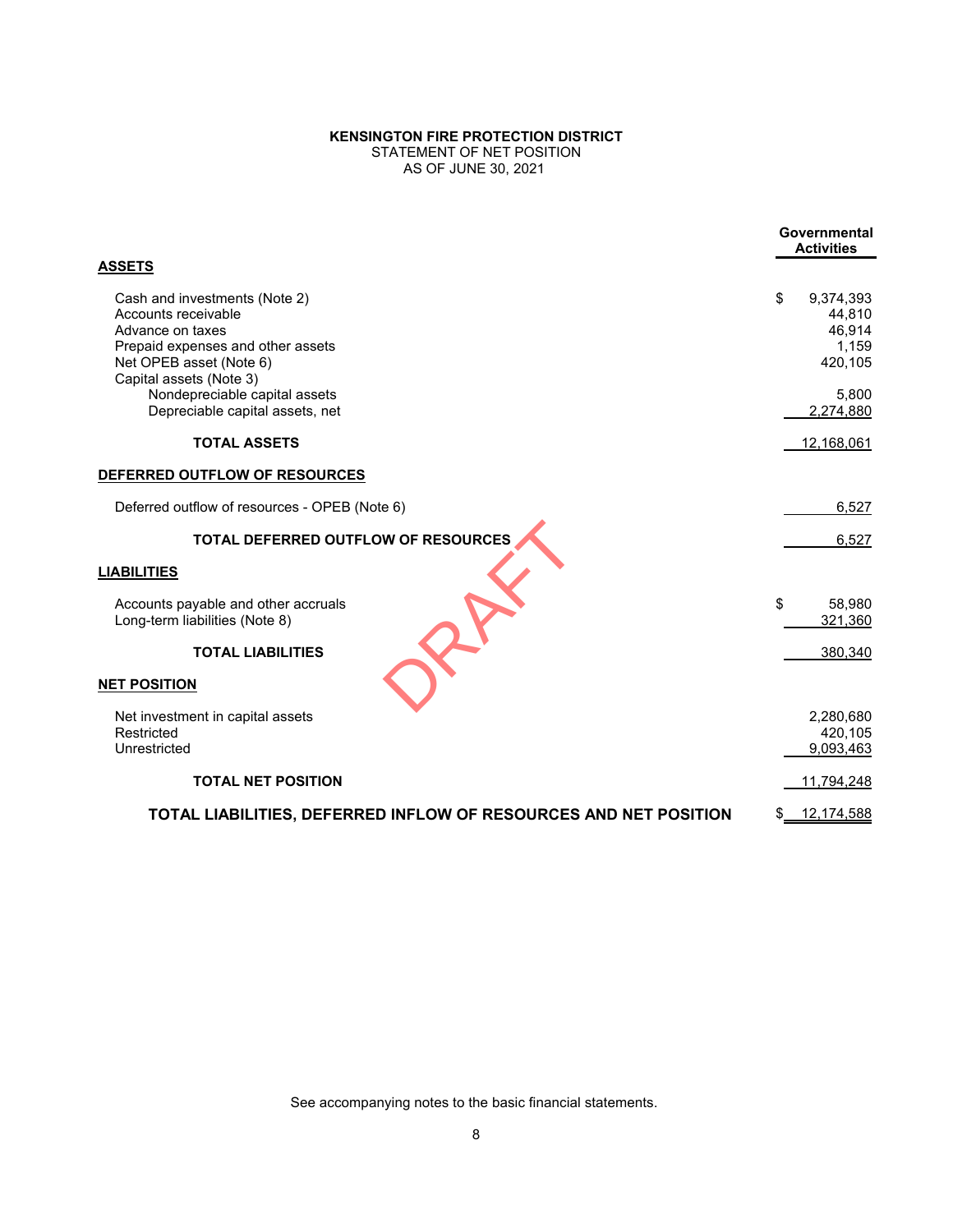# STATEMENT OF ACTIVITIES FOR THE YEAR ENDED JUNE 30, 2021

|                                      |                    | <b>Program Revenues</b>                                     |                                                   |    | Net (Expense)<br>Revenue and<br><b>Changes in Net</b><br><b>Position</b> |
|--------------------------------------|--------------------|-------------------------------------------------------------|---------------------------------------------------|----|--------------------------------------------------------------------------|
| <b>Governmental Activities</b>       | <b>Expenses</b>    | <b>Charges for</b><br><b>Services</b>                       | <b>Capital Grants and</b><br><b>Contributions</b> |    | Governmental<br><b>Activities</b>                                        |
| <b>General Government</b>            | 4,155,699 \$<br>\$ |                                                             | \$                                                | S  | (4, 155, 699)                                                            |
| <b>Total Governmental Activities</b> | 4,155,699 \$<br>\$ |                                                             |                                                   |    | (4, 155, 699)                                                            |
|                                      |                    | <b>General Revenues:</b>                                    |                                                   |    |                                                                          |
|                                      |                    | Taxes<br>Lease income<br>Investment income<br>Other revenue |                                                   | \$ | 4,751,223<br>36,549<br>32,087<br>84,213                                  |
|                                      |                    | <b>Total General Revenues</b>                               | Change in Net Position                            |    | 4,904,072<br>748,373                                                     |
|                                      |                    | Net Position - July 1, 2020                                 |                                                   |    | 11,045,875                                                               |
|                                      |                    | Net Position - June 30, 2021                                |                                                   |    | 11,794,248                                                               |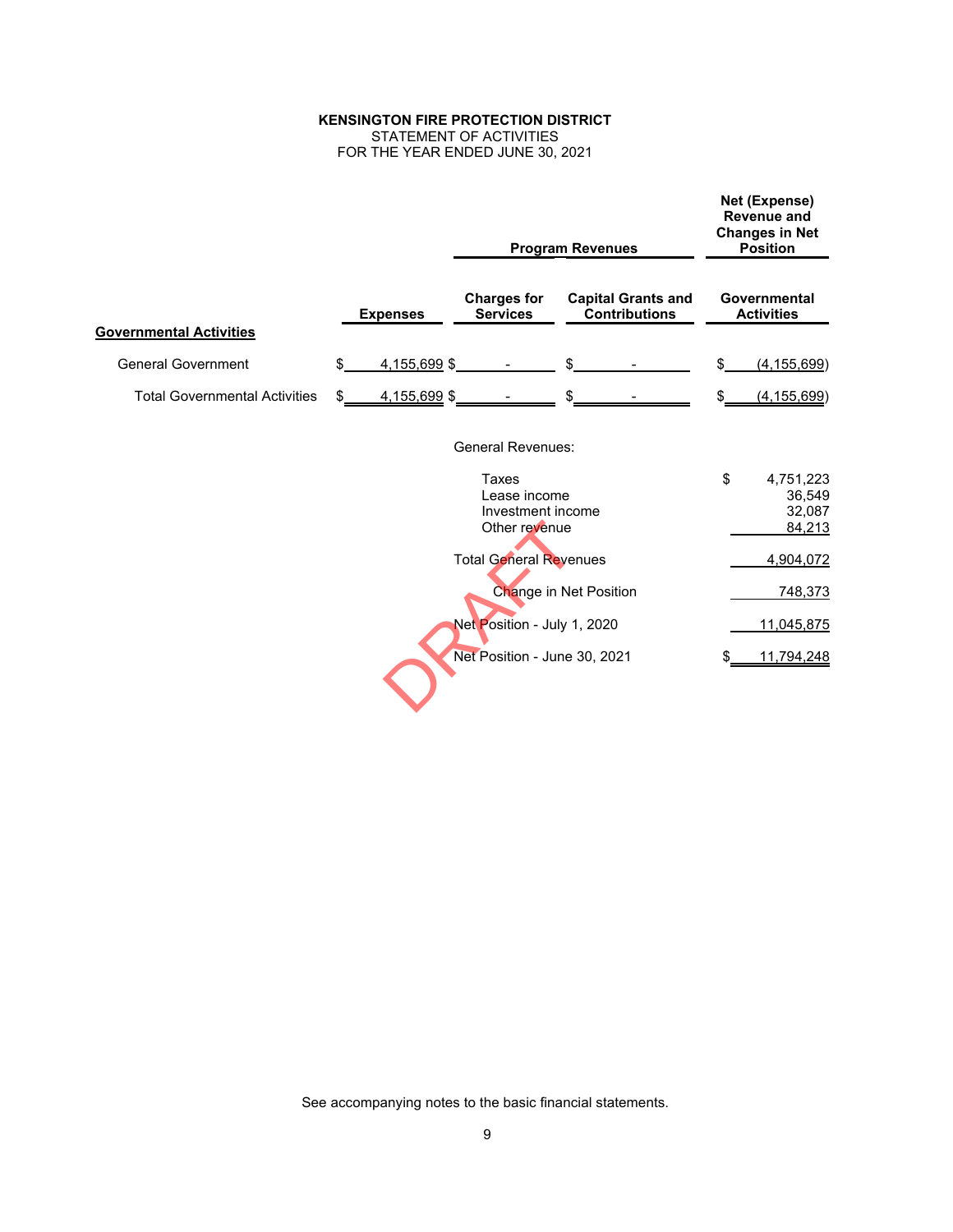BALANCE SHEET

GOVERNMENTAL FUNDS AS OF JUNE 30, 2021

|                                                                                                                   | General<br><b>Fund</b>                       | <b>Special</b><br><b>Revenue</b><br><b>Fund</b> |     | Capital<br><b>Project</b><br><b>Fund</b> | <b>Total</b><br>Governmental<br><b>Funds</b> |
|-------------------------------------------------------------------------------------------------------------------|----------------------------------------------|-------------------------------------------------|-----|------------------------------------------|----------------------------------------------|
| <b>ASSETS</b>                                                                                                     |                                              |                                                 |     |                                          |                                              |
| Cash and investments<br>Advance on supplemental taxes<br>Accounts receivable<br>Prepaid expenses and other assets | \$<br>5,143,001<br>46.914<br>44.810<br>1,159 | \$<br>409,440                                   | \$  | 3,821,952                                | \$<br>9,374,393<br>46.914<br>44,810<br>1,159 |
| <b>Total Assets</b>                                                                                               | \$<br>5,235,884                              | \$<br>409,440                                   | \$  | 3,821,952                                | \$<br>9,467,276                              |
| <b>LIABILITIES</b>                                                                                                |                                              |                                                 |     |                                          |                                              |
| Accounts payable and other accruals<br>Wages payable                                                              | \$<br>51.513<br>7,467                        | \$                                              | \$  |                                          | \$<br>51.513<br>7,467                        |
| <b>Total Liabilities</b>                                                                                          | 58,980                                       |                                                 |     |                                          | 58,980                                       |
| <b>FUND BALANCE</b>                                                                                               |                                              |                                                 |     |                                          |                                              |
| Non-spendable<br>Committed<br>Assigned<br>Unassigned                                                              | 1,159<br>200.886<br>3,229,643<br>1,745,216   | 409,440                                         |     | 3.804.609<br>17,343                      | 1,159<br>4,414,935<br>3,246,986<br>1,745,216 |
| <b>Total Fund Balance</b>                                                                                         | 5,176,904                                    | 409,440                                         |     | 3,821,952                                | 9,408,296                                    |
| <b>Total Liabilities and Fund Balances</b>                                                                        | 5,235,884                                    | 409,440                                         | \$. | 3,821,952                                | \$<br>9,467,276                              |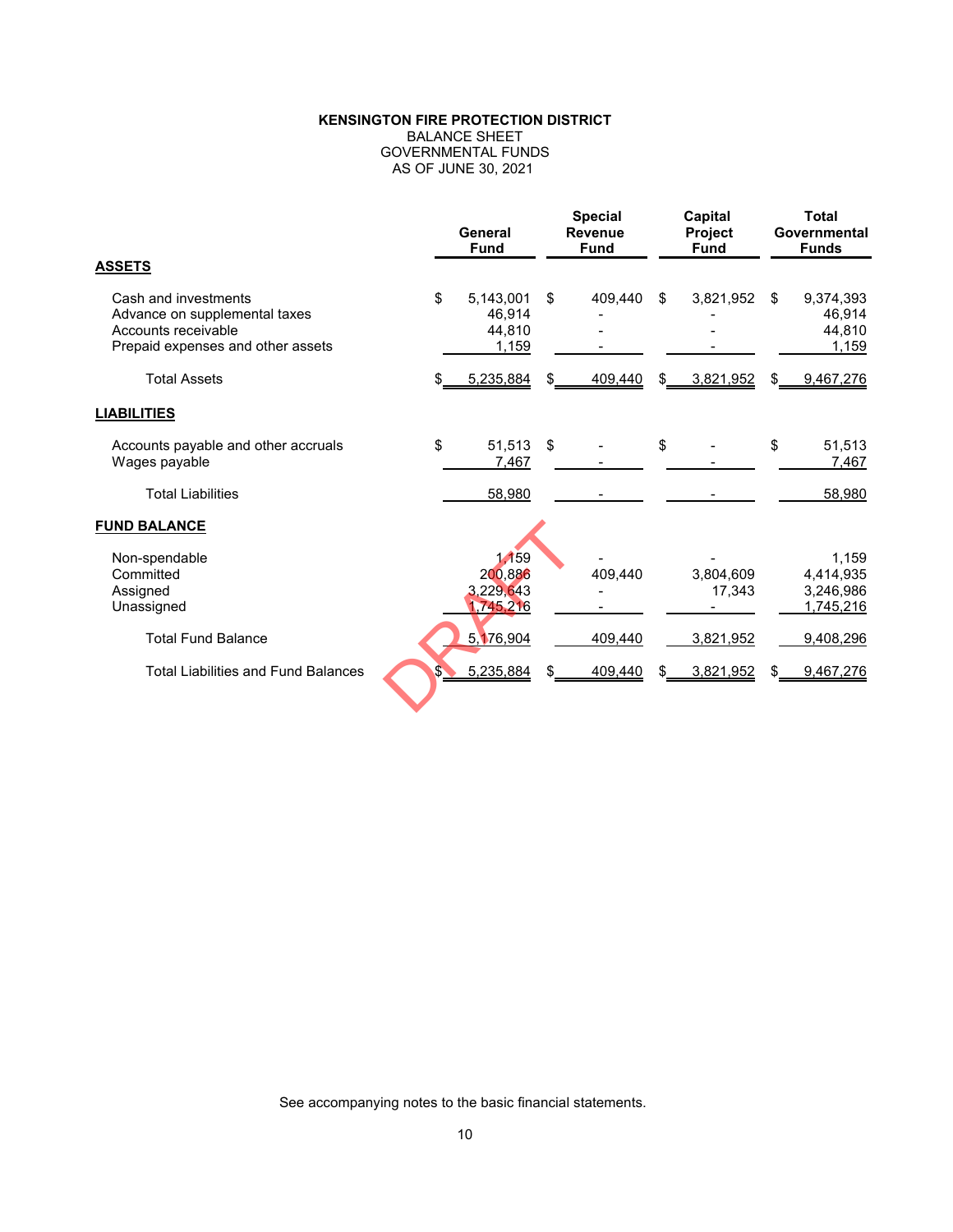## RECONCILIATION OF THE BALANCE SHEET OF GOVERNMENTAL FUNDS TO THE STATEMENT OF NET POSITION JUNE 30, 2021

| Total fund balances of governmental funds                                                                                                                                                                                                          | \$<br>9,408,296  |
|----------------------------------------------------------------------------------------------------------------------------------------------------------------------------------------------------------------------------------------------------|------------------|
| Amounts reported for governmental activities in the Statement of Net Position are different<br>from those reported in the Governmental Funds above because of the following:                                                                       |                  |
| Capital assets used in governmental activities are not financial resources and therefore<br>are not reported in governmental funds, net of accumulated depreciation of<br>\$1,910,587.                                                             | 2,280,680        |
| Other long-term assets used in governmental activities are not financial resources and<br>therefore are not reported in the funds.<br>Net other post employment benefit (OPEB) asset<br>Deferred outflows related to changes in the net OPEB asset | 420,105<br>6,527 |
| Long term liabilities are not due and payable in the current period and therefore are not<br>reported in the funds.<br>Long-term liabilities                                                                                                       | <u>(321,360)</u> |
| Net position of governmental activities                                                                                                                                                                                                            | 11,794,248       |
|                                                                                                                                                                                                                                                    |                  |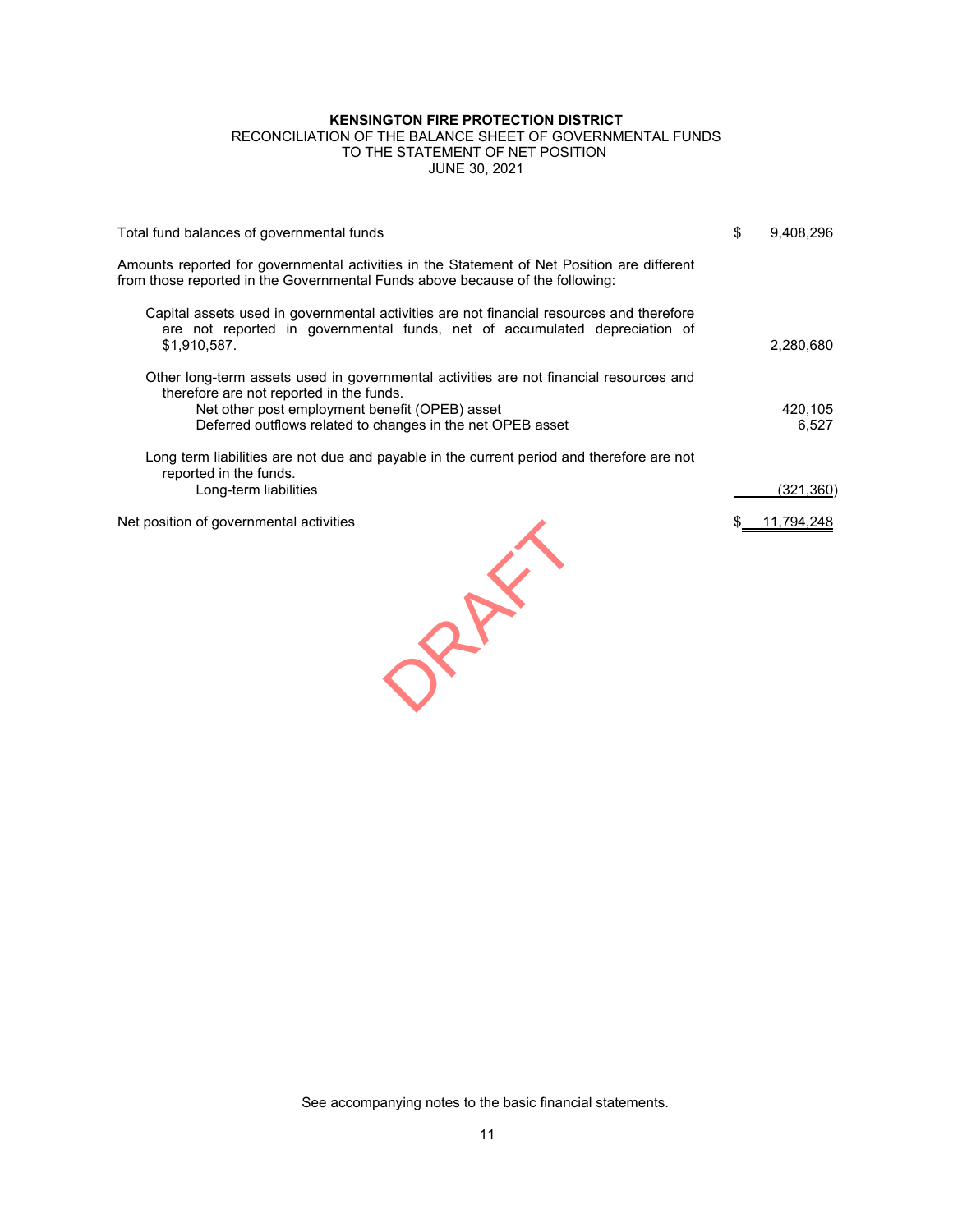# STATEMENT OF REVENUES, EXPENDITURES, AND CHANGES IN FUND BALANCES GOVERNMENTAL FUNDS

FOR THE YEAR ENDED JUNE 30, 2021

|                                                                                                                                                                                                                                                                                                                                                                                                                                                                                                                                                                                                    | General<br><b>Fund</b>                                                                                                                                                                   | <b>Special</b><br><b>Revenue</b><br><b>Fund</b> | Capital<br>Project<br><b>Fund</b> | <b>Total</b><br>Governmental<br><b>Funds</b>                                                                                                                                             |
|----------------------------------------------------------------------------------------------------------------------------------------------------------------------------------------------------------------------------------------------------------------------------------------------------------------------------------------------------------------------------------------------------------------------------------------------------------------------------------------------------------------------------------------------------------------------------------------------------|------------------------------------------------------------------------------------------------------------------------------------------------------------------------------------------|-------------------------------------------------|-----------------------------------|------------------------------------------------------------------------------------------------------------------------------------------------------------------------------------------|
| <b>REVENUES</b>                                                                                                                                                                                                                                                                                                                                                                                                                                                                                                                                                                                    |                                                                                                                                                                                          |                                                 |                                   |                                                                                                                                                                                          |
| Property taxes<br>Special taxes<br>Other taxes<br>Other revenues                                                                                                                                                                                                                                                                                                                                                                                                                                                                                                                                   | \$<br>4,525,850<br>24,687<br>8,723                                                                                                                                                       | \$<br>200,686                                   | \$                                | \$<br>4,525,850<br>200,686<br>24,687<br>8,723                                                                                                                                            |
| Lease income<br>Interest income                                                                                                                                                                                                                                                                                                                                                                                                                                                                                                                                                                    | 36,549<br>17,410                                                                                                                                                                         | 156                                             | 14,521                            | 36,549<br>32,087                                                                                                                                                                         |
| <b>Total Revenues</b>                                                                                                                                                                                                                                                                                                                                                                                                                                                                                                                                                                              | 4,613,219                                                                                                                                                                                | 200,842                                         | 14,521                            | 4,828,582                                                                                                                                                                                |
| <b>EXPENDITURES</b>                                                                                                                                                                                                                                                                                                                                                                                                                                                                                                                                                                                |                                                                                                                                                                                          |                                                 |                                   |                                                                                                                                                                                          |
| Current expenditures/expenses:<br>City of El Cerrito service contract<br>City of El Cerrito reconciliation(s)<br>Firefighter's apparel/expenses<br>Insurance<br>Office wages and related expenses<br>Contra Costa county expenses<br>Wildland vegetation management<br>Fire abatement contract<br><b>LAFCO</b><br>Outside professional service fees<br>Public education<br>Office expense and supplies<br><b>Building utilities/services</b><br>Memberships<br>Elections<br>Community service activities<br>Staff appreciation<br>Debt Services - Principal (CalPERS settlement)<br>Capital outlay | 3,229,643<br>298,738<br>1,187<br>64,529<br>185,137<br>31,787<br>6,500<br>2,450<br>4,254<br>168,640<br>3,100<br>7,444<br>62,722<br>7,853<br>4,991<br>54,950<br>1,247<br>24,044<br>566,845 | 2,207                                           | 148                               | 3,229,643<br>298,738<br>1,187<br>64,529<br>185,137<br>34,142<br>6,500<br>2,450<br>4,254<br>168,640<br>3,100<br>7,444<br>62,722<br>7,853<br>4,991<br>54,950<br>1,247<br>24,044<br>566,845 |
| <b>Total Expenditures</b>                                                                                                                                                                                                                                                                                                                                                                                                                                                                                                                                                                          | 4,726,061                                                                                                                                                                                | 2,207                                           | <u>148</u>                        | 4,728,416                                                                                                                                                                                |
| Excess (Deficiency) of Revenues over<br>Expenditures                                                                                                                                                                                                                                                                                                                                                                                                                                                                                                                                               | (112, 842)                                                                                                                                                                               | 198,635                                         | 14,373                            | 100,166                                                                                                                                                                                  |
| <b>OTHER FINANCING SOURCES (USES)</b>                                                                                                                                                                                                                                                                                                                                                                                                                                                                                                                                                              |                                                                                                                                                                                          |                                                 |                                   |                                                                                                                                                                                          |
| Proceeds from sale of capital assets<br>Transfers in<br><b>Transfers out</b>                                                                                                                                                                                                                                                                                                                                                                                                                                                                                                                       | 75,490<br>20,000<br>(104, 792)                                                                                                                                                           |                                                 | 104,792<br>(20,000)               | 75,490<br>124,792<br>(124, 792)                                                                                                                                                          |
| Total other financing sources (uses)                                                                                                                                                                                                                                                                                                                                                                                                                                                                                                                                                               | (9,302)                                                                                                                                                                                  |                                                 | 84,792                            | 75,490                                                                                                                                                                                   |
| Change in Fund Balance                                                                                                                                                                                                                                                                                                                                                                                                                                                                                                                                                                             | (122, 144)                                                                                                                                                                               | 198,635                                         | 99,165                            | 175,656                                                                                                                                                                                  |
| Fund Balance - July 1, 2020                                                                                                                                                                                                                                                                                                                                                                                                                                                                                                                                                                        | 5,299,048                                                                                                                                                                                | 210,805                                         | 3,722,787                         | 9,232,640                                                                                                                                                                                |
| Fund Balance - June 30, 2021                                                                                                                                                                                                                                                                                                                                                                                                                                                                                                                                                                       | 5,176,904                                                                                                                                                                                | 409,440<br>\$                                   | 3,821,952<br>\$                   | 9,408,296                                                                                                                                                                                |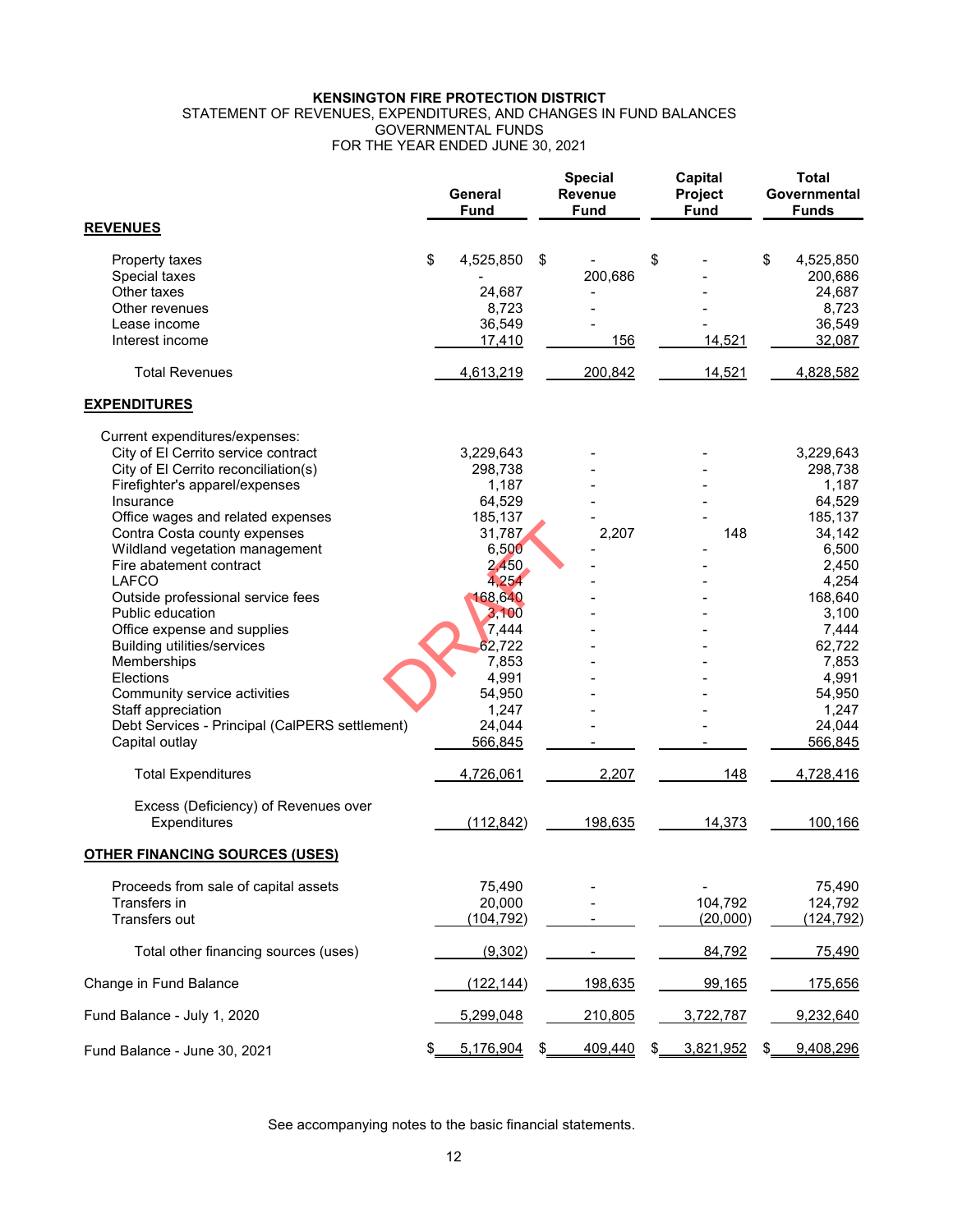#### RECONCILIATION OF THE STATEMENT OF REVENUES, EXPENDITURES, AND CHANGES IN FUND BALANCES TO THE STATEMENT OF ACTIVITIES GOVERNMENTAL FUNDS FOR THE YEAR ENDED JUNE 30, 2021

Reconciliation of the change in fund balances - total governmental funds to the change in net position of governmental activities: Change in fund balances - governmental funds \$ 175,656 The governmental funds report capital outlays as expenditures while governmental activities report depreciation as expense to allocate those expenditures over the life of the assets: Capital asset purchases capitalized 566,845 Depreciation expense (158,979) Repayment of debt principal is an expenditure in the governmental funds but the repayment reduces long-term liabilities in the Statement of Net Position: Debt principal payments 32,613 True up of El Cerrito liability Some expenses reported in the Statement of Activities do not require the use of current financial resources and therefore are not reported as expenditures in the governmental fund: Change in other post employment benefits (OPEB) 48,605 Change in net position of governmental activities **the contract of the Change of Change in net position of governmental activities** nt of Activities do not require<br>
not reported as expenditures in<br>
ent benefits (OPEB)<br>
tivities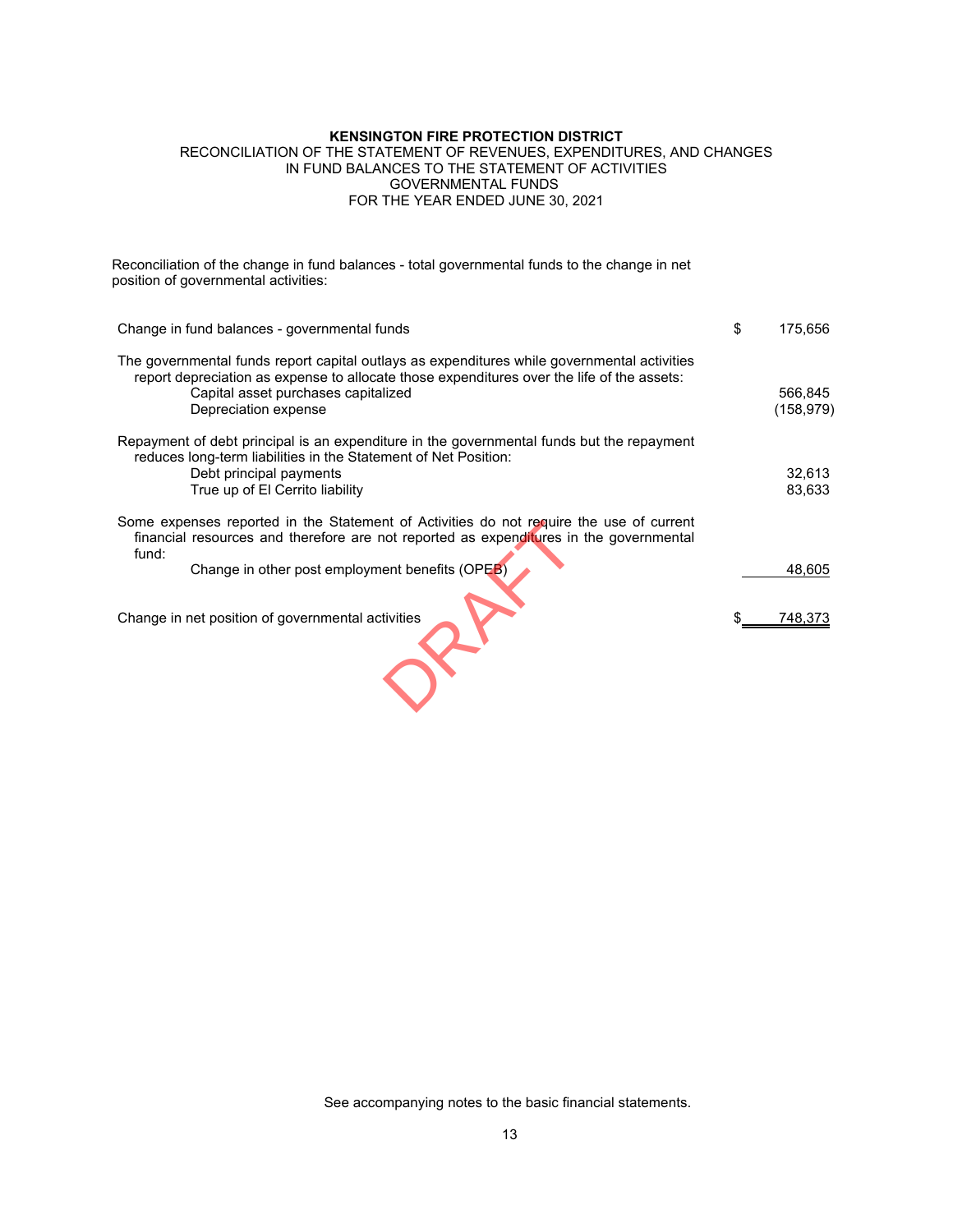NOTES TO BASIC FINANCIAL STATEMENTS

JUNE 30, 2021

# **NOTE 1: SUMMARY OF SIGNIFICANT ACCOUNTING POLICIES**

#### **A. Description of the Reporting Entity**

The Kensington Fire Protection District (District) is a special district empowered to take all the necessary steps to provide for fire protection and prevention services including enforcement of California State (State) laws applicable to fire codes. The financial statements of the District include all funds of the District. An elected Board of Directors governs the District, and exercises powers granted by State statutes.

In August 1995, the District entered into a contract with the City of El Cerrito (City) under which the City provides fire suppression and emergency medical services for the District. The contract provides that the District will pay the City an annual fee as defined in the contract (paid on a monthly basis) that expires June 30, 2021. The annual fee that the District paid under this contract for the fiscal year ended June 30, 2021 totaled \$3,229,643. In June 2021, the District's contract with the City was subsequently renewed through June 30, 2022.

## **B. Basis of Presentation**

The basic financial statements of the Kensington Fire District have been prepared in conformity with accounting principals generally accepted in the United States of America. The Government Accounting Standards Board (GASB) is the acknowledged standard setting body for establishing governmental accounting and financial reporting standards followed by governmental entities in the United States of America.

These standards require that the financial statements described below be presented.

#### Government-wide Financial Statements

The Statement of Net Position and Statement of Activities display information about the reporting government as a whole. They include the activities of the District's overall government. The District's net position is reported in three parts: net investment in capital assets; restricted net position; and unrestricted net position. The District first utilizes restricted resources to finance qualifying activities. Governmental activities generally are financed through taxes and other nonexchange revenues. tatements described below be presented by the present of Activities display information strict's overall government. The tricted net position; and unrestructivities. Covernmental activities or comparison between direct exp

The Statement of Activities presents a comparison between direct expenses and program revenues for each segment of the District's governmental activities. Direct expenses are those that are specifically associated with a program or function and, therefore, are clearly identifiable to a particular function. Program revenues include (a) charges paid by the recipients of goods or services offered by the programs, and (b) grants and contributions that are restricted to meeting the operational needs of a particular program. Revenues that are not classified as program revenues, including all taxes, are presented as general revenues.

#### Fund Financial Statements

The accounts of the District are organized on the basis of funds, each of which is considered to be a separate accounting entity. The operations of each fund are accounted for by providing a separate set of self-balancing accounts that comprise its assets, liabilities, equity, revenues and expenditures. A fund is established for the purpose of accounting for specific activities in accordance with applicable regulations, restrictions, or limitations. Governmental resources are allocated to and accounted for in individual funds based upon the purpose for which they are to be spent and the means by which spending activities are controlled. The District's funds, all of which are considered to be major governmental funds, are reported as separate columns in the fund financial statements. The District uses the following funds: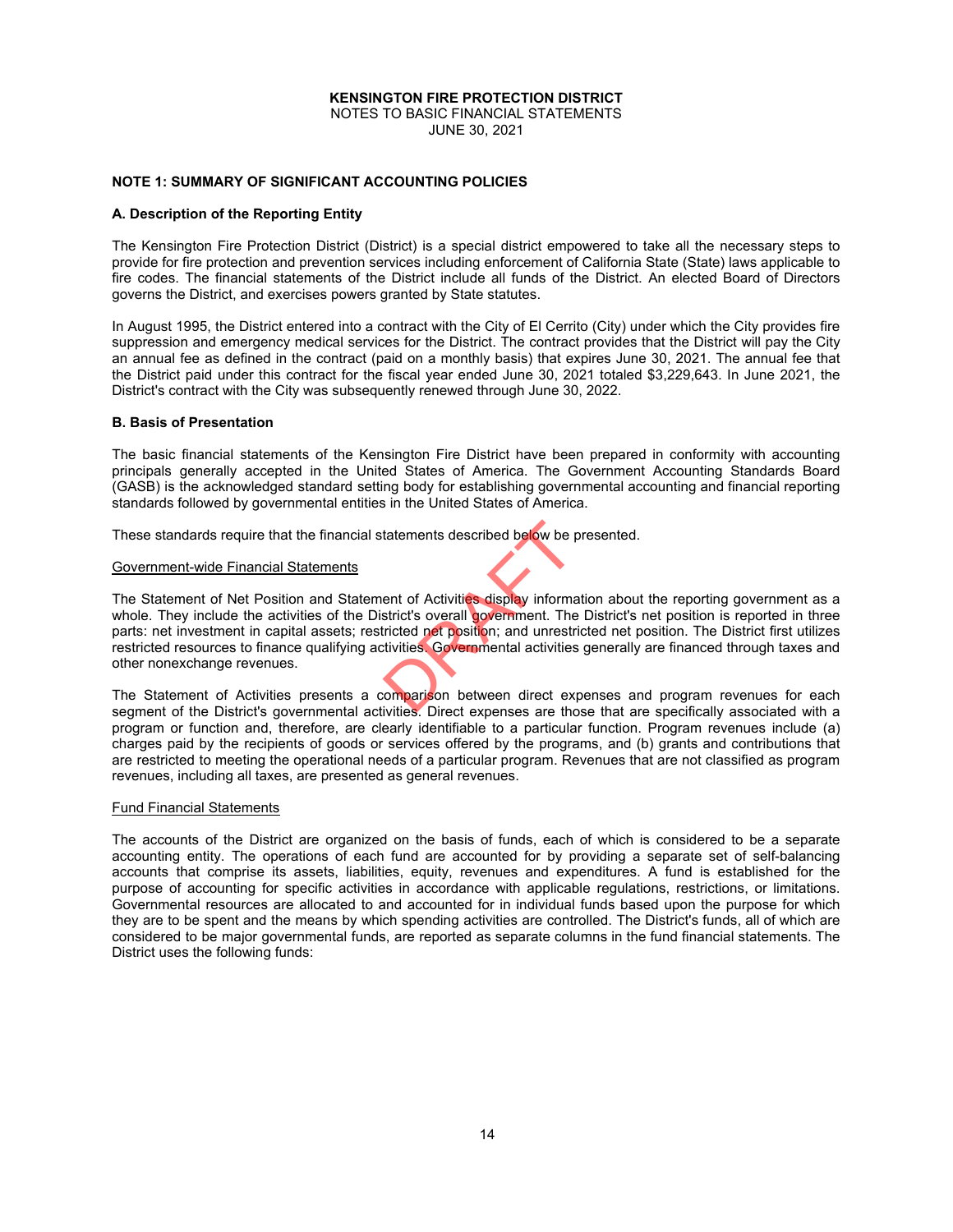## **NOTE 1: SUMMARY OF SIGNIFICANT ACCOUNTING POLICIES (Continued)**

### Governmental Fund Types

The *General Fund* is the operating fund of the District and is used to account for all financial resources except those required to be accounted for in another fund.

The *Special Revenue Fund* accounts for the special tax authorized by Section 53978 of the Government Code and approved by the District's electorate on April 8, 1980.

The *Capital Project Fund* is used to account for financial resources to be used for the acquisition or construction of major capital facilities and rolling stock.

#### **C. Measurement Focus and Basis of Accounting**

Measurement focus is a term used to describe "which" transactions are recorded within the various financial statements. Basis of accounting refers to "when" revenues and expenditures or expenses are recognized in the accounts and reported in the financial statements regardless of the measurement focus applied.

#### Measurement Focus

On the government-wide Statement of Net Position and the Statement of Activities, governmental activities are presented using the economic resources measurement focus. The accounting objectives of this measurement focus are the determination of operating income, changes in net position (or cost recovery), financial position, and cash flows. All assets and deferred outflows of resources, and all liabilities and deferred inflows of resources (whether current or noncurrent) associated with the operation of these funds are reported. et Position and the Statement<br>reasurement focus. The account<br>changes in net position (or corresources, and all liabilities are<br>peration of these funds are report<br>of current liabilities generally a<br>luses of available spenda

All governmental funds are accounted for using a "current financial resources" measurement focus. With this measurement focus, only current assets and current liabilities generally are included on their balance sheets. Their operating statements present sources and uses of available spendable financial resources during a given period. These funds use fund balance as their measure of available spendable financial resources at the end of the period.

#### Basis of Accounting

In the government-wide Statement of Net Position and Statement of Activities, governmental activities are presented using the accrual basis of accounting. Under the accrual basis of accounting, revenues are recognized when earned and expenses are recorded when the liability is incurred or economic asset is used. Property taxes are recognized as revenue in the year for which they are levied. Grants and similar items are recognized as revenue as soon as all eligibility requirements imposed by the provider have been met.

In the fund financial statements, governmental funds are presented on the modified accrual basis of accounting. Under the modified accrual basis of accounting, revenues are recognized when "measurable and available." "Measurable" means knowing or being able to reasonably estimate the amount and "available" means that revenues are collectible within the current period or soon enough thereafter to pay current liabilities. For this purpose, the District considers special and other taxes to be available if they are collected within 90 days of year-end. The District considers property taxes to be available if they are collected within 60 days of year-end. Revenues not considered available are recorded as deferred revenues. Expenditures are recorded when the related fund liability is incurred, except for compensated absences, such as vacation and sick leave, which are recognized when due.

#### **D. Cash and Investments**

Cash and investments include amounts in demand deposits as well as short-term and long-term investments with the county investment pool. Substantially all of the District's cash and investments are held by the County of Contra Costa (County) as its fiscal agent. The District's investments are reported at fair value. The fair value represents the amount the District could reasonably expect to receive for an investment in a current sale between a willing buyer and a willing seller. The fair value of investments is obtained by using quotations obtained from independent published sources. The District also maintains a general checking account to facilitate the processing of small transactions.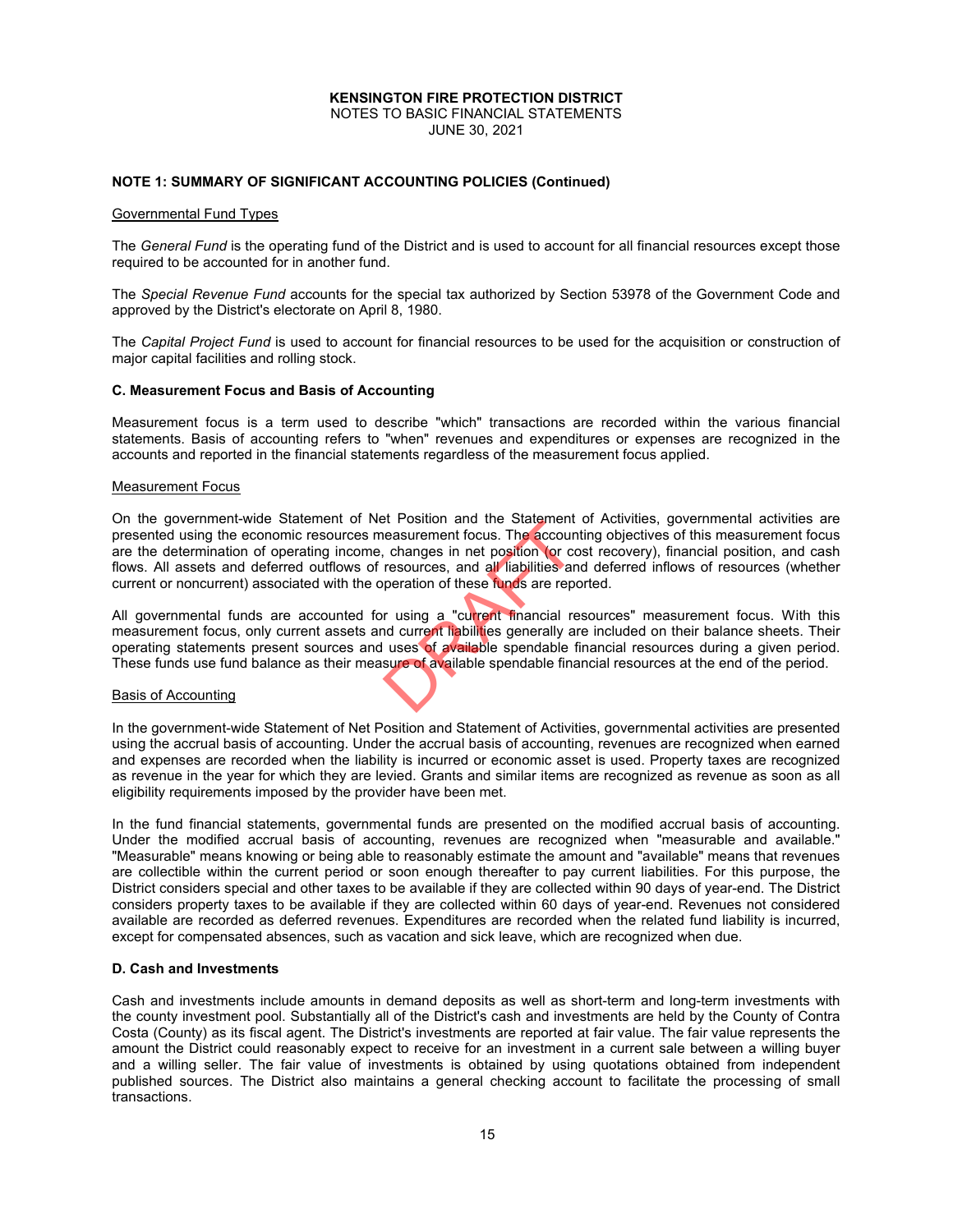JUNE 30, 2021

# **NOTE 1: SUMMARY OF SIGNIFICANT ACCOUNTING POLICIES (Continued)**

As permitted by the California Government Code, contracts and agreements, the District is permitted to invest in the County's cash and investment pool, obligations of the U.S. Treasury or its agencies; certificates of deposits; mutual funds invested in U.S. Government securities; and other permitted investments.

Interest income earned on pooled cash and investments is allocated quarterly to the various funds based on quarterend balances and is adjusted at fiscal year-end.

# **E. Accounts and Interest Receivable**

In the government-wide statements, receivables consist of all revenues earned at year-end and not yet received. Receivables are recorded in the financial statements net of any allowance for doubtful accounts if applicable, and estimated refunds due. Major receivable balances for the governmental activities include amounts due from county, advance on supplemental taxes, and interest receivable.

In the fund financial statements, material receivables in governmental funds include amounts due from county, advance on supplemental taxes, and interest receivable. Interest and investment earnings are recorded when earned only if paid within 60 days since they would be considered both measurable and available.

# **F. Capital Assets**

In the government-wide financial statements, capital assets are defined as assets with an initial, individual cost of more than \$1,000 and an estimated useful life in excess of one year. Capital assets, which include land, buildings, rolling stock (vehicles), and equipment/ furniture, are valued at historical cost, or an estimate of historical cost if actual cost is unavailable. Donated capital assets are valued at their estimated fair market value on the date received. Depreciation is computed for financial statement purposes using the straight-line method. The estimated useful lives for these depreciated assets are as follows: ts, capital assets are defined a<br>life in excess of one year. Cap<br>miture, are valued at historica<br>al assets are valued at their<br>ancial statement purposes usin<br>e as follows:<br>this<br>and furniture



#### Fund Financial Statements

In the fund financial statements, capital assets used in governmental fund operations are accounted for as capital outlay expenditures of the governmental fund upon acquisition.

# **G. Property Taxes**

Revenue is recognized in the fiscal year for which the tax and assessment are levied. The County levies, bills and collects property taxes and special assessments for the District. Under the County's "Teeter Plan", the County remits the entire amount levied and handles all delinquencies while retaining related interest and penalties.

Taxes are levied for each fiscal year on taxable real and personal property situated in the County. The levy is based on the assessed values as of the preceding January 1st, which is also the lien date. Property taxes on the secured roll are due in two installments: November 1st and February 1st and become delinquent after December 10th and April 10th, respectively. Supplemental property taxes are levied based on changes in assessed values between the date of real property sales or construction completion and the preceding assessment date. The additional supplemental property taxes are prorated from the first day of the month following the date of such occurrence.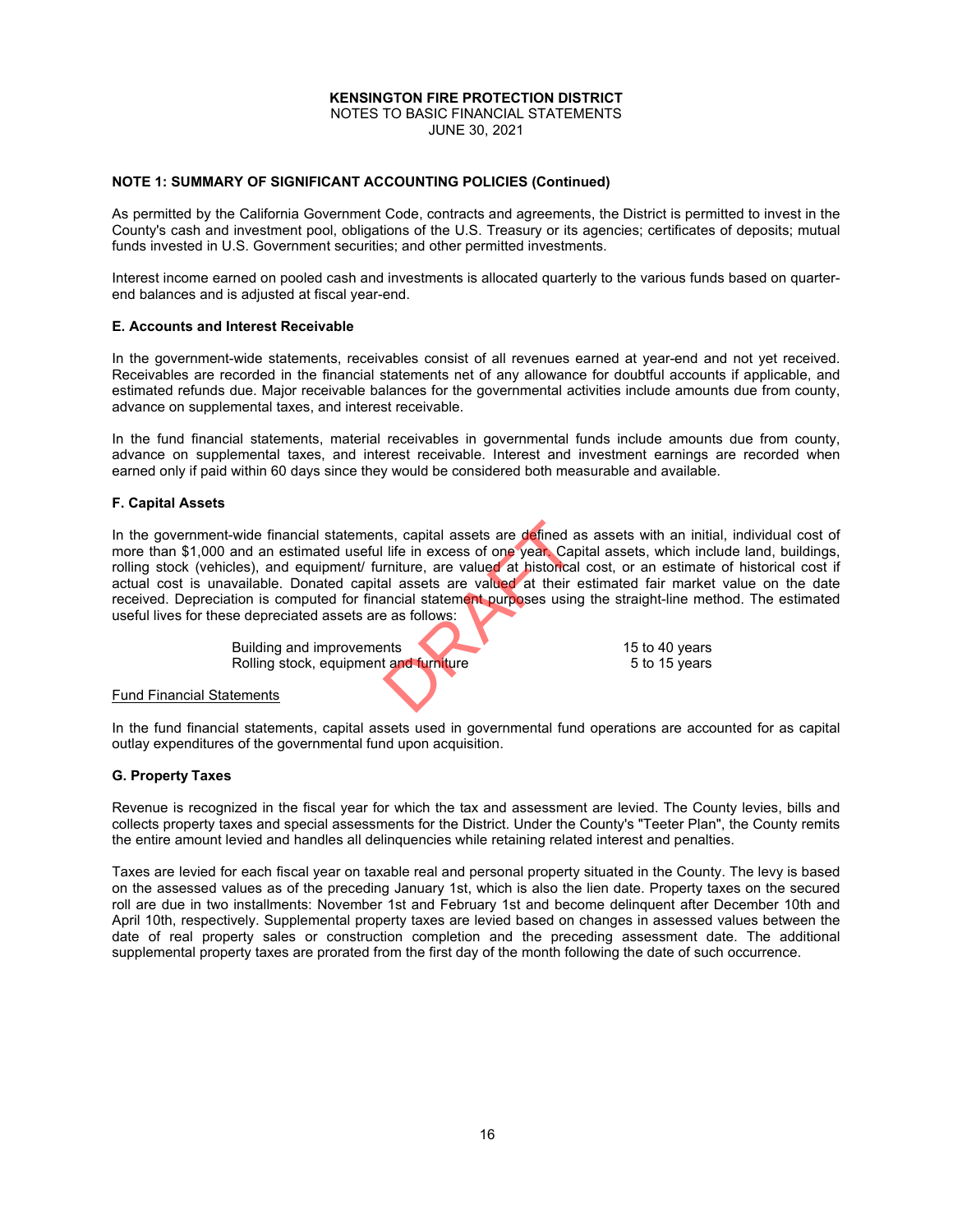NOTES TO BASIC FINANCIAL STATEMENTS

JUNE 30, 2021

# **NOTE 1: SUMMARY OF SIGNIFICANT ACCOUNTING POLICIES (Continued)**

## **H. Encumbrances**

Encumbrance accounting, under which purchase orders, contracts, and other commitments for the expenditure of monies are recorded in order to reserve that portion of the applicable appropriation, is employed as an extension of formal budgetary integration in the General Fund and Capital Project Fund. There are no appropriations or encumbrances in the Special Revenue Fund. All appropriations lapse at fiscal year-end.

# **I. Long-term Liabilities**

In the government-wide financial statements, long-term liabilities, and other long-term obligations are reported as liabilities in the applicable governmental activities. In the governmental fund financial statements, issuance of new debt is recorded as other financing sources and principal payments as debt service expenditures.

## **J. Interfund Transactions**

All interfund transactions are treated as transfers. The general fund is the main operating fund for the District. Annually, tax revenues recorded in the special revenue fund are transferred to the general fund to fund the District's operations. Transfers between governmental funds are eliminated as part of the adjustments to the government-wide presentation.

# **K. Deferred Outflows/Inflows of Resources**

In addition to assets, the statement of net position, or balance sheet, will sometimes report a section for deferred outflows of resources. This separate financial statement element, *deferred outflows of resources*, represents a consumption of net position of fund balance that applies to a future period(s) and so will be recognized as an outflow of resources (expense/expenditure) until then. es<br>
position, or balance sheet, will<br>
mcial statement element, *defe.*<br>
et that applies to a future period<br>
en.<br>
et position, or balance sheet, wile financial statement element,<br>
ice that applies to a future period.

In addition to liabilities, the statement of net position, or balance sheet, will sometimes report a separate section for deferred inflows of resources. This separate financial statement element*, deferred inflows of resources*, represents an acquisition of net position or fund balance that applies to a future period(s) and so will not be recognized as an inflow of resources (revenue) until that time.

# **L. Other Postemployment Benefits (OPEB)**

For purposes of measuring the net OPEB asset, deferred outflows of resources and deferred inflows of resources related to OPEB, and OPEB expense, information about the fiduciary net position of the District's plan (OPEB Plan) and additions to/deductions from the OPEB Plan's fiduciary net position have been determined on the same basis. For this purpose, benefit payments are recognized when currently due and payable in accordance with the benefit terms. Investments are reported at fair value.

Generally accepted accounting principles require that the reported results must pertain to liability and assets information within certain defined timeframes. For this report, the following timeframes are used:

| <b>Valuation Date</b> | June 30, 2019                 |
|-----------------------|-------------------------------|
| Measurement Date      | June 30, 2020                 |
| Measurement Period    | July 1, 2019 to June 30, 2020 |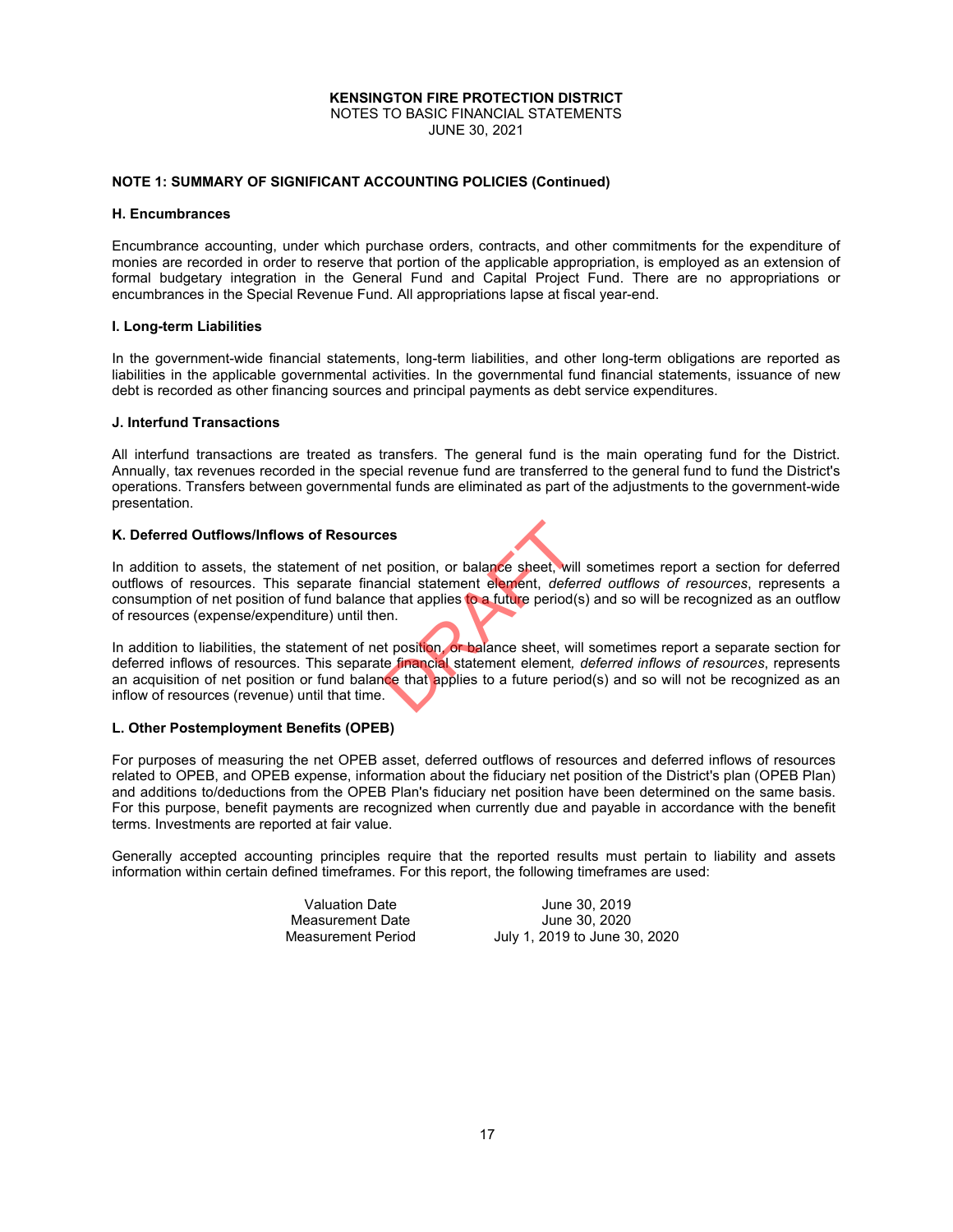NOTES TO BASIC FINANCIAL STATEMENTS

JUNE 30, 2021

# **NOTE 1: SUMMARY OF SIGNIFICANT ACCOUNTING POLICIES (Continued)**

## **M. Equity Classifications**

#### Government-Wide Statements

Net position is the excess of all the District's assets and deferred outflows of resources over all of its liabilities and deferred inflows of resources, regardless of fund. Net position is divided into three categories. These categories apply only to net position, which is determined at the government-wide level, and are described below:

- a. Net investment in capital assets Consists of capital assets including restricted capital assets, net of accumulated depreciation and reduced by the outstanding balances of any bonds, mortgages, notes, or other borrowings that are attributable to the acquisition, constructions, or improvements of those assets.
- b. Restricted net position Consists of net position with constraints placed on the use either by (1) external groups such as creditors, grantors, contributors, or laws or regulations of other governments; or (2) law through constitutional provisions or enabling legislation.
- c. Unrestricted net position All other net position that do not meet the definition of "net investment in capital assets," or "restricted."

#### Fund Statements

The governmental fund financial statements present fund balances based on classifications that comprise a hierarchy that is based primarily on the extent to which the District is bound to honor constraints on the specific purposes for which amounts in the respective governmental funds can be spent. The classifications used in the governmental fund financial statements are as follows: ents present fund balances b.<br>
xtent to which the District is be<br>
citive governmental funds can<br>
as follows:<br>
cannot be spent because they<br>
be maintained intact.<br>
restricted for specific purpose<br>
imposed by creditors, gran

a. Nonspendable - Amounts that cannot be spent because they are either (a) not in spendable form or (b) legally or contractually required to be maintained intact.

b. Restricted - Amounts that are restricted for specific purposes when constraints placed on the use of resources are either (a) externally imposed by creditors, grantors, contributors, laws, or regulations of other governments; or (b) imposed by law through constitutional provisions or enabling legislation. Restrictions may effectively be changed or lifted only with the consent of resource providers.

c. Committed - Amounts that can only be used for specific purposes pursuant to constraints imposed by formal action of the district's highest level of decision-making authority. Commitments may be changed or lifted only by the District taking the same formal action that imposed the constraint originally (for example: resolution and ordinance).

d. Assigned - Amounts that are constrained by the government's intent to be used for specific purposes, but are neither restricted or committed. *Intent* is expressed by (a) the District's Board or (b) a body (for example: a budget or finance committee) or (c) official to which the District's Board has delegated the authority to assign amounts to be used for specific purpose.

e. Unassigned - Amounts representing the residual classification for the general fund, and includes all amounts not contained in the other classifications.

Further detail about the District's fund balance classification is described in Note 4.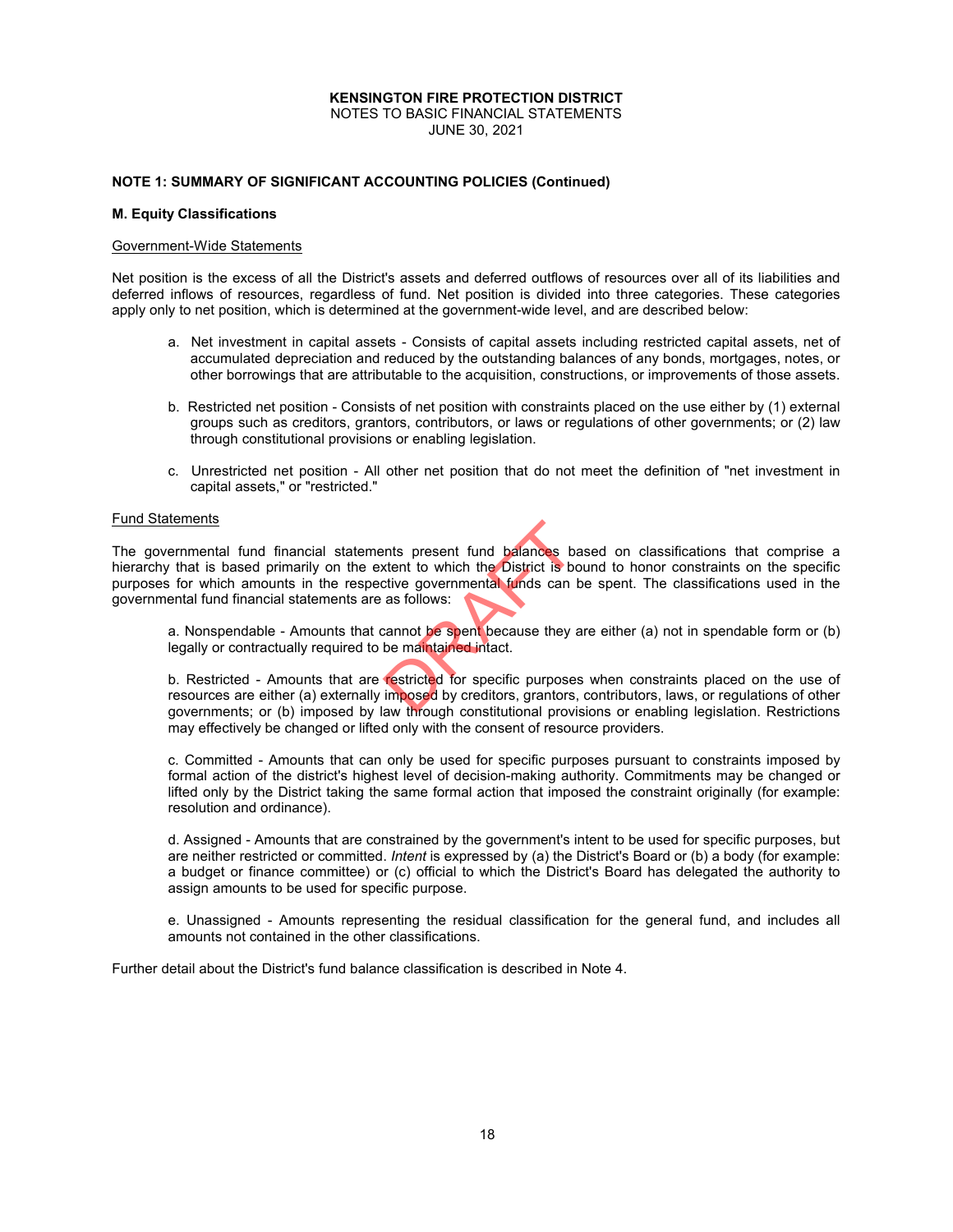## **NOTE 1: SUMMARY OF SIGNIFICANT ACCOUNTING POLICIES (Continued)**

#### **N. Budgets and Budgetary Accounting**

The District follows the procedures below in establishing the budgetary data reflected in the basic financial statements:

a. At the June Board of Directors (Board) meeting, the Finance Committee submits to the Board proposed operating and capital improvement draft budgets for the fiscal year commencing the following July 1. The operating and capital improvement budgets include proposed expenditures and the means of financing them.

b. The Draft budget is legally enacted through the adoption of a resolution by the Board.

c. A final operating and capital improvement budget is submitted to the Board at the September Board meeting. The budget is legally enacted through the adoption of a resolution by the Board.

d. Formal budgetary integration is employed as a management control device during the fiscal year for the General Fund. The Capital Project Fund is budgeted over the life of the project.

e. Budgets for the General Fund, Special Revenue Fund and the Capital Project Fund are adopted on a basis consistent with accounting principles generally accepted in the United States of America.

f. The Special Revenue Fund is only used to accumulate special tax revenues, which are then transferred to the other funds as needed.

## **O. Use of Estimates**

The preparation of financial statements in accordance with generally accepted accounting principles requires management to make estimates and assumptions that affect certain reported amounts and disclosures. Accordingly, actual results could differ from those estimates. The state of the special transfer of the special transfer of the special transfer of the special transfer of the special transfer of the special transfer of the special transfer of the special transfer of the special trans

#### **P. Subsequent Events**

Subsequent events have been evaluated through January 25, 2022, which is the date the financial statements were issued.

#### **Q. Implementation of Government Accounting Standards Board Statements**

Effective July 1, 2020, the District implemented the following accounting and financial reporting standards:

#### Government Accounting Standards Board Statement No. 84

In January 2017, GASB issued Statement No. 84, Fiduciary Activities. The objective of this Statement is to improve guidance regarding the identification of fiduciary activities for accounting and financial reporting purposes and how those activities should be reported. This Statement establishes criteria for identifying fiduciary activities of all state and local governments. The focus of the criteria generally is on (1) whether a government is controlling the assets of the fiduciary activity and (2) the beneficiaries with whom a fiduciary relationship exists. Separate criteria are included to identify fiduciary component units and postemployment benefit arrangements that are fiduciary activities. The District adopted this accounting guidance for its June 30, 2021 year-end.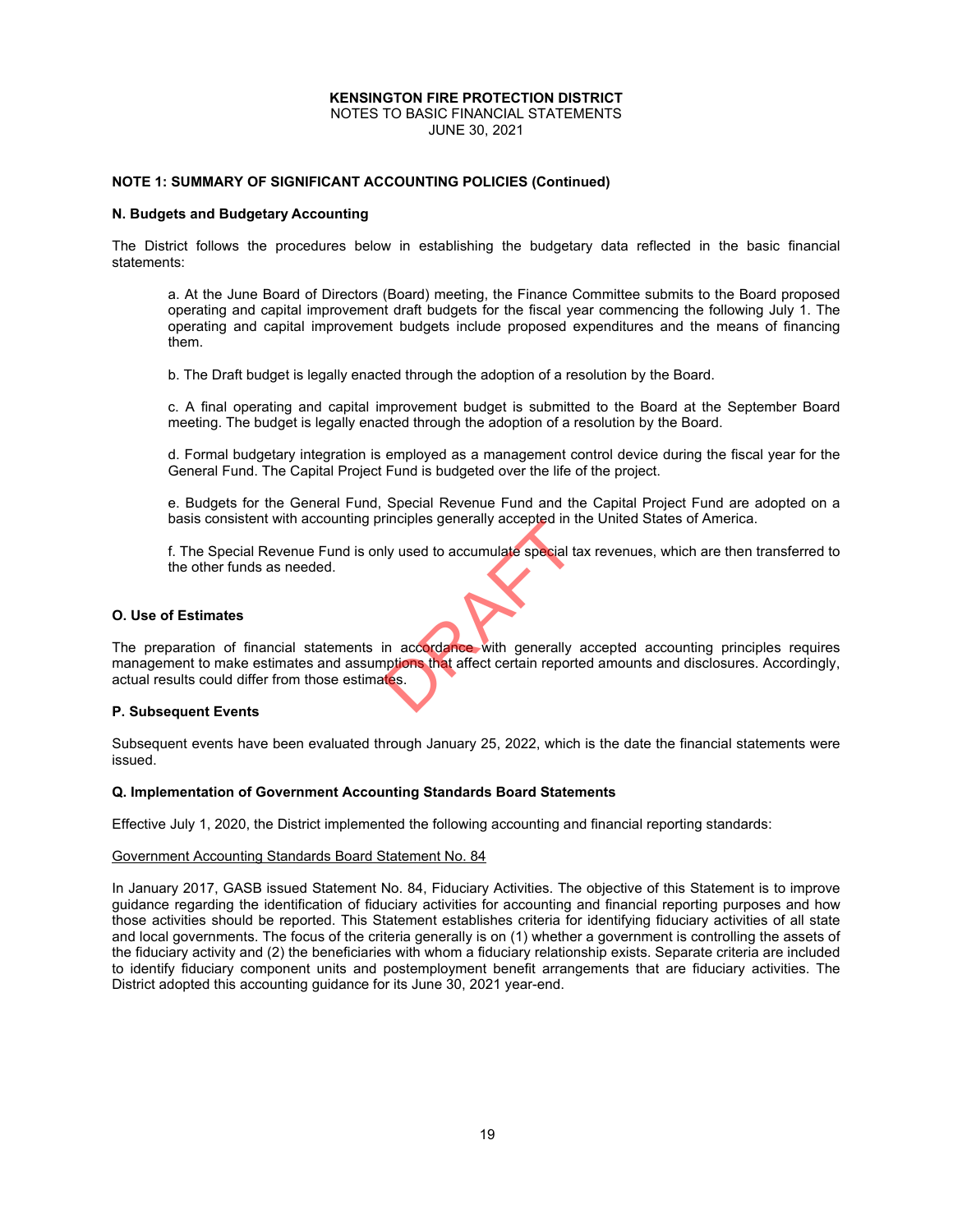NOTES TO BASIC FINANCIAL STATEMENTS

JUNE 30, 2021

# **NOTE 1: SUMMARY OF SIGNIFICANT ACCOUNTING POLICIES (Continued)**

# Government Accounting Standards Board Statement No. 90

In August 2018, GASB issued Statement No. 90, *Majority Equity Interests*. The purpose of this statement is to improve the consistency and comparability of reporting a government's majority equity interest in a legally separate organization and to improve the relevance of financial statement information for certain component units. The new standard clarifies the differences between a majority equity interests reported as an investment and majority equity interest reported as a component unit of the governmental entity. The District adopted this accounting guidance for its June 30, 2021 year-end.

## **R. Future Government Accounting Standards Board Statements**

These statements are not effective until July 1, 2021 or later and may be applicable to the District. However, the District has not determined the effects, if any, on the financial statements.

#### Government Accounting Standards Board Statement No. 87

In June 2017, GASB issued Statement No. 87, *Leases*. The objective of this statement is to better meet the information needs of financial statement users by improving accounting and financial reporting for leases by governments. This statement requires recognition of certain lease assets and liabilities for leases that previously were classified as operating leases and recognized as inflows of resources or outflows of resources based on the payment provisions of the contract. It establishes a single model for lease accounting based on the foundational principle that leases are financings of the right to use an underlying asset. Under this statement, a lessee is required to recognize a lease liability and an intangible right-to-use lease asset, and a lessor is required to recognize a lease receivable and a deferred inflow of resources, thereby enhancing the relevance and consistency of information about governments' leasing activities. Application of this statement is effective for the District's fiscal year ending June 30, 2022. The District has not determined what impact, if any, this pronouncement will have on the financial statements. cognized as initious of resource<br>ablishes a single model for leaght to use an underlying asset.<br>ble right-to-use lease asset, and<br>es, thereby enhancing the relevitor<br>of this statement is effective for<br>impact, if any, this

# Government Accounting Standards Board Statement No. 89

In June 2018, GASB issued Statement No. 89, *Accounting for Interest Cost Incurred before the End of a Construction Period*. This statement requires interest costs incurred before the end of a construction period to be recorded as an expenditure in the applicable period. As a result, interest cost incurred before the end of a construction period will not be included in the historical cost of a capital asset reported in a business-type activity or enterprise fund. The District has not determined what impact, if any, this pronouncement will have on the financial statements. Application of this statement is effective for the District's fiscal year ending June 30, 2022.

#### Government Accounting Standards Board Statement No. 91

In May 2019, GASB issued Statement No. 91, *Conduit Debt Obligation*s. The purpose of this statement is to provide a single method of reporting conduit debt obligations by issuers and eliminate diversity in practice associated with (1) commitments extended by issuers, (2) arrangements associated with conduit debt obligations, and (3) related note disclosures. This statement achieves those objectives by clarifying the existing definition of a conduit debt obligation; establishing that a conduit debt obligation is not a liability of the issuer; establishing standards for accounting and financial reporting of additional commitments and voluntary commitments extended by issuers and arrangements associated with conduit debt obligations; and improving required note disclosures. The District has not determined what impact, if any, this pronouncement will have on the financial statements. Application of this statement is effective for the District's fiscal year ending June 30, 2023.

#### Government Accounting Standards Board Statement No. 92

In January 2020, GASB issued Statement No. 92, Omnibus 2020. The primary objectives of this Statement are to enhance comparability in accounting and financial reporting and to improve the consistency of authoritative literature by addressing practice issues that have been identified during implementation and application of certain GASB Statements. The District has not determined what impact, if any, this pronouncement will have on the financial statements. Application of this statement is effective for the District's fiscal year ending June 30, 2022.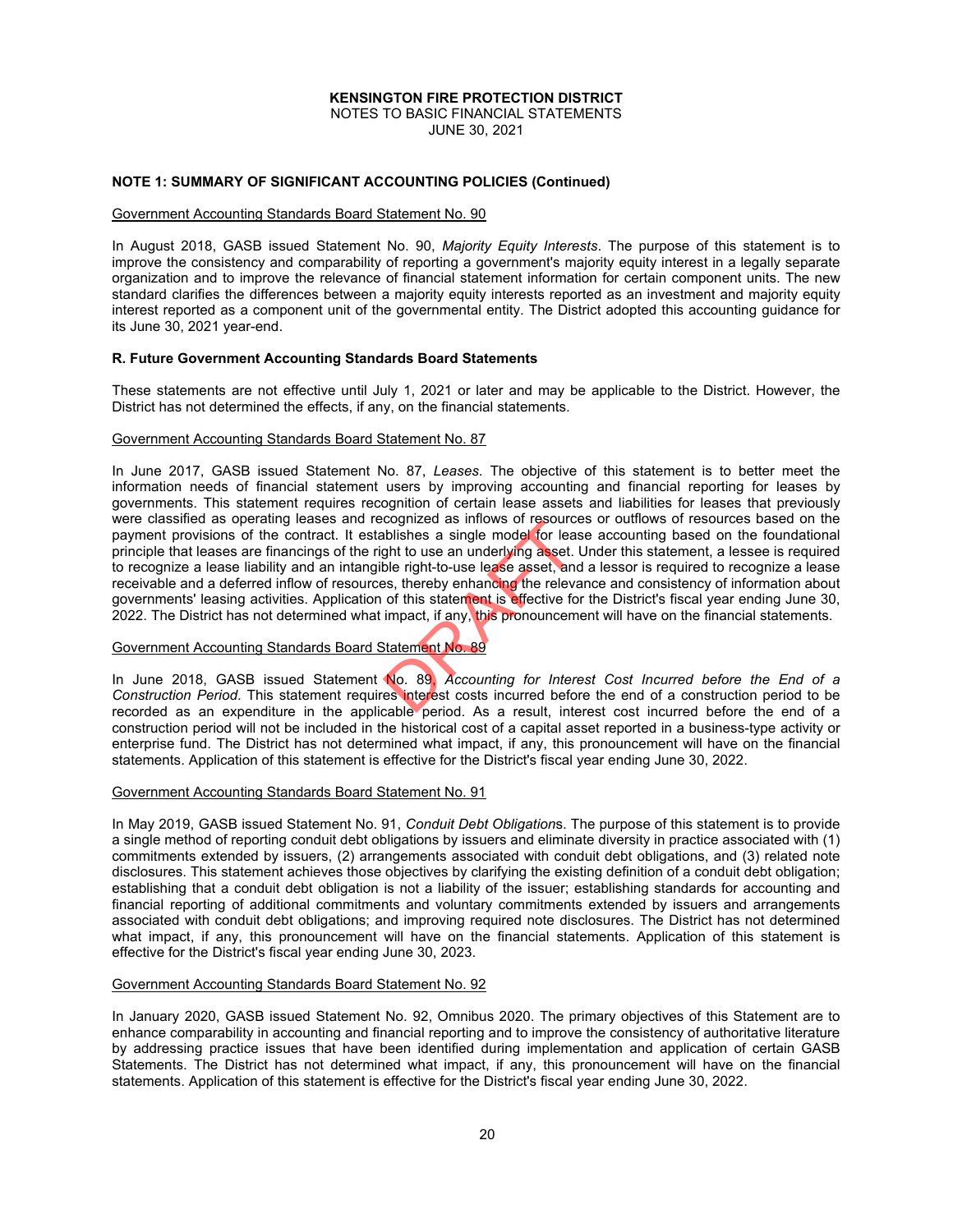NOTES TO BASIC FINANCIAL STATEMENTS

JUNE 30, 2021

## **NOTE 1: SUMMARY OF SIGNIFICANT ACCOUNTING POLICIES (Continued)**

#### Government Accounting Standards Board Statement No. 93

In March 2020, GASB issued Statement No. 93, Replacement of Interbank Offered Rates. The primary objective of this Statement is to address accounting and financial reporting implications that result from the replacement of an interbank offered rate (IBOR). The District has not determined what impact, if any, this pronouncement will have on the financial statements. The removal of LIBOR as an appropriate benchmark interest rate is effective for the District's fiscal year ending June 30, 2022. All other requirements of this statement are effective for the District's fiscal year ending June 30, 2022.

## Government Accounting Standards Board Statement No. 94

In March 2020, GASB issued Statement No. 94, Public-Private and Public-Public Partnerships and Availability Payment Arrangements. The primary objective of this Statement is to improve financial reporting by addressing issues related to public-private and public-public partnership arrangements (PPPs). A PPP is an arrangement in which a government (the transferor) contracts with an operator (a governmental or nongovernmental entity) to provide public services by conveying control of the right to operate or use a nonfinancial assets, such as infrastructure or other capital asset (the underlying PPP asset), for a period of time in an exchange or exchange-like transaction. This Statement also provides guidance for accounting and financial reporting for availability payment arrangements (APAs). An APA is an arrangement in which a government compensates an operator for services that my include designing, constructing, financing, maintaining, or operating an underlying nonfinancial asset for a period of time in an exchange or exchange-like transaction. The District has not determined what impact, if any, this pronouncement will have on the financial statements. The requirements of this statement are effective for the District's fiscal year ending June 30, 2023.

## Government Accounting Standards Board Statement No. 96

In May 2020, GASB issued Statement No. 96, Subscription-Based Information Technology Arrangements. This Statement provides guidance on the accounting and financial reporting for subscription-based information technology arrangements (SBITAs) for governments, defines a SBITA, establishes that a SBITA results in a right-touse subscription asset-an intangible asset-and a corresponding liability, provides the capitalization criteria for outlays other than subscription payments, including implementation costs of a SBITA, and requires note disclosures regarding a SBITA. The District has not determined what impact, if any, this pronouncement will have on the financial statements. The requirements of this statement are effective for the District's fiscal year ending June 30, 2023. ig, maintaining, or operating an<br>transaction. The District has<br>statement No. 96<br>Statement No. 96<br>o. 96, Subscription-Based Info<br>counting and financial repo<br>ernments, defines a SBITA, est<br>ind a corresponding liability, prof

## Government Accounting Standards Board Statement No. 97

In June 2020, GASB issued Statement No. 97, Certain Component Unit Criteria, and Accounting and Financial Reporting for Internal Revenue Code Section 457 Deferred Compensation Plans an Amendment of GASB Statements No. 14 and No. 84, and a Supersession of GASB Statement No. 32. The primary objectives of this Statement are to (1) increase consistency and comparability related to the reporting of fiduciary component units in circumstances in which a partial component unit does not have a governing board and the primary government performs the duties that a governing board typically would perform; (2) mitigate costs associated with the reporting of certain defined contribution pension plans, defined contribution other postemployment benefit (OPEB) plans, and employee benefit plans other than pension plans or OPEB plans (other employee benefit plans) as fiduciary component units in fiduciary fund financial statements; and (3) enhance the relevance, consistency, and comparability of the accounting and financial reporting for Internal Revenue Code (IRC) Section 457 deferred compensation plans (Section 457 plans) that meet the definition of a pension plan and for benefits provided through those plans. The District has not determined what impact, if any, this pronouncement will have on the financial statements. The requirements of this statement related to the accounting and financial reporting for Section 457 plans are effective for the District's fiscal year ending June 30, 2022.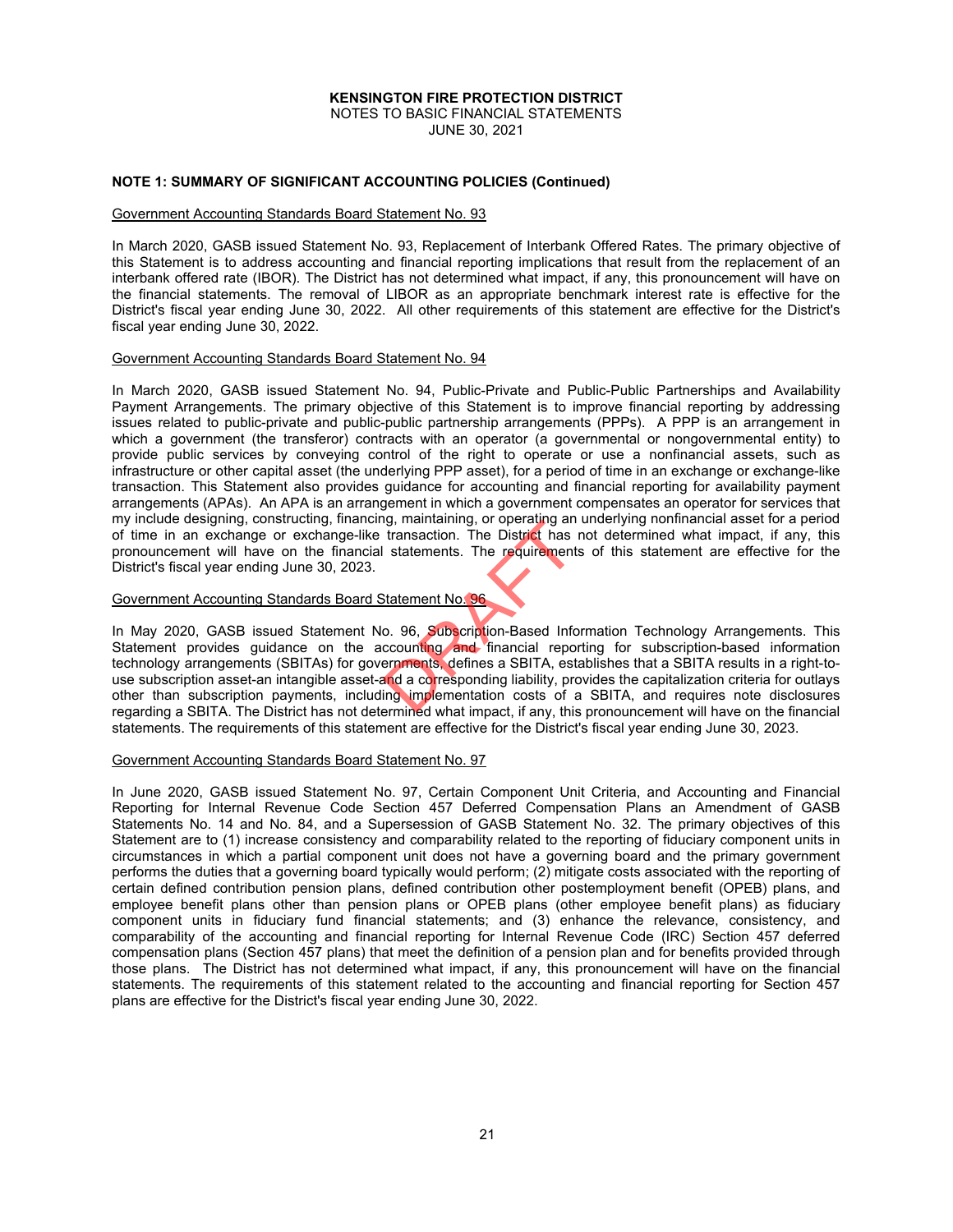JUNE 30, 2021

# **NOTE 2: CASH AND INVESTMENTS**

Cash and investments at June 30, 2021 consisted of the following:

| Deposits<br>Cash held by the county<br>Petty cash | \$<br>131,964<br>1,811,065<br>200 |
|---------------------------------------------------|-----------------------------------|
| Total cash                                        | 1,943,229                         |
| Local Agency Investment Fund                      | 7,431,164                         |
| Total investments                                 | 7,431,164                         |
| <b>Total Cash and Investments</b>                 | 9.374,393                         |

## **Deposits**

At year-end, the carrying amount of the District's demand deposits was \$131,964 with a commercial bank which is covered by federal depository insurance.

# Cash held by the County



The District's cash is included in the Contra Costa County (County) Treasurer cash and investments pool. Investments made by the Treasurer are regulated by California Government Code and by a County investment policy approved annually by the County Treasury Oversight Committee. Adherence to the statutes and policies is monitored by the County Board of Supervisors and by the Treasury Oversight Committee via monthly reports and an annual audit. Investment income earned on the District's cash is allocated quarterly to the District. Changes in fair value are included in investment income. Redeemed or sold shares are priced at book value, which includes realized investment earnings such as interest income, realized gains or losses upon sale of investments, and amortized premiums and discounts. This number may <mark>dif</mark>fer fr<mark>o</mark>m the shares' fair value, which would include unrealized gains or losses based on market conditions. Additional information regarding insurance, collateralization, and custodial risk categorization of the County's cash and investments is presented in the notes of the County's basic financial statements. Contra Costa County (County)<br>
regulated by California Govern<br>
reasury Oversight Committee.<br>
ors and by the Treasury Oversi<br>
in the District's cash is allocate<br>
edeemed or sold shares are prime,<br>
realized gains or losses<br>
u

#### **Separately Held Investments**

The County also has investments in the State Treasurer's Local Agency Investment Fund (LAIF) separately held for the District. As of June 30, 2021, the District's investment in LAIF is \$7,431,164 which is approximately 6.37% of total Contra Costa County LAIF. The total amount invested by all public agencies under the County Pool in LAIF at June 30, 2021 is \$284,246,498. The Local Investment Advisory Board (Board) has oversight responsibility for LAIF. The Board consists of five members as designed by State Statue. The value of the pool shares in LAIF, which may be withdrawn, is determined on an amortized cost basis, which is different from the fair value of the District's position in the pool.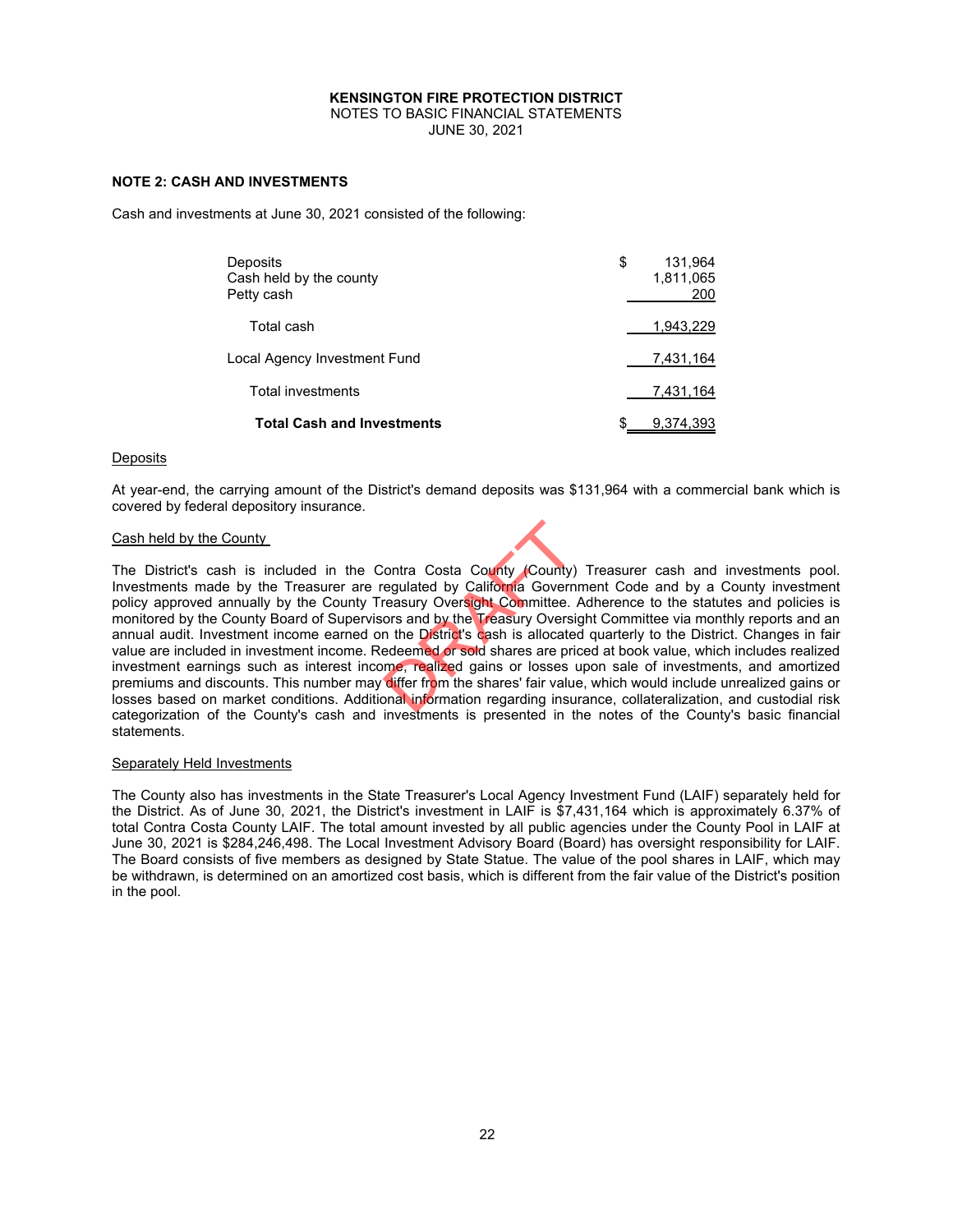JUNE 30, 2021

# **NOTE 2: CASH AND INVESTMENTS (Continued)**

## Authorized Investments of the District

The table below identifies the investment types that are authorized for the District by the California Government Code (or the District's investment policy, where more restrictive) that addresses interest rate risk, credit risk and concentration of credit risk.

|                                                                                                                  |                         | Maximum<br>Percentage of | Maximum<br>Investment in |
|------------------------------------------------------------------------------------------------------------------|-------------------------|--------------------------|--------------------------|
| Authorized Investment Type                                                                                       | <b>Maximum Maturity</b> | Portfolio                | One Issuer               |
|                                                                                                                  |                         |                          |                          |
| U.S. Treasury Obligation                                                                                         | 5 years                 | None                     | None                     |
| <b>Banker's Acceptances</b>                                                                                      | 180 days                | 10%                      | 5%                       |
| <b>Commercial Paper</b>                                                                                          | 270 days                | 25%                      | 5%                       |
| <b>Certificates of Deposit</b>                                                                                   | 5 years                 | 30%                      | None                     |
| <b>Collateralized Bank Deposits</b>                                                                              | 5 years                 | None                     | None                     |
| Medium-Term Corporate Notes                                                                                      | 5 years                 | 30%                      | None                     |
| Money Market Mutual Funds                                                                                        | N/A                     | 20%                      | 10%                      |
| <b>CD Placement Services</b>                                                                                     | 5 years                 | 30%                      | None                     |
| Local Agency Investment Fund (LAIF)                                                                              | N/A                     | None                     | None                     |
| <b>County Pooled Investment Funds</b>                                                                            | N/A                     | None                     | None                     |
| Joint Powers Authority Funds (CalTRUST)                                                                          | N/A                     | None                     | None                     |
| U.S. Agency Obligations                                                                                          | 5 years                 | None                     | None                     |
|                                                                                                                  |                         |                          |                          |
| Disclosures Relating to Interest Rate Risk                                                                       |                         |                          |                          |
| Interest rate risk is the risk in the market rate changes that could adversely affect the fair values of an inv  |                         |                          |                          |
| Generally, the longer the maturity of an investment, the greater the sensitivity of its fair value to changes ir |                         |                          |                          |
| interest rates. One of the ways that the District manages its exposure to interest rate risk is by purch         |                         |                          |                          |
| combination of shorter and longer term investments and by timing cash flows from maturities so that a portio     |                         |                          |                          |
| portfolio is maturing or coming close to maturity evenly over time as necessary to provide the cash flow and     |                         |                          |                          |
| noodod for Diotriot operational                                                                                  |                         |                          |                          |

Interest rate risk is the risk in the market rate changes that could adversely affect the fair values of an investment. Generally, the longer the maturity of an investment, the greater the sensitivity of its fair value to changes in market interest rates. One of the ways that the District manages its exposure to interest rate risk is by purchasing a combination of shorter and longer term investments and by timing cash flows from maturities so that a portion of the portfolio is maturing or coming close to maturity evenly over time as necessary to provide the cash flow and liquidity needed for District operations.

Information about the sensitivity of the fair values of the District's investments (including investments held by bond trustee) to market rate fluctuations is provided by the following table that shows the distribution of the District's investments by maturity as of June 30, 2021:

|                              | <b>Remaining Maturity</b> |                      |  |                          |                   |           |  |
|------------------------------|---------------------------|----------------------|--|--------------------------|-------------------|-----------|--|
|                              |                           | 12 months or<br>less |  | 1-5 vears                | <b>Fair Value</b> |           |  |
| Local Agency Investment Fund |                           | .431.164             |  | $\overline{\phantom{0}}$ |                   | 7.431.164 |  |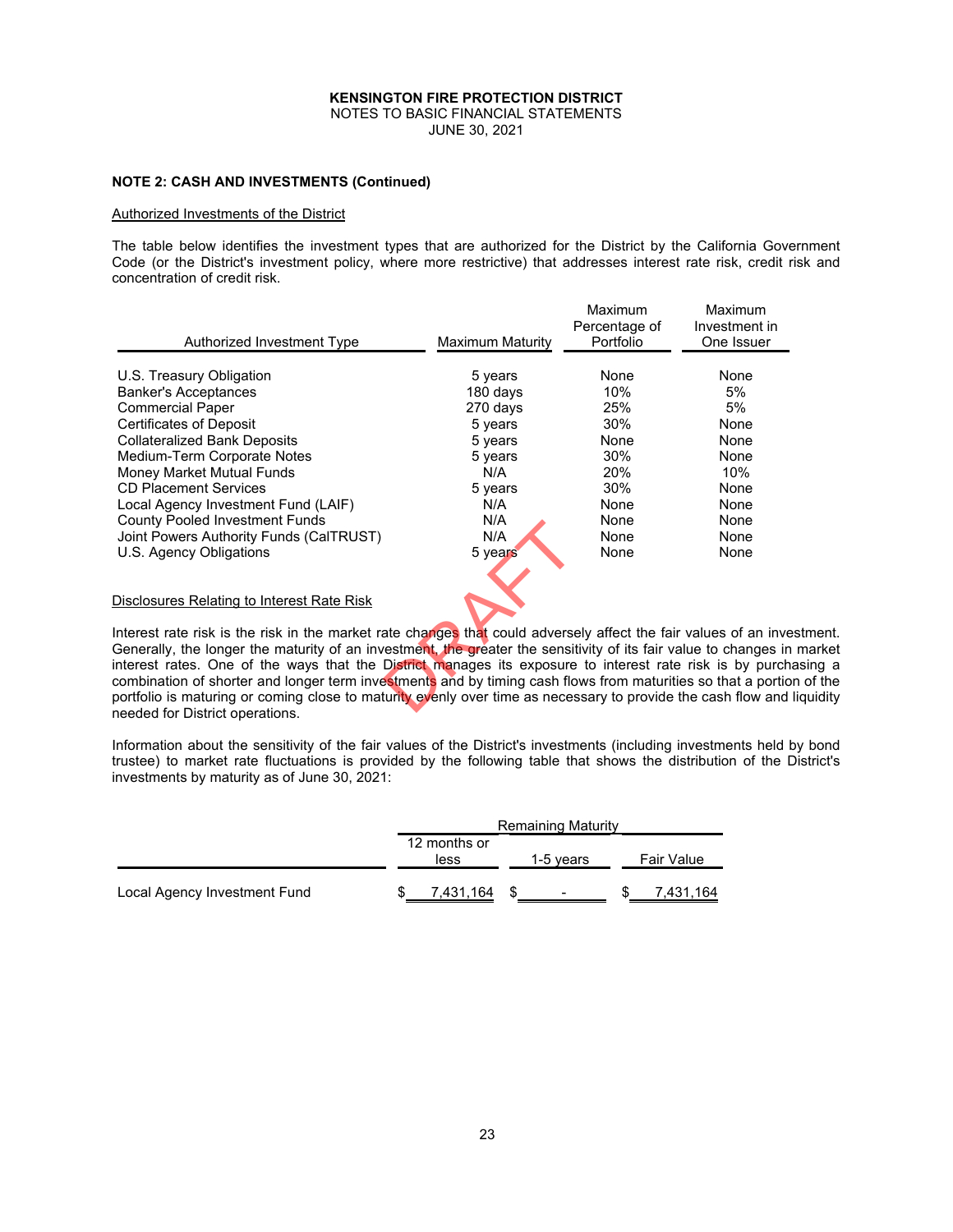JUNE 30, 2021

# **NOTE 2: CASH AND INVESTMENTS (Continued)**

# Disclosures Relating to Credit Risk

Generally, credit risk is the risk that an issuer of an investment will not fulfill its obligation to the holder of an investment. This is measured by the assignment of a rating by a nationally recognized statistical rating organization. Presented below is the minimum rating required by (where applicable) the California Government Code, the investment policy, or debt agreements, and the actual rating as of the fiscal year for each investment type.

|                              |           |     | Rating as of Fiscal Year End |           |
|------------------------------|-----------|-----|------------------------------|-----------|
|                              | Total     | S&P | Moody's                      | N/A       |
| Local Agency Investment Fund | 7.431.164 |     |                              | Not rated |
|                              | 431,164"  |     |                              |           |

#### Concentration of Credit Risk

The investment policy of the District contains no limitations on the amount that can be invested in any one issuer beyond that stipulated by the California Government Code. As of June 30, 2021 there were no investments in any one issuer (other than U.S. Treasury securities, mutual funds and external investment pools) that represented 5% or more of the total District investments.

PP.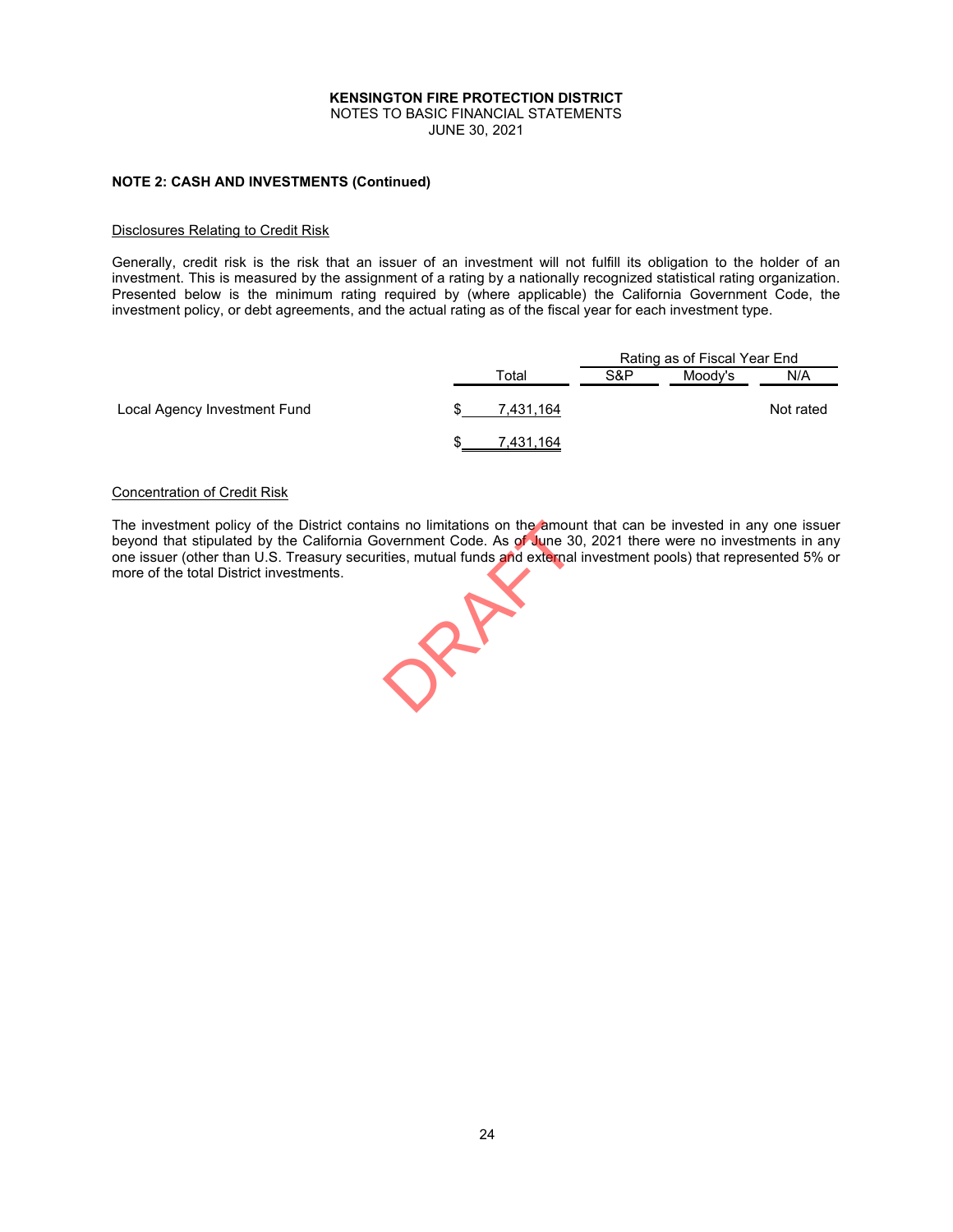# **NOTE 3: CAPITAL ASSETS**

The District's capital asset activity during the year was as follows:

# **Governmental activities:**

|                                                                                                                     | <b>July 1, 2020</b>                      | <b>Additions</b>                   | <b>Retirements</b> | June 30, 2021                            |
|---------------------------------------------------------------------------------------------------------------------|------------------------------------------|------------------------------------|--------------------|------------------------------------------|
| Capital assets not being depreciated<br>Land                                                                        | 5,800                                    |                                    | \$.                | 5,800                                    |
| Total capital assets not being depreciated                                                                          | 5,800                                    |                                    |                    | 5,800                                    |
| Capital assets being depreciated<br>Building and improvements<br>Equipment and furniture<br>Rolling stock equipment | 2,391,581<br>547,192<br>979,747          | 566,845                            | (299, 894)         | 2,391,581<br>547,192<br>1,246,698        |
| Total capital assets being depreciated                                                                              | 3,918,520                                | 566,845                            | (299, 894)         | 4,185,471                                |
| Less accumulated depreciation<br>Building and improvements<br>Equipment and furniture<br>Rolling stock equipment    | (1, 141, 261)<br>(396, 984)<br>(513,261) | (67, 617)<br>(26, 265)<br>(65,097) | 299,894            | (1, 208, 878)<br>(423, 249)<br>(278,464) |
| Total accumulated depreciation                                                                                      | (2,051,506)                              | (158, 979)                         | 299,894            | (1,910,591)                              |
| Total capital asset being depreciated, net                                                                          | 1,867,014                                | 407,866                            |                    | 2,274,880                                |
| Total capital assets, net                                                                                           | 1,872,814                                | 407,866<br>\$.                     | \$                 | 2,280,680                                |
| Depreciation expense totaled \$158,979 for the year ended June 30, 2021.                                            |                                          |                                    |                    |                                          |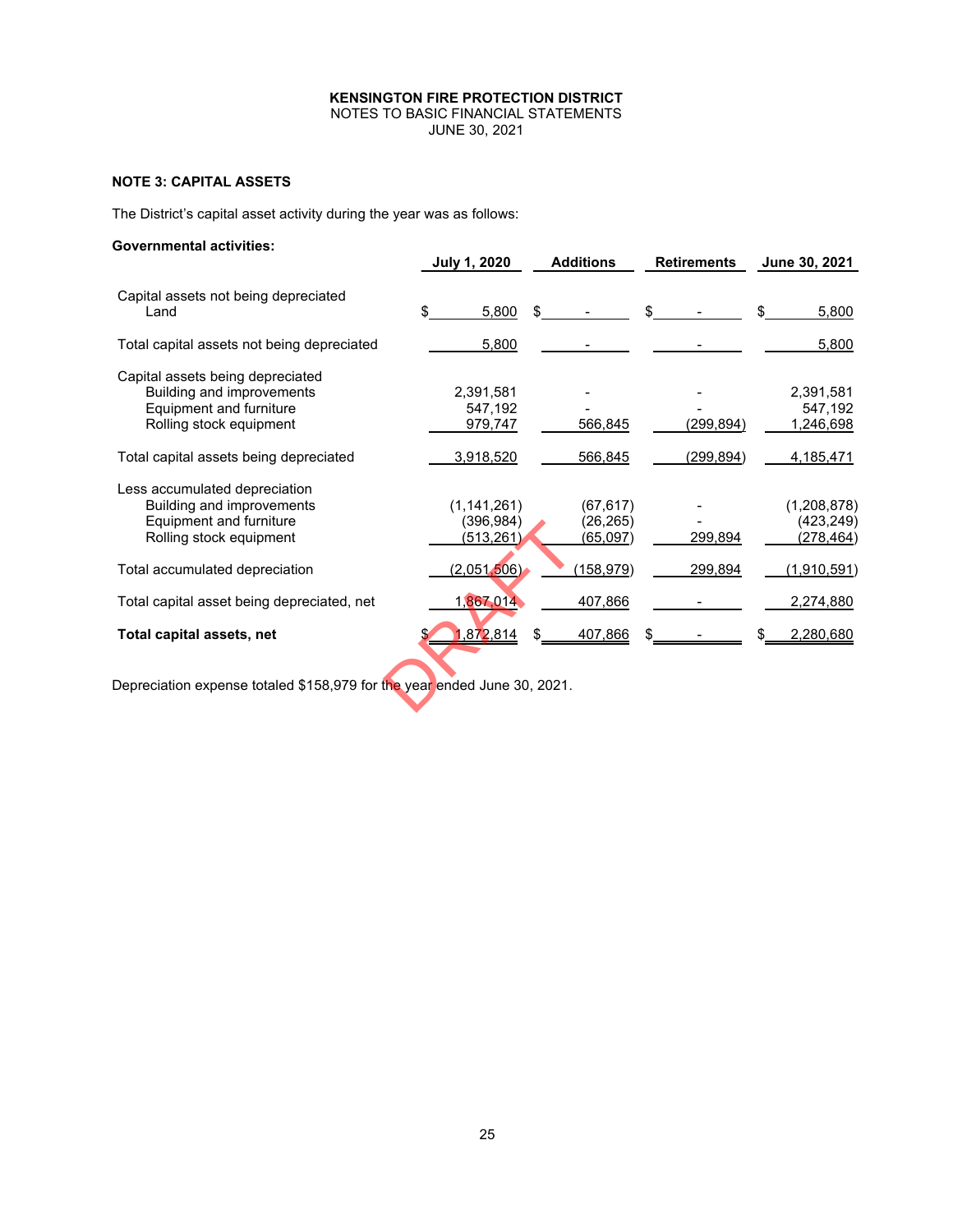NOTES TO BASIC FINANCIAL STATEMENTS

JUNE 30, 2021

# **NOTE 4: FUND BALANCE**

GASB Statement No. 54, *Fund Balance Reporting and Governmental Fund Type Definitions,* provides more clearly defined fund balance categories to make the nature and extent of the constraints placed on a government's fund balances more transparent.

The Board of Directors, as the District's highest level of decision-making authority, may commit fund balance for specific purposes pursuant to constraints imposed by formal action. Committing fund balance is accomplished by approval of an action item by the Board of Directors. These committed amounts cannot be used for any other purpose unless the Board of Directors removes or changes the specified use through the same type of formal action taken to establish the commitment.

Assigned fund balance are amounts that are constrained by the District's intent to be used for specific purposes, but are neither restricted or committed.

The accounting policies of the District consider restricted fund balance to have been spent first when an expenditure is incurred for purposes for which both restricted and unrestricted fund balance is available. Similarly, when an expenditure is incurred for purposes for which amounts in any of the unrestricted classifications of fund balance could be used, the District considers committed amounts to be reduced first, followed by assigned amounts, and unassigned amounts.

| As of June 30, 2021, fund balances were comprised of the following: |  |
|---------------------------------------------------------------------|--|
|                                                                     |  |
|                                                                     |  |
|                                                                     |  |

| unassigned amounts.                                                                                   |                        |                                       |     |                                       |    |                                              |
|-------------------------------------------------------------------------------------------------------|------------------------|---------------------------------------|-----|---------------------------------------|----|----------------------------------------------|
| As of June 30, 2021, fund balances were comprised of the following:                                   |                        |                                       |     |                                       |    |                                              |
|                                                                                                       | General<br><b>Fund</b> | <b>Special</b><br><b>Revenue Fund</b> |     | <b>Capital Project</b><br><b>Fund</b> |    | <b>Total</b><br>Governmental<br><b>Funds</b> |
| Nonspendable<br>Prepaids and other assets<br>Subtotal                                                 | 1,159<br>1,159         | \$                                    | \$. |                                       | \$ | 1,159<br>1,159                               |
| Committed<br>Public protection<br>Capital projects<br>City of El Cerrito contract reserve<br>Subtotal | 200,886<br>200,886     | 409,440<br>409,440                    |     | 3,804,609<br>3,804,609                |    | 409,440<br>3,804,609<br>200,886<br>4,414,935 |
| Assigned<br>Public protection<br>Capital projects<br>Subtotal                                         | 3,229,643<br>3,229,643 |                                       |     | 17,343<br>17,343                      |    | 3,229,643<br>17,343<br>3,246,986             |
| Unassigned                                                                                            | <u>1,745,216</u>       |                                       |     |                                       |    | <u>1,745,216</u>                             |
| <b>Total Fund Balance</b>                                                                             | 5,176,904              | 409,440                               |     | 3,821,952                             | S  | 9,408,296                                    |

The Board's financial planning aims to help reduce the negative impact on the District in times of economic uncertainty and potential losses of funding from federal or state governmental agencies. District funds are restricted, committed and assigned as part of a multi-year financial plan to balance the budget and avoid operating deficits.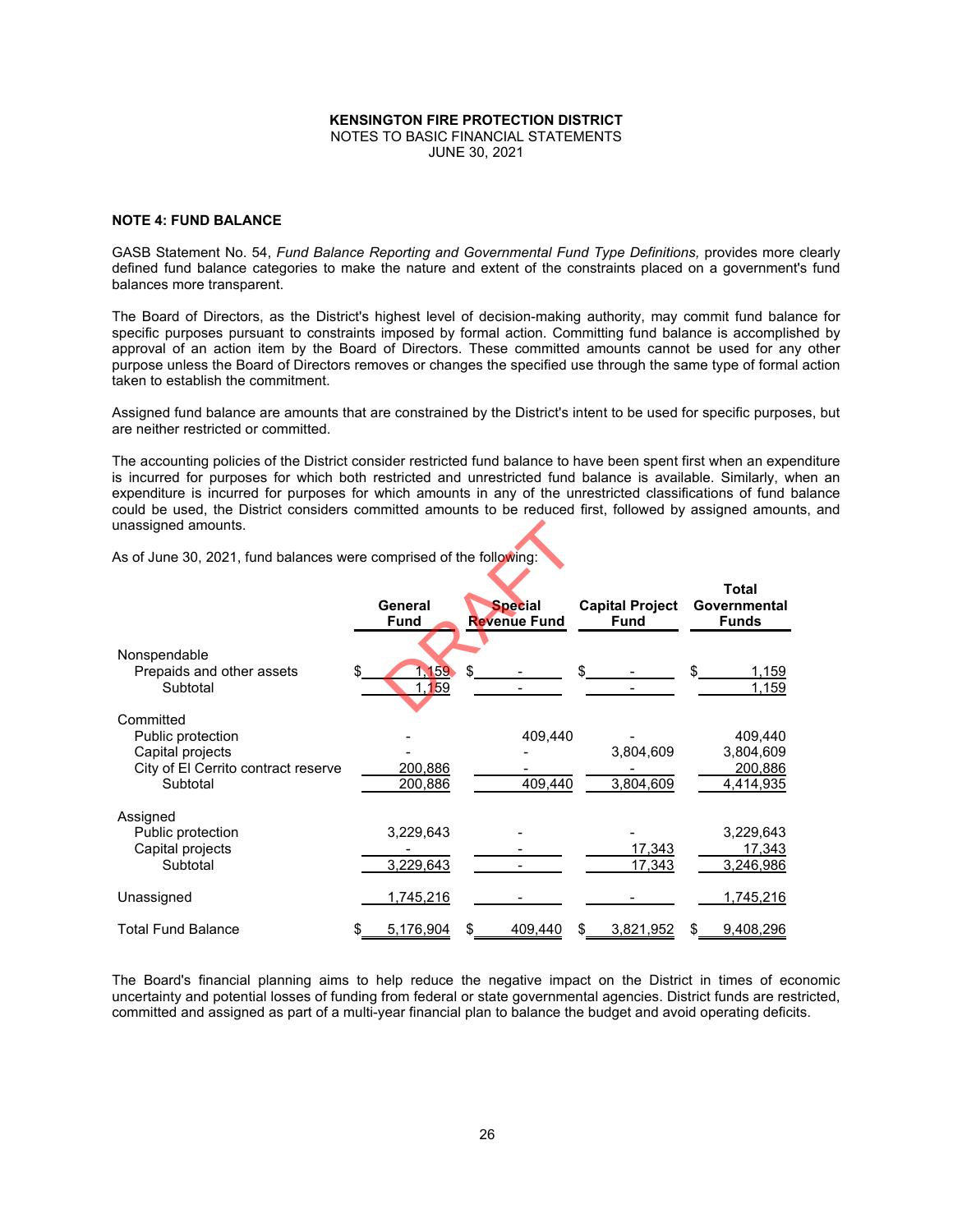NOTES TO BASIC FINANCIAL STATEMENTS

JUNE 30, 2021

# **NOTE 5: INTERFUND TRANSFERS TO/FROM OTHER FUNDS**

Transfers between funds during the fiscal year ended June 30, 2021 were as follows:

| <b>Transfer from</b> | Transfer To                 | <b>Description of Transfers</b>                           |   | Amount  |
|----------------------|-----------------------------|-----------------------------------------------------------|---|---------|
| General Fund         | <b>Capital Project Fund</b> | To fund budgeted contribution for<br>Capital Replacement. | S | 104.792 |
| Capital Project Fund | General Fund                | To keep capital reserves in line<br>with budget           |   | 20,000  |
|                      |                             | <b>Total Interfund Transfers</b>                          |   | 124,792 |

## **NOTE 6: POST-EMPLOYMENT BENEFITS OTHER THAN PENSIONS**

#### Description of the Plan

The District provides post-retirement health benefits (medical, dental and vision) to a closed group of former employees who have retired from the District and to their surviving spouses and dependent children. The District pays 100% of the annuitants' health plan premiums. Currently, a total of 9 family units (13 individuals including 4 former employees, 5 widows and 4 spouses) are receiving post-retirement health benefits. There are no separate financial statements issued for the OPEB plan.

The District participates in the California Employer's Retiree Benefit Trust (CERBT). CERBT is an irrevocable trust fund that allows public employers to prefund the future cost of their retiree health insurance benefits and other post employment benefits (OPEB) for their covered retirees. The District elected to participate in CERBT and contributed a total of \$1,165,000 in October 2008 to CalPERS, the CERBT's administrator. The prefunding was intended to reduce and stabilize the District's annual required contribution to its OPEB plan in future years at an expected level for budgeting purposes. CalPERS issued a publicly available financial report that includes financial statements and required supplementary information for CERBT in aggregate. The report may be obtained by writing to CalPERS, Lincoln Plaza North, 400 Q Street, Sacramento, CA 95811. Frict and to their surviving spourier<br>premiums. Currently, a total of<br>premiums. Currently, a total of<br>es) are receiving post-retireme<br>lan.<br>mployer's Retiree Benefit Trust<br>a mployer's Retiree Benefit Trust<br>red retirees. The

#### Employees Covered

As of the June 30, 2019 actuarial valuation, the following former employees were covered by the benefit terms under the Plan:

| Active employees<br>Inactive employees currently receiving benefits |  |
|---------------------------------------------------------------------|--|
| Total                                                               |  |

#### **Contributions**

The contribution requirements of plan members and the District are established and may be amended by the Board. The District's policy is to fully fund the actuarially determined contribution, when required. The District makes the contributions on behalf of the participants. For the fiscal year ended June 30, 2021, there were no contributions, since the plan is fully funded and benefit payments are made from the Trust.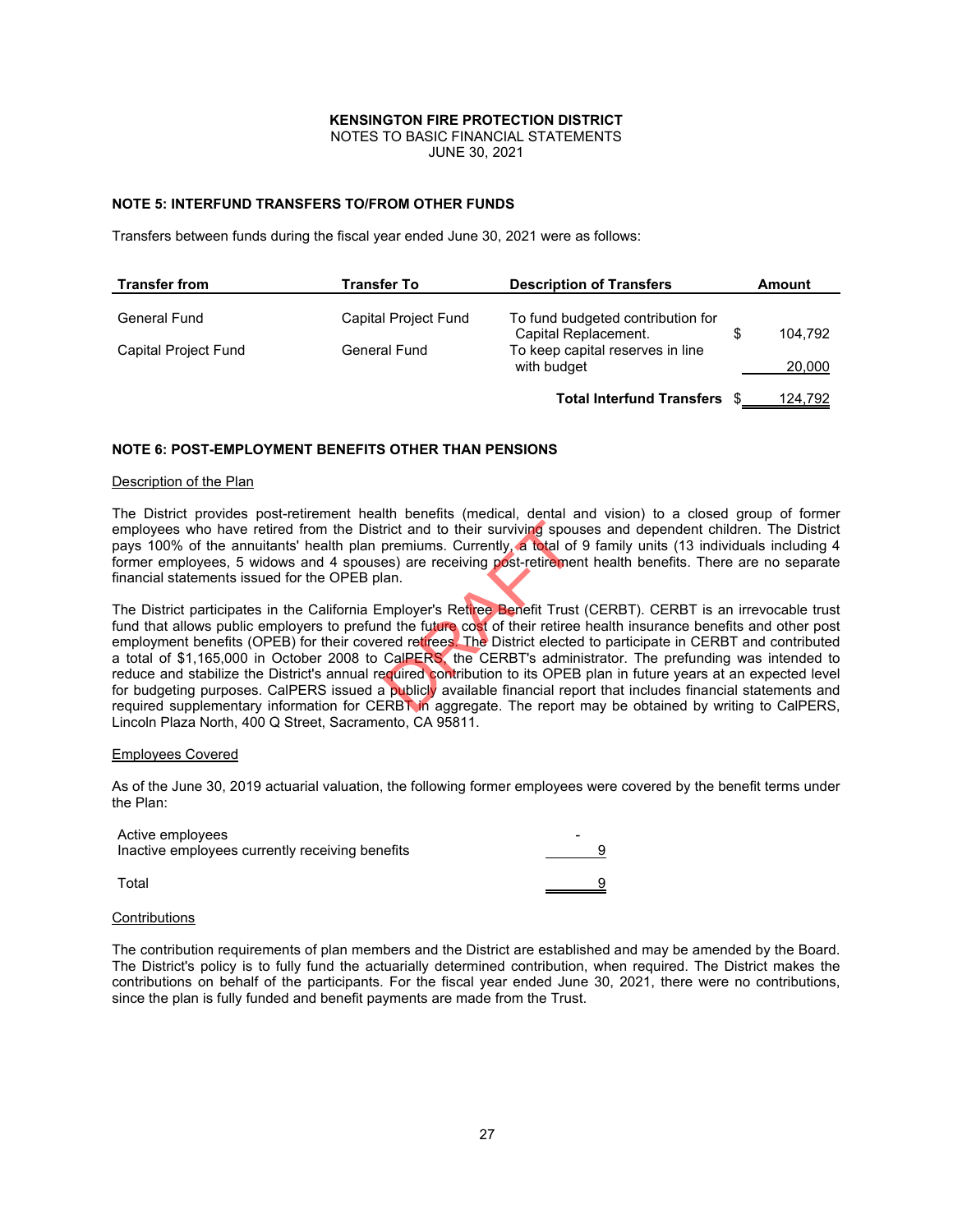NOTES TO BASIC FINANCIAL STATEMENTS

JUNE 30, 2021

# **NOTE 6: OTHER POST EMPLOYMENT BENEFITS (OPEB) (Continued)**

# Net OPEB Asset

The District's net OPEB asset was measured as of June 30, 2020 and the total OPEB asset used to calculate the net OPEB asset was determined by an actuarial valuation dated June 30, 2019 based on the following actuarial methods and assumptions:

| <b>Valuation Date</b>            | June 30, 2019                                                                                                                                                                                                       |
|----------------------------------|---------------------------------------------------------------------------------------------------------------------------------------------------------------------------------------------------------------------|
| <b>Funding Method</b>            | Entry Age Normal Cost, level percent pay                                                                                                                                                                            |
| <b>Discount Rate</b>             | 6.73%                                                                                                                                                                                                               |
| Inflation                        | 2.26% annual inflation                                                                                                                                                                                              |
| Payroll increases                | 3.25% annual increases.                                                                                                                                                                                             |
| Net Investment Return            | 6.73%                                                                                                                                                                                                               |
| <b>Mortality Rates</b>           | The mortality rates used are those used in the most recent CalPERS<br>valuations:<br><b>Pre-Retirement: CalPERS 2017 Mortality pre-retirement</b><br><b>Post-Retirement: CalPERS 2017 Mortality post-retirement</b> |
| <b>Healthcare Trend Rate</b>     | Pre-65, 7.00%<br>Post-65: 5.00%                                                                                                                                                                                     |
| <b>Health Plan Participation</b> | Assumed that 100% of eligible participants will participate.                                                                                                                                                        |
| Medicare Coverage                | Assumed that all retirees under 65 will be eligible for Medicare when<br>they reach age 65.                                                                                                                         |
| Changes in Assumptions           |                                                                                                                                                                                                                     |

For the measurement period June 30, 2020, there were no changes in assumptions.

## Discount Rate

The discount rate used to measure the total OPEB liability as of June 30, 2020 was 6.73%. This discount rate was based on a blend of the long-term expected rate of return on assets for benefits covered by plan assets and a yield or index for 20-year, tax-exempt general obligation municipal bonds with an average rating of AA/Aa or better for benefits not covered by plan assets.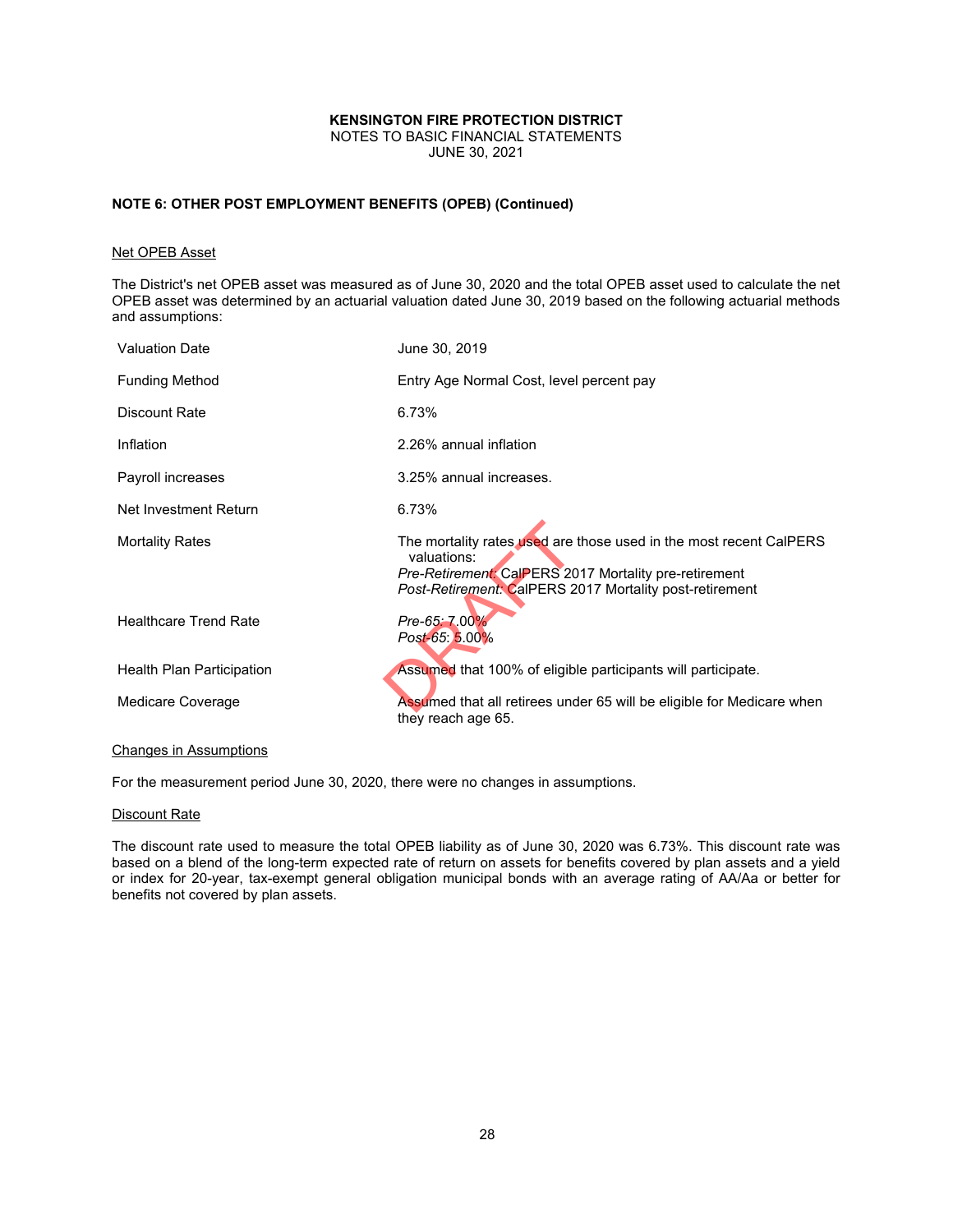NOTES TO BASIC FINANCIAL STATEMENTS

JUNE 30, 2021

# **NOTE 6: OTHER POST EMPLOYMENT BENEFITS (OPEB) (Continued)**

#### Long-term Expected Rate of Return

The expected long-term return on assets takes into account the time horizon of the plan, the asset allocation, and the expected long-term real rates of return by asset class. Below are the arithmetic long-term expected real rates of return by asset class for the next 10 years as provided in a report by JP Morgan. For years thereafter, returns were based on historical average index real returns over the last 30 years assuming a similar equity/fixed investment mix and a 2.26% inflation rate. Investment expenses were assumed to be 10 basis points per year. These returns were matched with cash flows for benefits covered by plan assets and the Bond Buyer 20-Bond General Obligation index was matched with cash flows not covered by plan assets to measure the reasonableness of the choice in discount rate. The expected long-term real rates of return for each major investment class in the Plan's portfolio are as follows:

|                                      | Target     | Long-Term Expected  |
|--------------------------------------|------------|---------------------|
| Asset Class                          | Allocation | Real Rate of Return |
| Global Equity                        | 43.00 %    | 5.43%               |
| Fixed Income                         | 49.00 %    | 1.63%               |
| <b>Real Estate Investment Trusts</b> | 8.00 %     | 5.06%               |
| Total                                | 100.00 %   |                     |
|                                      |            |                     |
| Changes in the OPEB Asset            |            |                     |

| <b>Total</b>                                                                                                                                                                                                                                                                                         | 100.00 %                              |      |                                              |                                                  |
|------------------------------------------------------------------------------------------------------------------------------------------------------------------------------------------------------------------------------------------------------------------------------------------------------|---------------------------------------|------|----------------------------------------------|--------------------------------------------------|
| <b>Changes in the OPEB Asset</b>                                                                                                                                                                                                                                                                     |                                       |      |                                              |                                                  |
| To determine the June 30, 2020 (measurement period) net OPEB asset, the District used a roll-forward technique for<br>the total OPEB liability. The fiduciary net position is based on the actual June 30, 2020 fiduciary net position. The<br>following table shows the results of the roll-forward |                                       |      |                                              |                                                  |
|                                                                                                                                                                                                                                                                                                      | <b>Total OPEB</b><br>Liability<br>(a) |      | <b>Plan Fiduciary</b><br>Net Position<br>(b) | Net OPEB<br>Liability/(Asset)<br>$(c) = (a)$ (b) |
| Balance at June 30, 2019                                                                                                                                                                                                                                                                             | \$<br>1,072,175                       | - \$ | 1,459,931                                    | \$<br>(387, 756)                                 |
| Interest cost<br>Differences between expected and actual experience<br>Net investment income<br>Benefit payments, including refunds of employee contribution<br>Administrative expenses                                                                                                              | 68,428<br>(22,395)<br>(112, 644)      |      | 79,104<br>(112, 644)<br>(722)                | 68,428<br>(22, 395)<br>(79, 104)<br>722          |
| Net change during 2019-20                                                                                                                                                                                                                                                                            | (66, 611)                             |      | (34, 262)                                    | (32, 349)                                        |
| Balance at June 30, 2020                                                                                                                                                                                                                                                                             | 1,005,564                             |      | 1,425,669                                    | (420, 105)                                       |

Sensitivity of the Net OPEB Asset to Changes in the Discount Rate

The following represents the net OPEB Asset of the District if it were calculated using a discount rate that is one percentage-point lower or one percentage-point higher than the current rate, for measurement period ended June 30, 2020:

|                |                      | Current                |                      |            |
|----------------|----------------------|------------------------|----------------------|------------|
|                | 1% Decrease<br>5.73% | Discount Rate<br>6.73% | 1% Increase<br>7.73% |            |
| Net OPEB Asset | (326.430)            | (420.105)              |                      | (499, 274) |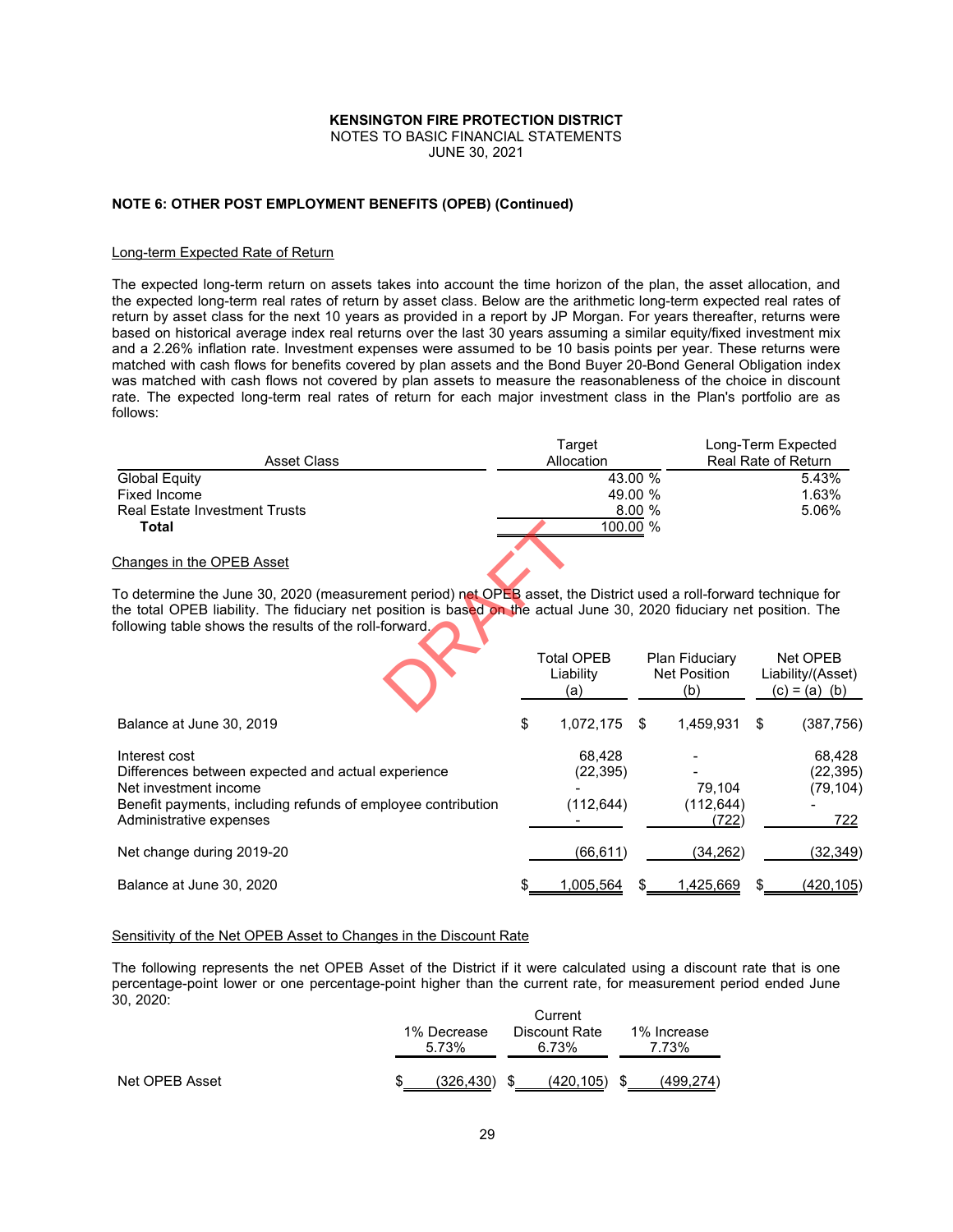NOTES TO BASIC FINANCIAL STATEMENTS

JUNE 30, 2021

# **NOTE 6: OTHER POST EMPLOYMENT BENEFITS (OPEB) (Continued)**

## Sensitivity of the Net OPEB Asset to Changes in the Health Care Cost Trend Rates

The following represents the net OPEB asset of the District if it were calculated using health care cost trend rates that are one percentage-point lower or one percentage-point higher than the current rate, for measurement period ended June 30, 2020:

|                |             | Current<br>Healthcare<br>Cost Trend |                |
|----------------|-------------|-------------------------------------|----------------|
|                | 1% Decrease | Rate                                | 1% Increase    |
| Net OPEB Asset | (330, 545)  | (420, 105)<br>S                     | S<br>(497,048) |

## Recognition of Deferred Outflows and Deferred Inflows of Resources

Gains and losses related to changes in total OPEB asset and fiduciary net position are recognized in OPEB expense systematically over time.

Amounts first recognized in OPEB expense for the year the gain or loss occurs. The remaining amounts are categorized as deferred outflows and deferred inflows of resources related to OPEB and are to be recognized in future OPEB expense. The state of the year the gain or leader<br>that inflows of resources related inflows of resources related<br>the source of the gain or loss:<br>all earnings 5 year straight-line relationships

The recognition period differs depending on the source of the gain or loss:

Net difference between projected and actual earnings on OPEB plan investments

5 year straight-line recognition

All other amounts **Straight-line recognition** over the expected average remaining service lifetime (EARSL) of all members that are provided with benefits, determined as of the beginning of the Measurement Period.

# OPEB Expenses and Deferred Outflows/Inflows of Resources Related to OPEB

For the fiscal year ended June 30, 2021, the District recognized OPEB benefit of \$48,605. As of fiscal year ended June 30, 2021, the District reported deferred outflows of resources related to OPEB from the following sources:

|                                                                                  | Deferred Outflows of<br>Resources |
|----------------------------------------------------------------------------------|-----------------------------------|
| Net difference between projected and actual earnings on OPEB plan<br>investments | 6.527                             |
| Total                                                                            | 6.527                             |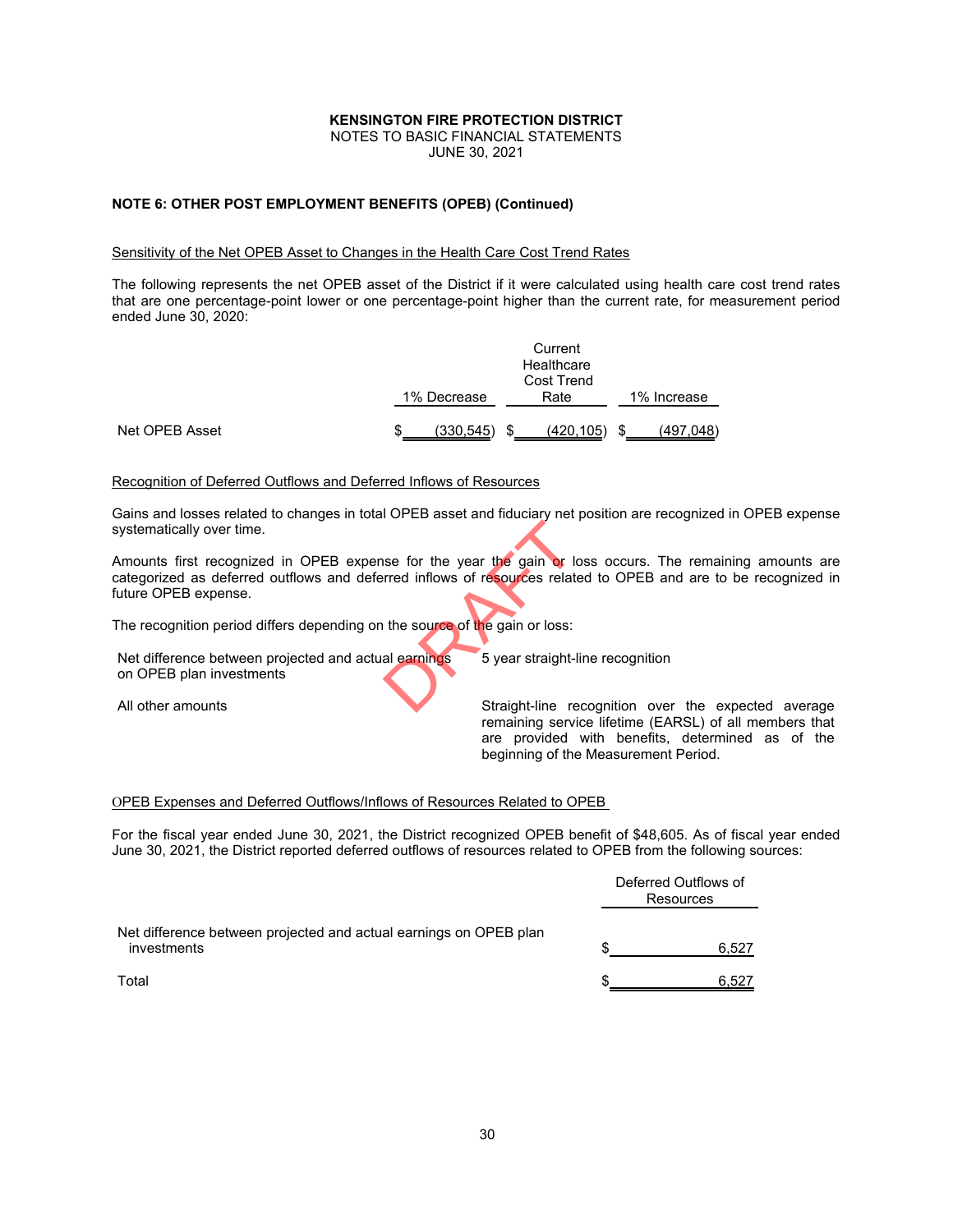NOTES TO BASIC FINANCIAL STATEMENTS

JUNE 30, 2021

# **NOTE 6: OTHER POST EMPLOYMENT BENEFITS (OPEB) (Continued)**

Amounts reported as deferred outflows of resources related to OPEB will be recognized in OPEB expense as follows:

| For the         |                  | Recognized   |  |  |  |  |
|-----------------|------------------|--------------|--|--|--|--|
| Fiscal Year     | Deferred Inflows |              |  |  |  |  |
| Ending June 30, |                  | of Resources |  |  |  |  |
| 2022            | S                | (864)        |  |  |  |  |
| 2023            | \$               | 2,585        |  |  |  |  |
| 2024            | \$               | 1,726        |  |  |  |  |
| 2025            | S                | 3.080        |  |  |  |  |

## **NOTE 7: RISK MANAGEMENT**

The Kensington Fire Protection District is a member of Contra Costa County Fire District's Joint Power of Authority Insurance Pool (CSAC). The District is exposed to various risks of loss related to torts, theft damages, destruction of assets, public officials' errors and omissions, injuries to employees, and natural disasters. The District carries commercial insurance for risks of loss. Settled claims resulting from these risks have not exceeded commercial insurance coverage in any recent fiscal year, and there has been no significant reduction in insurance coverage over the past three fiscal years.

| the past three fiscal years.                                    |                                                  | assets, public officials' errors and omissions, injuries to employees, and natural disasters. The District ca<br>commercial insurance for risks of loss. Settled claims resulting from these risks have not exceeded comme<br>insurance coverage in any recent fiscal year, and there has been no significant reduction in insurance coverage |
|-----------------------------------------------------------------|--------------------------------------------------|-----------------------------------------------------------------------------------------------------------------------------------------------------------------------------------------------------------------------------------------------------------------------------------------------------------------------------------------------|
| The District's deductibles and maximum coverage are as follows: |                                                  |                                                                                                                                                                                                                                                                                                                                               |
| <b>Coverage Description</b>                                     | <b>Deductibles</b>                               | <b>Insurance Coverage</b>                                                                                                                                                                                                                                                                                                                     |
| General and Auto Liability                                      | None <sup>1</sup>                                | \$50,000,000                                                                                                                                                                                                                                                                                                                                  |
| All Risk Property                                               | \$500 (all other property)<br>\$100,000 (flood)  | \$600,000,000 (all other property)<br>\$600,000 (flood)                                                                                                                                                                                                                                                                                       |
|                                                                 | \$500 (mobile equipment)<br>\$50,000 (terrorism) | None<br>\$750,000,000                                                                                                                                                                                                                                                                                                                         |
| Earthquake                                                      | 2% per unit                                      | \$540,000,000                                                                                                                                                                                                                                                                                                                                 |
| <b>Pollution Liability</b><br><b>Boiler and Machinery</b>       | \$100,000 minimum<br>\$250,000<br>\$5,000        | None<br>\$10,000,000<br>\$100,000,000                                                                                                                                                                                                                                                                                                         |
|                                                                 |                                                  |                                                                                                                                                                                                                                                                                                                                               |

# **NOTE 8: LONG TERM LIABILITIES**

The District pays a true-up of expenses to the City of El Cerrito for fire protection services. The City of El Cerrito liability represents the "true-up" or reconciling costs for fire protection costs incurred from prior years. At the end of every year, these expenses are totaled by City of El Cerrito and the final true-up of expenses is provided to the District in the following year cost proposal. There is roughly a two year lag in information, so the District pays for the true-up expenses from two years ago. As of June 30, 2021, the long-term liability is \$301,366 which consists of \$191,060 related to actual reconciling costs for services performed in FY 19/20 and \$110,306 related to estimated costs for services performed in FY 20/21.

In June 2017, CalPERS issued a determination that the District owed \$139,711 in premium payments related to an internal accounting error involving a former District employee. The District filed an appeal, and on December 19, 2018, the parties reached a settlement. Following the settlement, the District will pay \$45,700 in 48 equal monthly installments. As of June 30, 2021, \$25,706 has been paid off and the remaining amount of \$19,994 has been recorded as a long-term liability.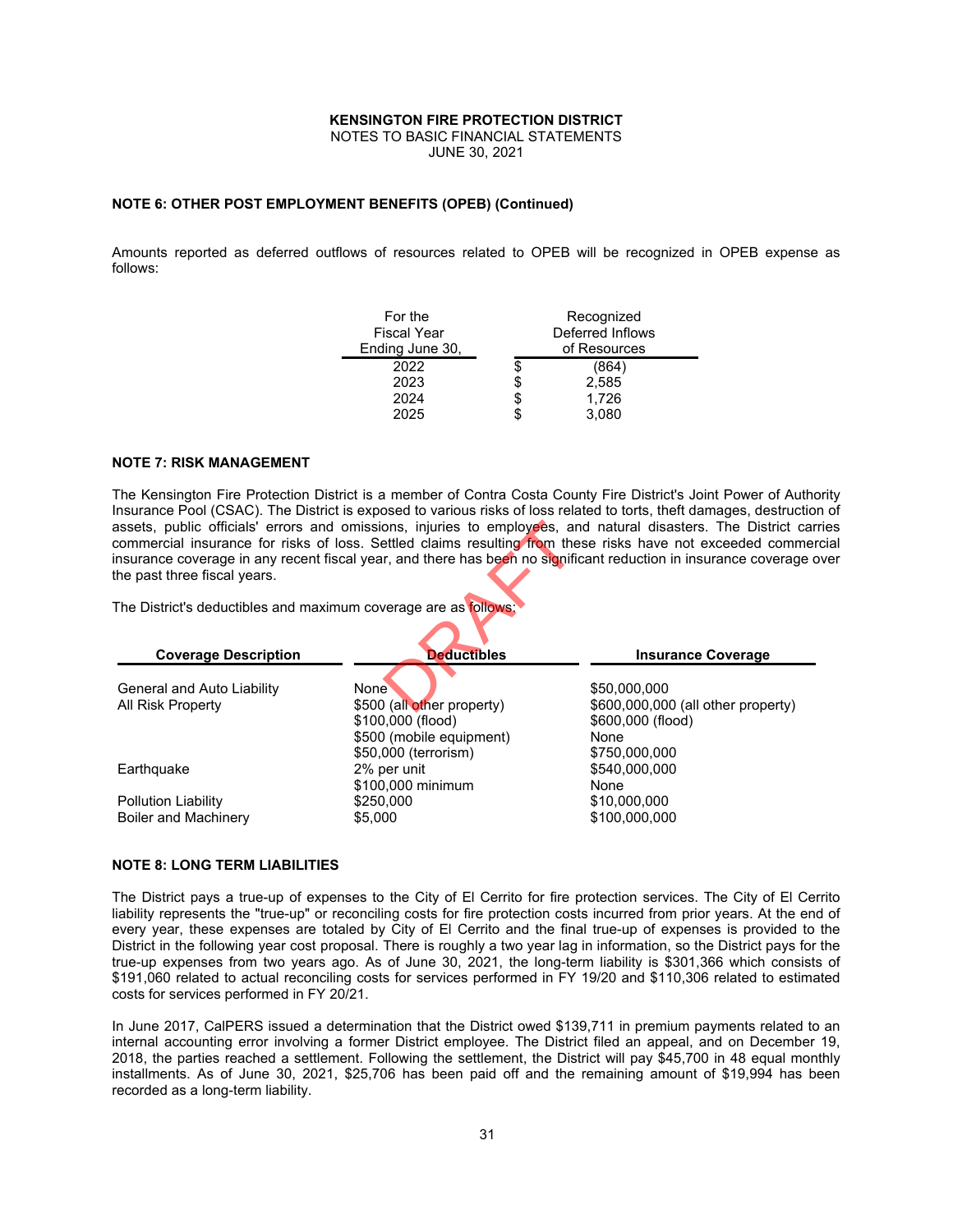JUNE 30, 2021

## **NOTE 9: CONTINGENCIES AND COMMITMENTS**

The District is subject to litigation arising in the normal course of business. In the opinion of the management, there is no pending litigation which is likely to have a material adverse effect on the financial position of the District.

The World Health Organization declared the worldwide coronavirus (COVID-19) outbreak a public health emergency on January 30, 2020 and officially declared it as a pandemic as of March 11, 2020. Management has performed an evaluation of certain financial statement line items such as accounts receivable, fixed assets, and accounts payable to determine whether valuation or impairment adjustments should be made. Management has determined that the amounts reported on the financial statements are properly valued as of June 30, 2021. However, since the duration and full effects of the COVID-19 outbreak are yet unknown there could be future negative impacts to the financial condition of the District.

ORANY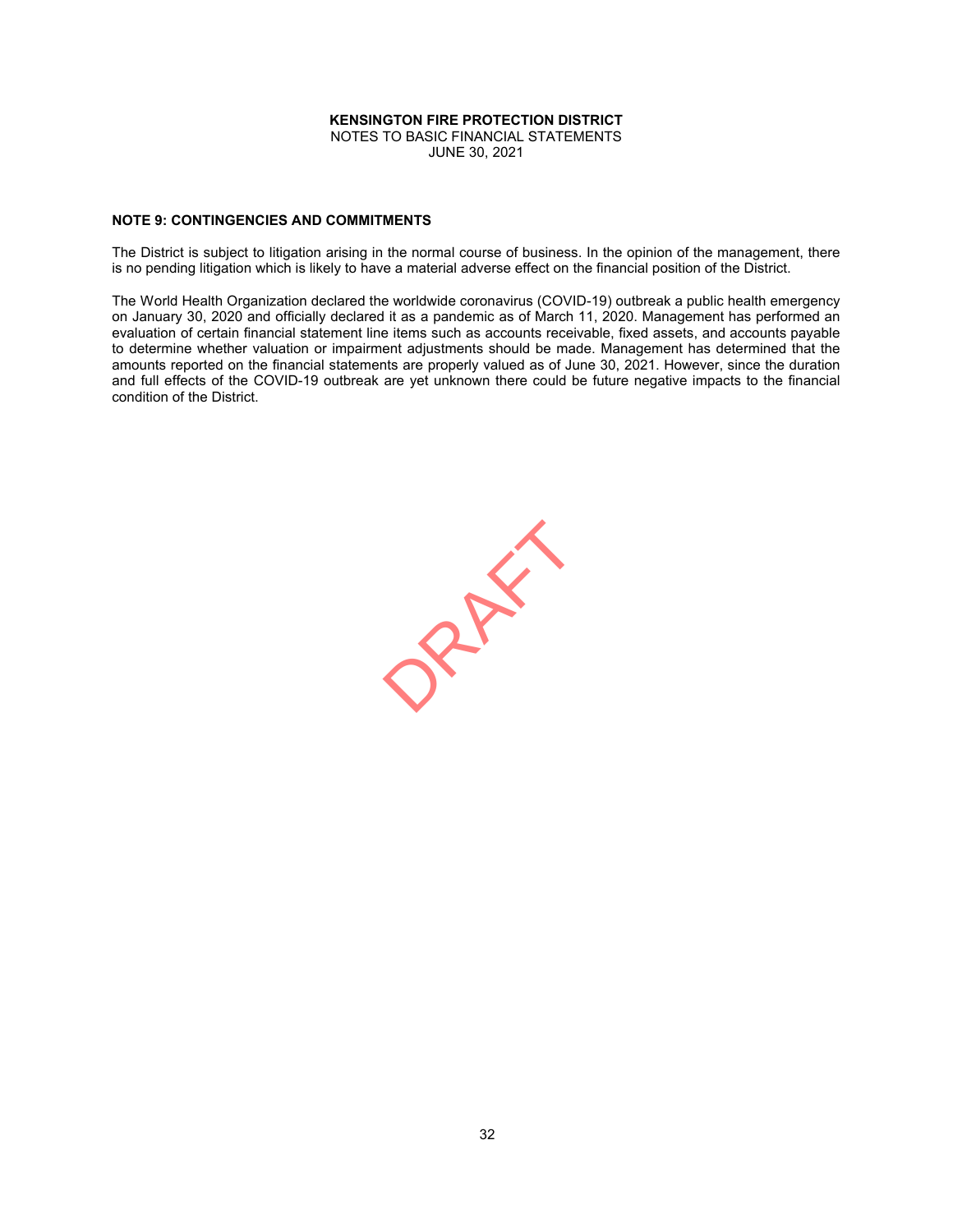**REQUIRED SUPPLEMENTARY INFORMATION** 

PRAFT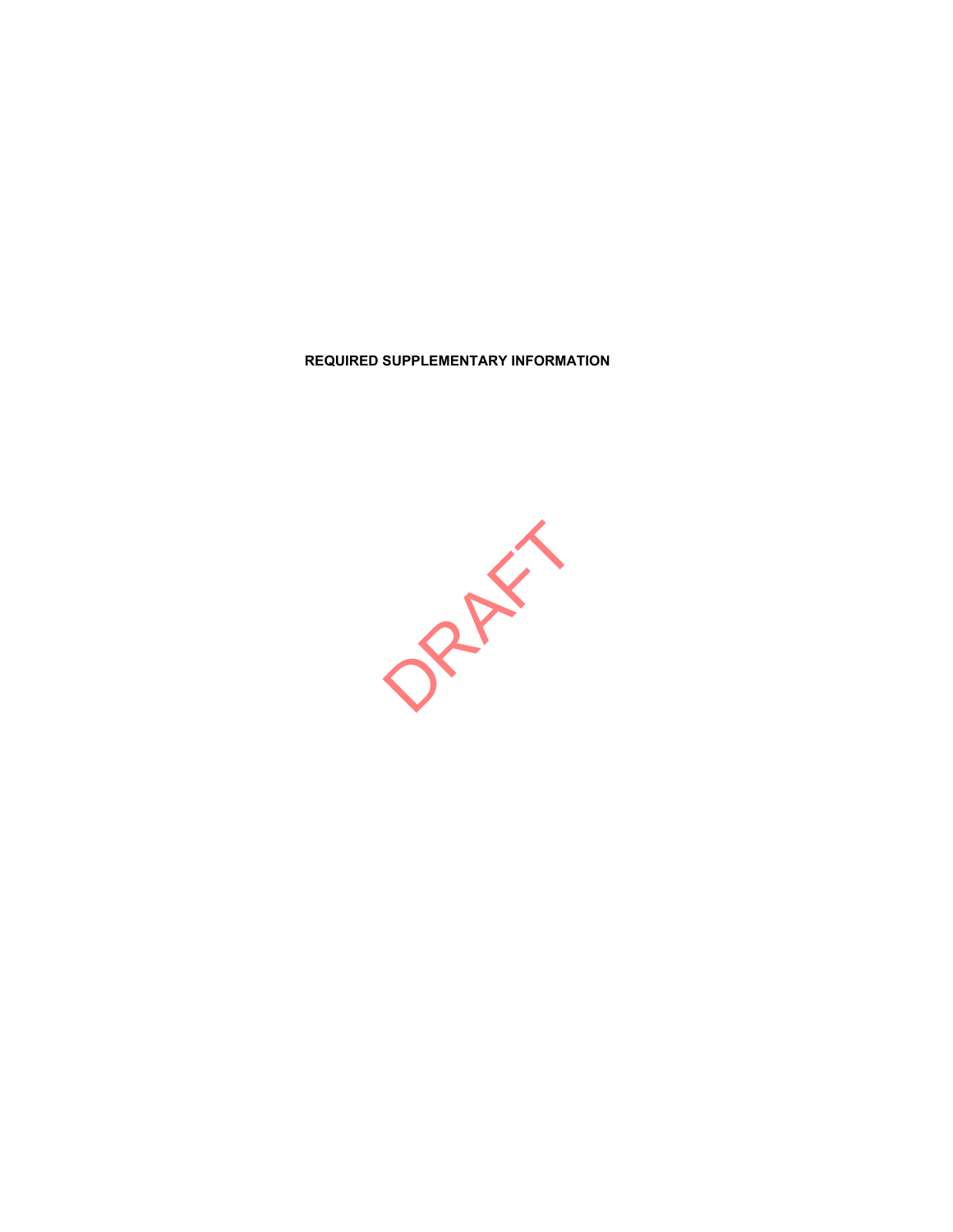# STATEMENT OF REVENUES, EXPENDITURES AND CHANGES IN FUND BALANCES BUDGET AND ACTUAL FOR THE GENERAL FUND AND SPECIAL REVENUE FUND FOR THE YEAR ENDED JUNE 30, 2021

|                                          |                        | General Fund     |                                                            | Special Revenue Fund          |    |               |    |                                                                   |  |
|------------------------------------------|------------------------|------------------|------------------------------------------------------------|-------------------------------|----|---------------|----|-------------------------------------------------------------------|--|
|                                          | Final<br><b>Budget</b> | <b>Actual</b>    | Variance<br>with Final<br><b>Budget</b><br>Under<br>(Over) | <b>Final</b><br><b>Budget</b> |    | <b>Actual</b> |    | <b>Variance</b><br>with Final<br><b>Budget</b><br>Under<br>(Over) |  |
| <b>REVENUES</b>                          |                        |                  |                                                            |                               |    |               |    |                                                                   |  |
| Property taxes                           | \$<br>4,469,616        | \$<br>4,525,850  | \$<br>$(56, 234)$ \$                                       |                               | \$ |               | \$ |                                                                   |  |
| Special taxes                            |                        |                  |                                                            | 200,686                       |    | 200,686       |    |                                                                   |  |
| Other taxes                              | 25,250                 | 24,687           | 563                                                        |                               |    |               |    |                                                                   |  |
| Other revenues                           |                        | 8,723            | (8, 723)                                                   |                               |    |               |    |                                                                   |  |
| Lease income                             | 36.603                 | 36,549           | 54                                                         |                               |    |               |    |                                                                   |  |
| Interest income                          | 121,800                | 17,410           | 104,390                                                    |                               |    | 156           |    | (156)                                                             |  |
| <b>Total Revenues</b>                    | 4,653,269              | 4,613,219        | 40,050                                                     | 200.686                       |    | 200,842       |    | (156)                                                             |  |
| <b>EXPENDITURES</b>                      |                        |                  |                                                            |                               |    |               |    |                                                                   |  |
| Current expenditures/expenses:           |                        |                  |                                                            |                               |    |               |    |                                                                   |  |
| City of El Cerrito service contract      | 3,229,643              | 3,229,643        |                                                            |                               |    |               |    |                                                                   |  |
| City of El Cerrito reconciliation(s)     | 288,532                | 298,738          | (10, 206)                                                  |                               |    |               |    |                                                                   |  |
| Firefighter's apparel/ expenses          | 4,900                  | 1,187            | 3,713                                                      |                               |    |               |    |                                                                   |  |
| Insurance                                | 39,420                 | 64,529           | (25, 109)                                                  |                               |    |               |    |                                                                   |  |
| Office wages and related expenses        | 189,038                | 185,137          | 3,901                                                      |                               |    |               |    |                                                                   |  |
| Contra Costa county expenses             | 38,759                 | 31,787           | 6,972                                                      |                               |    | 2,207         |    | (2, 207)                                                          |  |
| Wildland vegetation management           | 7,600                  | 6,500            | 1,100                                                      |                               |    |               |    |                                                                   |  |
| Fire abatement contract<br><b>LAFCO</b>  | 2,450                  | 2,450            |                                                            |                               |    |               |    |                                                                   |  |
| Outside professional service fees        | 2,294<br>236,880       | 4,254<br>168,640 | (1,960)<br>68,240                                          |                               |    |               |    |                                                                   |  |
| Public education                         | 17,000                 | 3,100            | 13,900                                                     |                               |    |               |    |                                                                   |  |
| Office expense and supplies              | 6,314                  | 7,444            | (1, 130)                                                   |                               |    |               |    |                                                                   |  |
| <b>Building utilities/services</b>       | 102,000                | 62,722           | 39,278                                                     |                               |    |               |    |                                                                   |  |
| Memberships                              | 8,720                  | 7,853            | 867                                                        |                               |    |               |    |                                                                   |  |
| Elections                                | 4,000                  | 4,991            | (991)                                                      |                               |    |               |    |                                                                   |  |
| Community service activities             | 39,500                 | 54,950           | (15, 450)                                                  |                               |    |               |    |                                                                   |  |
| Staff appreciation                       | 1,750                  | 1,247            | 503                                                        |                               |    |               |    |                                                                   |  |
| Debt Services - Principal (CalPERS       |                        |                  |                                                            |                               |    |               |    |                                                                   |  |
| settlement)                              |                        | 24,044           | (24, 044)                                                  |                               |    |               |    |                                                                   |  |
| Capital outlay                           | 525,880                | 566,845          | (40, 965)                                                  |                               |    |               |    |                                                                   |  |
| <b>Total Expenditures</b>                | 4,744,680              | 4,726,061        | 18,619                                                     |                               |    | 2,207         |    | (2, 207)                                                          |  |
| Subtotal - Revenues Less Expenditures    | (91, 411)              | (112, 842)       | 21,431                                                     | 200,686                       |    | 198,635       |    | 2,051                                                             |  |
| <b>OTHER FINANCING SOURCES (USES)</b>    |                        |                  |                                                            |                               |    |               |    |                                                                   |  |
| Proceeds from the sale of capital assets |                        | 75,490           | 75,490                                                     |                               |    |               |    |                                                                   |  |
| Transfers in                             |                        | 20,000           | 20,000                                                     |                               |    |               |    |                                                                   |  |
| Transfers out                            |                        | (104, 792)       | (104, 792)                                                 |                               |    |               |    |                                                                   |  |
| Total other financing sources (uses)     |                        | (9, 302)         | (9,302)                                                    |                               |    |               |    |                                                                   |  |
| Change in Fund Balance                   | (91, 411)              | (122, 144)       | (30, 733)                                                  | 200,686                       |    | 198,635       |    | (2,051)                                                           |  |
| Fund Balance - July 1, 2020              |                        | 5,299,048        |                                                            |                               |    | 210,805       |    |                                                                   |  |
| Fund Balance - June 30, 2021             |                        | 5,176,904        |                                                            |                               |    | 409,440       |    |                                                                   |  |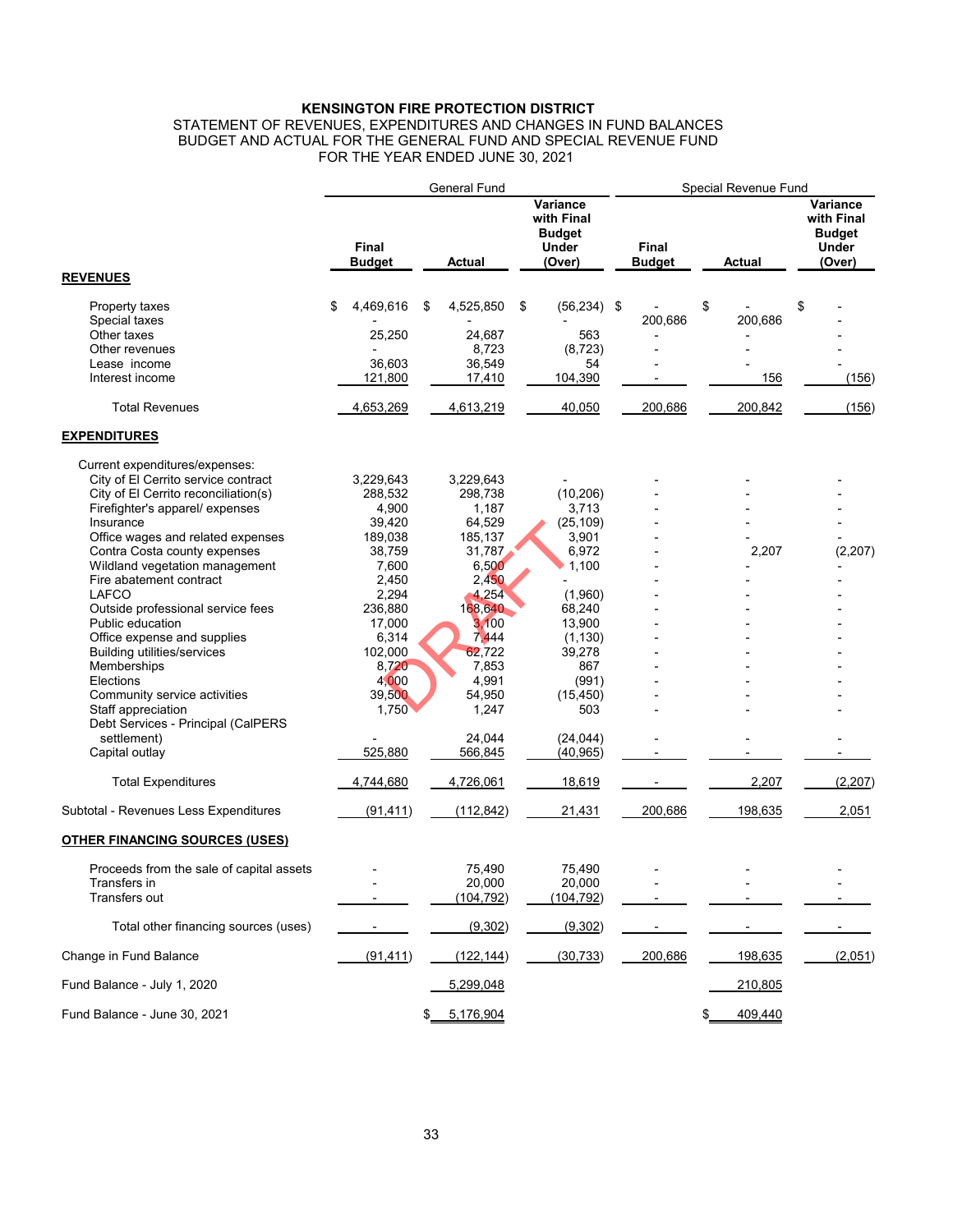### **KENSINGTON FIRE PROTECTION DISTRICT REQUIRED SUPPLEMENTARY INFORMATION**

## **SCHEDULE OF CHANGES IN THE DISTRICT'S NET OPEB ASSET AND RELATED RATIOS For the Measurement Period Ended June 30**

**Last 10 Years\***

|                                                                                                                                                                                        |    | 2020                              |    | 2019                                          |     | 2018                                 |      | 2017                                         |
|----------------------------------------------------------------------------------------------------------------------------------------------------------------------------------------|----|-----------------------------------|----|-----------------------------------------------|-----|--------------------------------------|------|----------------------------------------------|
| <b>Total OPEB Liability</b><br>Interest<br>Difference between expected and actual experience<br>Changes of assumptions<br>Benefit payments, including refunds of employee contribution | \$ | 68,428<br>(22, 395)<br>(112, 644) | \$ | 81.835<br>(167, 556)<br>(4, 722)<br>(105,006) | -\$ | 84.260 \$<br>(14, 315)<br>(106, 929) |      | 99.977<br>146,389<br>(373, 443)<br>(105,986) |
| Net change in total OPEB liability<br>Total OPEB liability, beginning                                                                                                                  |    | (66, 611)<br>1,072,175            |    | (195, 449)<br>1,267,624                       |     | (36, 984)<br>1,304,608               |      | (233,063)<br>1,537,671                       |
| Total OPEB liability, ending (a)                                                                                                                                                       |    | 1,005,564                         | S. | 1,072,175                                     | \$. | 1,267,624                            | Ж,   | 1,304,608                                    |
| <b>Plan Fiduciary Net Position</b><br>Net investment income<br>Benefit payments, including refunds of employee contributions<br>Administrative expenses                                | S. | 79,104<br>(112, 644)<br>(722)     | \$ | 101,767 \$<br>(105,006)<br>(313)              |     | 91.709<br>(106, 929)<br>(772)        | - \$ | 112,865<br>(105,986)<br>(739)                |
| Net change in plan fiduciary net position<br>Plan fiduciary net position, beginning                                                                                                    |    | (34, 262)<br>1,459,931            |    | (3, 552)<br>1,463,483                         |     | (15,992)<br>1,479,475                |      | 6,140<br>1,473,335                           |
| Plan fiduciary net position, ending (b)                                                                                                                                                |    | 1,425,669                         |    | 1,459,931                                     |     | 1,463,483                            |      | 1,479,475                                    |
| District's net OPEB asset, ending (a) - (b)                                                                                                                                            |    | (420, 105)                        |    | (387, 756)                                    |     | (195, 859)                           |      | (174, 867)                                   |
| Plan Fiduciary net position as a percentage of the total OPEB liability                                                                                                                |    | 142 %                             |    | 136 %                                         |     | 115 %                                |      | 113 %                                        |
| Covered-employee payroll**                                                                                                                                                             |    |                                   |    |                                               |     |                                      |      |                                              |
| District's net OPEB asset as a percentage of covered-employee payroll**                                                                                                                |    |                                   |    |                                               |     |                                      |      |                                              |

## **Notes to Schedule:**

\* Schedule is intended to show information for ten years. Fiscal year 2018 was the first year of implementation, therefore only four years are shown. Additional years' information will be displayed as it becomes available.

\*\*Covered employee payroll is annual compensation paid (or expected to be paid) to active employees covered by an OPEB plan, in aggregate. The District provides postretirement health benefits (medical, dental and vision) to a closed group of former employees who have retired from the District and to their surviving spouses and dependent children, thus there is no covered-employee payroll.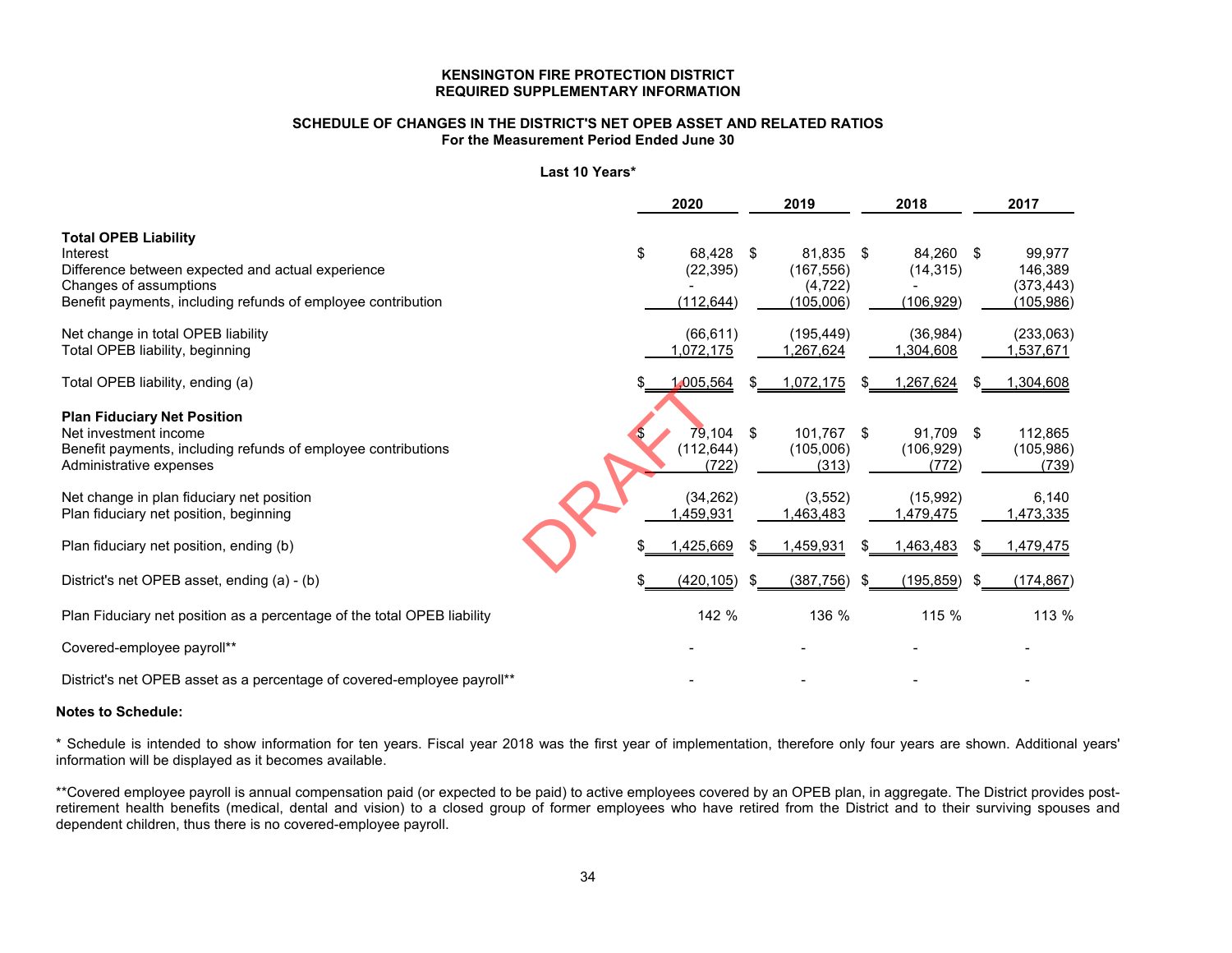## **KENSINGTON FIRE PROTECTION DISTRICT REQUIRED SUPPLEMENTARY INFORMATION**

## **SCHEDULE OF CONTRIBUTIONS TO THE OPEB PLAN\*\* For the Fiscal Year Ended June 30**

## **Last 10 Years\***

|                                                                                   |  |                          | $2020**$<br>2021** |  | $2019**$ |  | 2018** |  |  |
|-----------------------------------------------------------------------------------|--|--------------------------|--------------------|--|----------|--|--------|--|--|
| Actuarially Determined Contribution (ADC)<br>Contributions in relation to the ADC |  | $\overline{\phantom{0}}$ |                    |  |          |  |        |  |  |
| Contribution deficiency (excess)                                                  |  |                          |                    |  |          |  |        |  |  |
| Covered-employee payroll***                                                       |  |                          |                    |  |          |  |        |  |  |
| Contributions as a percentage of covered-employee payroll***                      |  |                          |                    |  |          |  |        |  |  |

## **Notes to Schedule:**

\* Schedule is intended to show information for ten years. Fiscal year 2018 was the first year of implementation, therefore only four years are shown. Additional years' information will be displayed as it becomes available.

\*\* The District's policy is to fully fund the actuarially determined contribution, when required. The District makes the contributions on behalf of the participants. For the fiscal year ended June 30, 2021 and prior years presented, there were no contributions, since the plan is fully funded and benefit payments are made from the Trust.

\*\*\* Covered employee payroll is annual compensation paid (or expected to be paid) to active employees covered by an OPEB plan, in aggregate. The District provides post-retirement health benefits (medical, dental and vision) to a closed group of former employees who have retired from the District and to their surviving spouses and dependent children, thus there is no covered-employee payroll. The station will be displayed as it because the displayed as it because and the displayed as it because and the state of the state of the post-retirement health benefits the District and to their survivi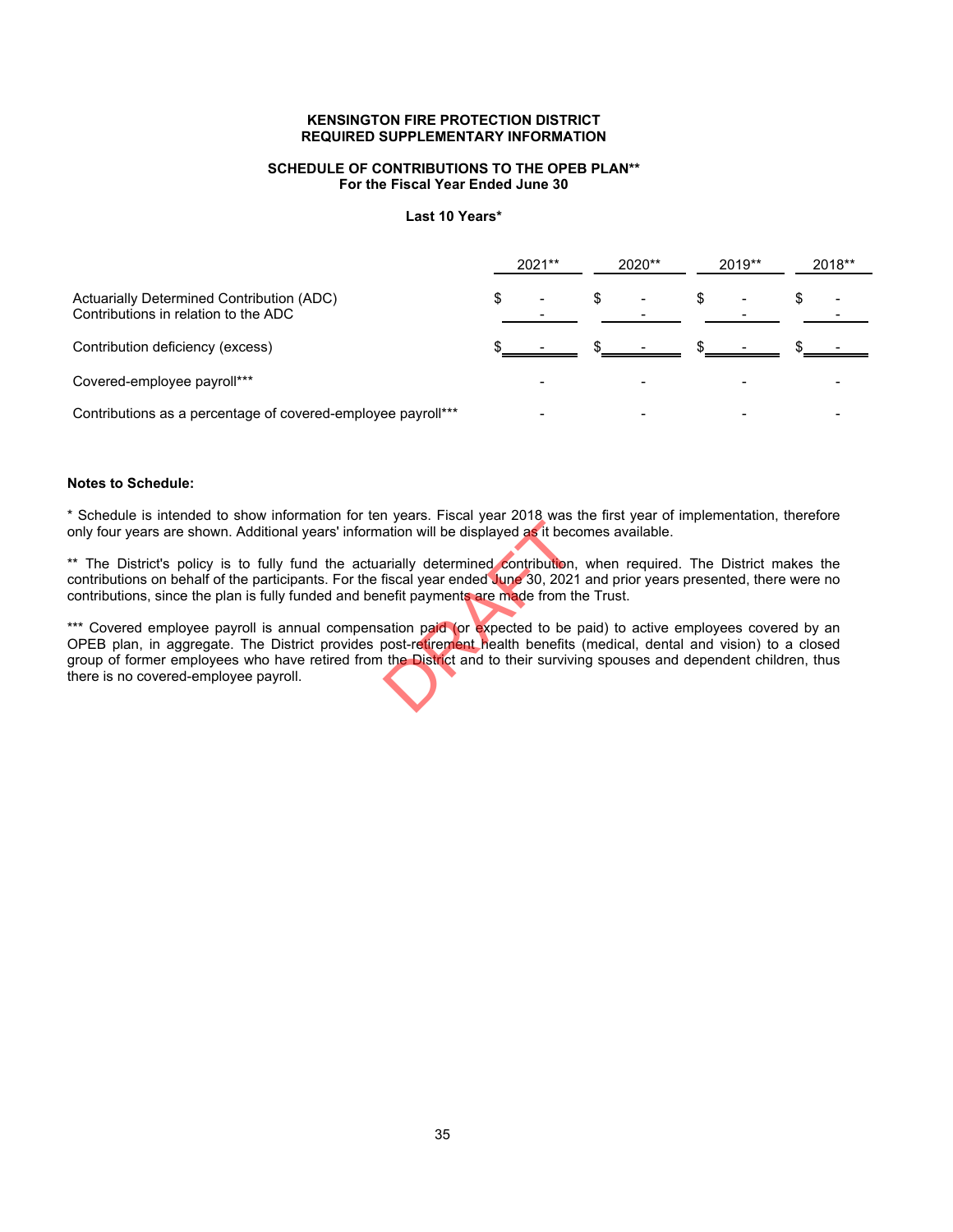**OTHER REPORTS**

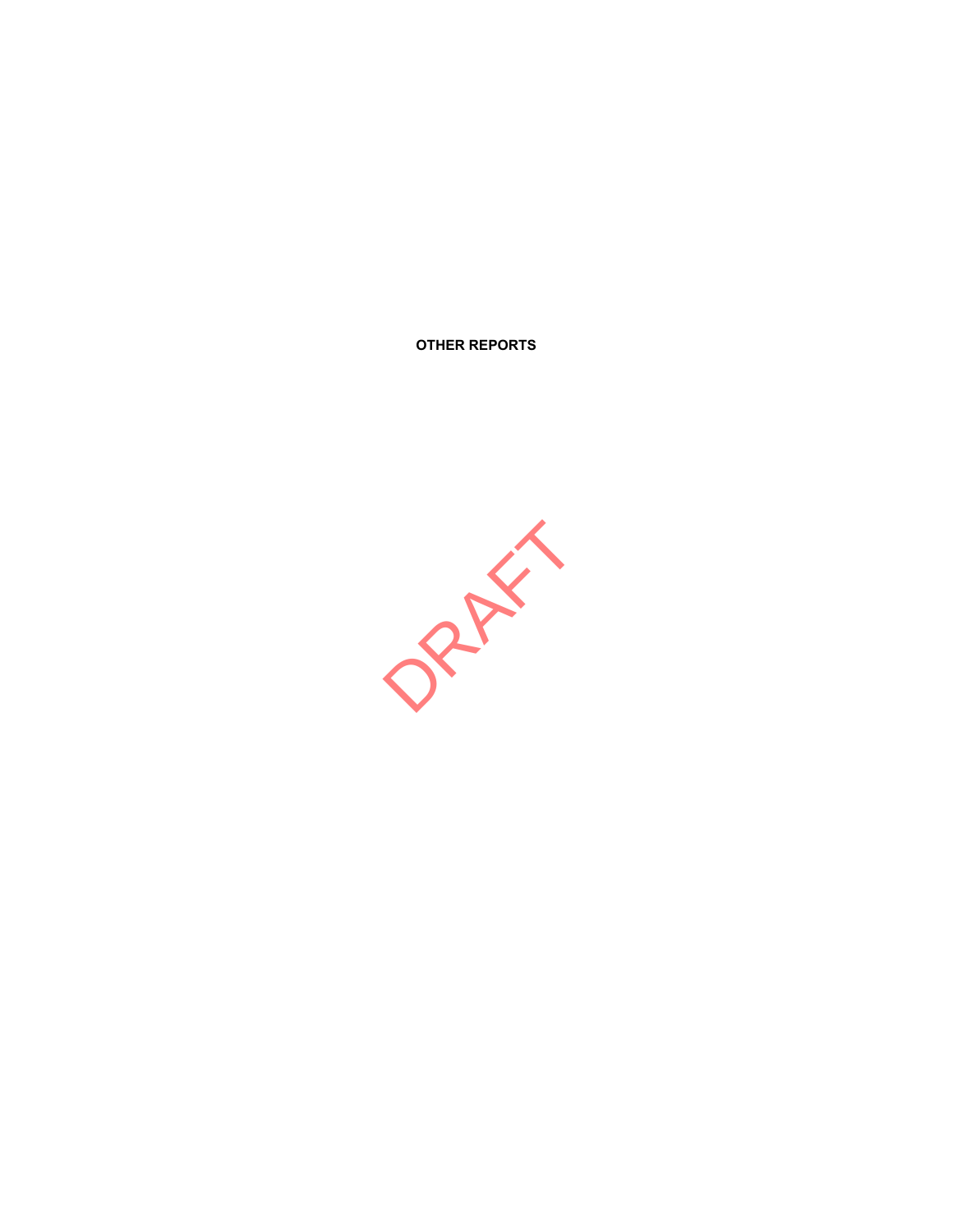#### **INDEPENDENT AUDITOR'S REPORT ON INTERNAL CONTROL OVER FINANCIAL REPORTING AND ON COMPLIANCE AND OTHER MATTERS BASED ON AN AUDIT OF FINANCIAL STATEMENTS PERFORMED IN ACCORDANCE WITH** *GOVERNMENT AUDITING STANDARDS*

To the Board of Directors Kensington Fire Protection District Kensington, California

We have audited, in accordance with the auditing standards generally accepted in the United States of America and the standards applicable to financial audits contained in *Government Auditing Standards* issued by the Comptroller General of the United States, the financial statements of the governmental activities and each major fund, of the Kensington Fire Protection District, as of and for the year ended June 30, 2021, and the related notes to the financial statements, which collectively comprise the Kensington Fire Protection District's basic financial statements, and have issued our report thereon dated January 25, 2022.

## **Internal Control over Financial Reporting**

In planning and performing our audit of the financial statements, we considered the Kensington Fire Protection District's internal control over financial reporting (internal control) as a basis for designing audit procedures that are appropriate in the circumstances for the purpose of expressing our opinions on the financial statements, but not for the purpose of expressing an opinion on the effectiveness of the Kensington Fire Protection District's internal control. Accordingly, we do not express an opinion on the effectiveness of the Kensington Fire Protection District's internal control. ancial statements, we considered a<br>l control) as a basis for designing<br>ing our opinions on the financient<br>of the Kensington Fire Protection<br>of the Kensington Fire Protection<br>the design or operation of a<br>their assigned func

A *deficiency in internal control* exists when the design or operation of a control does not allow management or employees, in the normal course of performing their assigned functions, to prevent, or detect and correct, misstatements on a timely basis. A *material weakness* is a deficiency, or a combination of deficiencies, in internal control, such that there is a reasonable possibility that a material misstatement of the entity's financial statements will not be prevented, or detected and corrected on a timely basis. A *significant deficiency* is a deficiency, or a combination of deficiencies, in internal control that is less severe than a material weakness, yet important enough to merit attention by those charged with governance.

Our consideration of internal control was for the limited purpose described in the first paragraph of this section and was not designed to identify all deficiencies in internal control that might be material weaknesses or, significant deficiencies. Given these limitations, during our audit we did not identify any deficiencies in internal control that we consider to be material weaknesses. However, material weaknesses may exist that have not been identified.

#### **Compliance and Other Matters**

As part of obtaining reasonable assurance about whether the Kensington Fire Protection District's financial statements are free from material misstatement, we performed tests of its compliance with certain provisions of laws, regulations, contracts, and grant agreements, noncompliance with which could have a direct and material effect on the financial statements. However, providing an opinion on compliance with those provisions was not an objective of our audit, and accordingly, we do not express such an opinion. The results of our tests disclosed no instances of noncompliance or other matters that are required to be reported under *Government Auditing Standards*.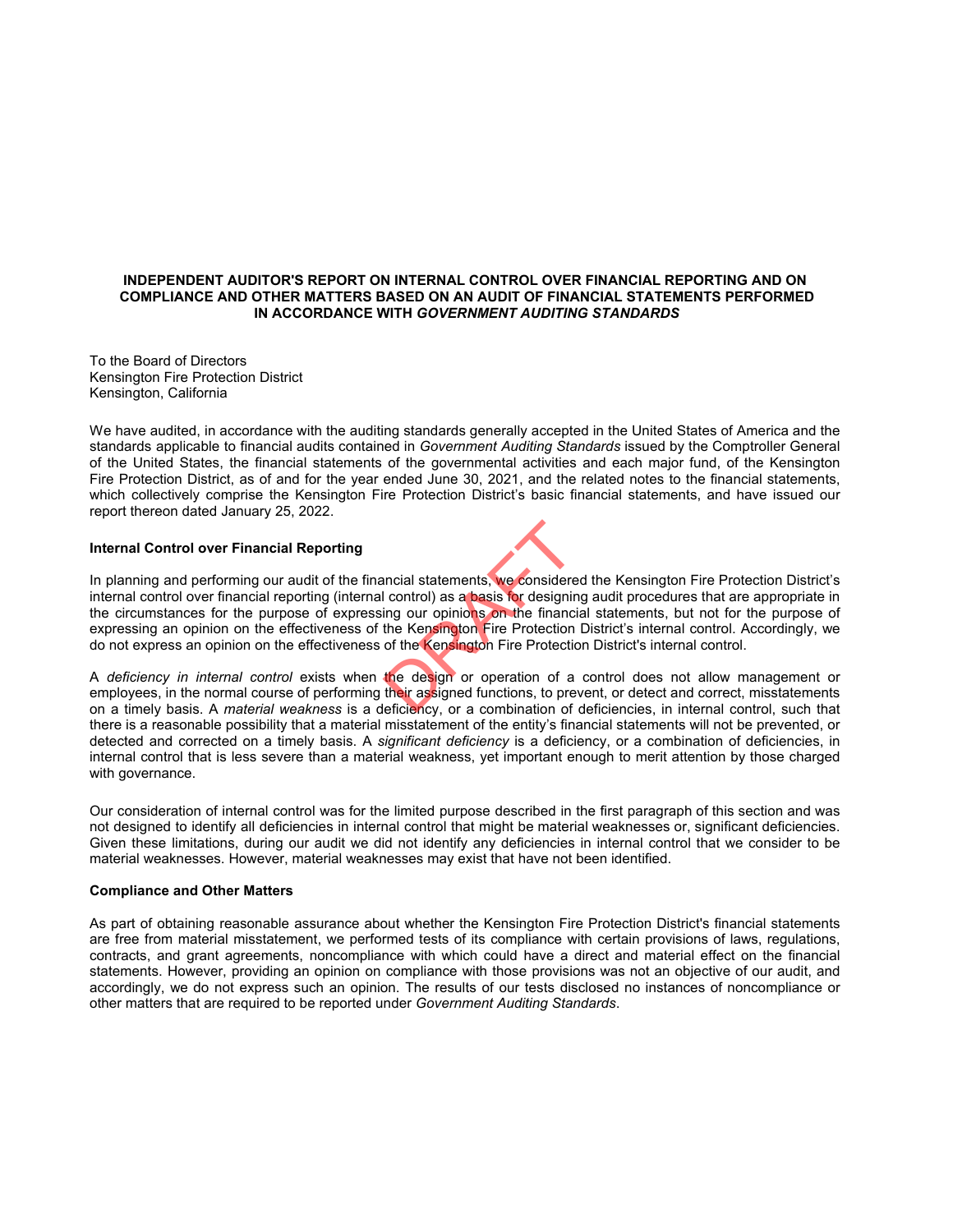# **Purpose of this Report**

The purpose of this report is solely to describe the scope of our testing of internal control and compliance and the results of that testing, and not to provide an opinion on the effectiveness of the entity's internal control or on compliance. This report is an integral part of an audit performed in accordance with *Government Auditing Standards* in considering the entity's internal control and compliance. Accordingly, this communication is not suitable for any other purpose.

Sacramento, California January 25, 2022

DRAFT R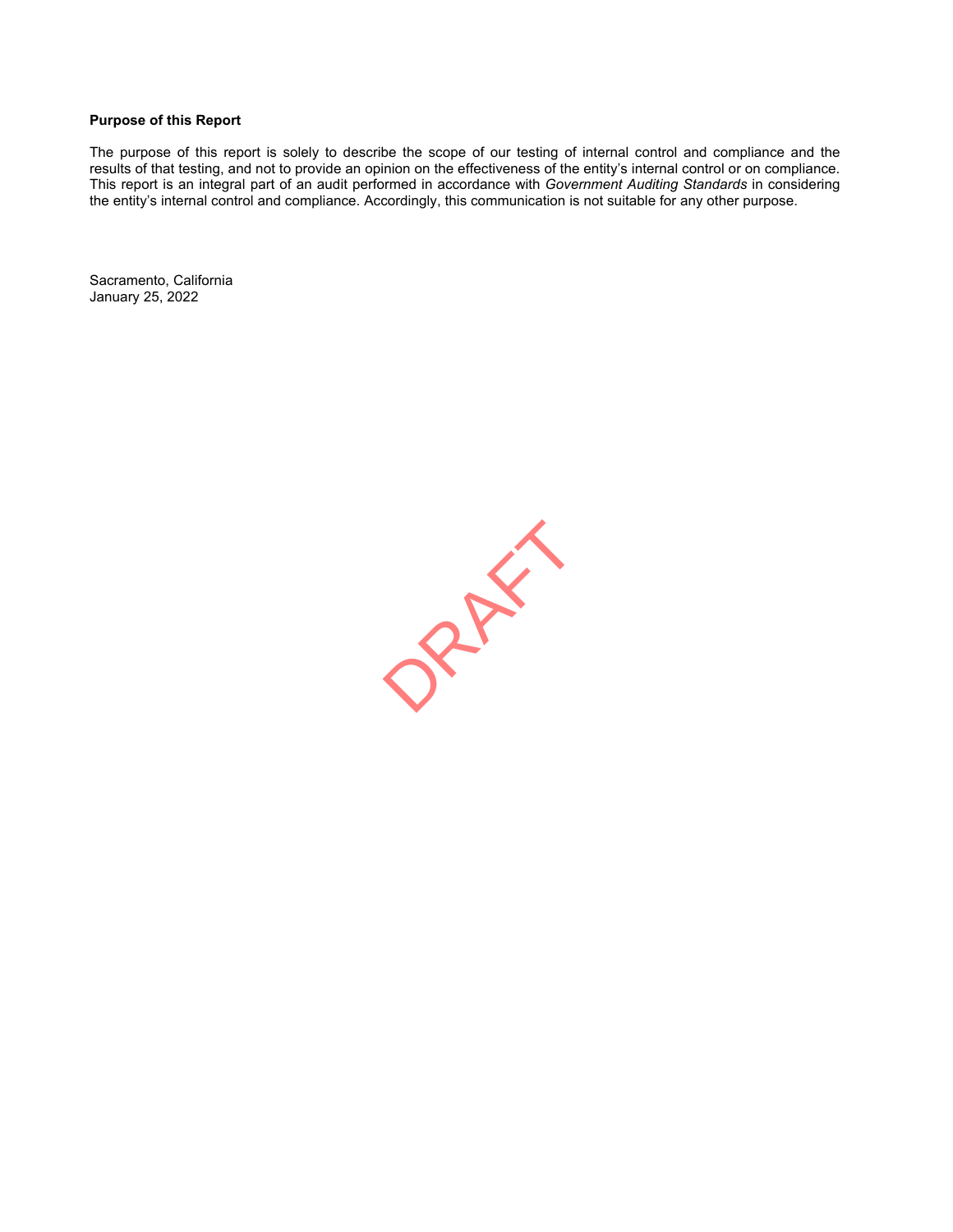January 25, 2022

To the Board of Directors Kensington Fire Protection District Kensington, California

We have audited the financial statements of the governmental activities and each major fund of the Kensington Fire Protection District for the year ended June 30, 2021. Professional standards require that we provide you with information about our responsibilities under generally accepted auditing standards (and, if applicable, *Government Auditing Standards* and the Uniform Guidance), as well as certain information related to the planned scope and timing of our audit. We have communicated such information in our letter to you dated August 24, 2021. Professional standards also require that we communicate to you the following information related to our audit.

#### Significant Audit Matters

#### *Qualitative Aspects of Accounting Practices*

Management is responsible for the selection and use of appropriate accounting policies. The significant accounting policies used by Kensington Fire Protection District are described in Note 1 to the financial statements. No new accounting policies were adopted and the application of existing policies were not changed during the year. We noted no transactions entered into by Kensington Fire Protection District during the year for which there was a lack of authoritative guidance or consensus. All significant transactions have been recognized in the financial statements in the proper period.

Accounting estimates are an integral part of the financial statements prepared by management and are based on management's knowledge and experience about past and current events and assumptions about future events. Certain accounting estimates are particularly sensitive because of their significance to the financial statements and because of the possibility that future events affecting them may differ significantly from those expected. The most sensitive estimates affecting the District's financial statements were depreciation, estimate of the net other-post employment benefit (OPEB) liability, and estimate related to the City of El Cerrito long term liability. Management's estimate for depreciation is based on the District's capitalization policy. Management's estimate for the OPEB liability is based on actuarial valuations. Management's estimate for El Cerrito long term liability is based on estimated costs for services performed. We evaluated the key factors and assumptions used to develop the estimates in determining that they are reasonable in relation to the financial statements as a whole. described in Note 1 to the final<br>cies were not changed during the values<br>of the final statements in the property<br>the financial statements in the property<br>out past and current events a<br>because of their significance to<br>diffe

The financial statement disclosures are neutral, consistent, and clear.

#### *Difficulties Encountered in Performing the Audi*

We encountered no significant difficulties in dealing with management in performing and completing our audit.

#### *Corrected and Uncorrected Misstatements*

Professional standards require us to accumulate all known and likely misstatements identified during the audit, other than those that are clearly trivial, and communicate them to the appropriate level of management. Attachment "A" summarizes misstatements identified by us during the audit which were posted to the financial statements by management.

#### *Disagreements with Management*

For purposes of this letter, a disagreement with management is a financial accounting, reporting, or auditing matter, whether or not resolved to our satisfaction, that could be significant to the financial statements or the auditor's report. We are pleased to report that no such disagreements arose during the course of our audit.

#### *Management Representations*

We have requested certain representations from management that are included in the management representation letter dated January 25, 2022.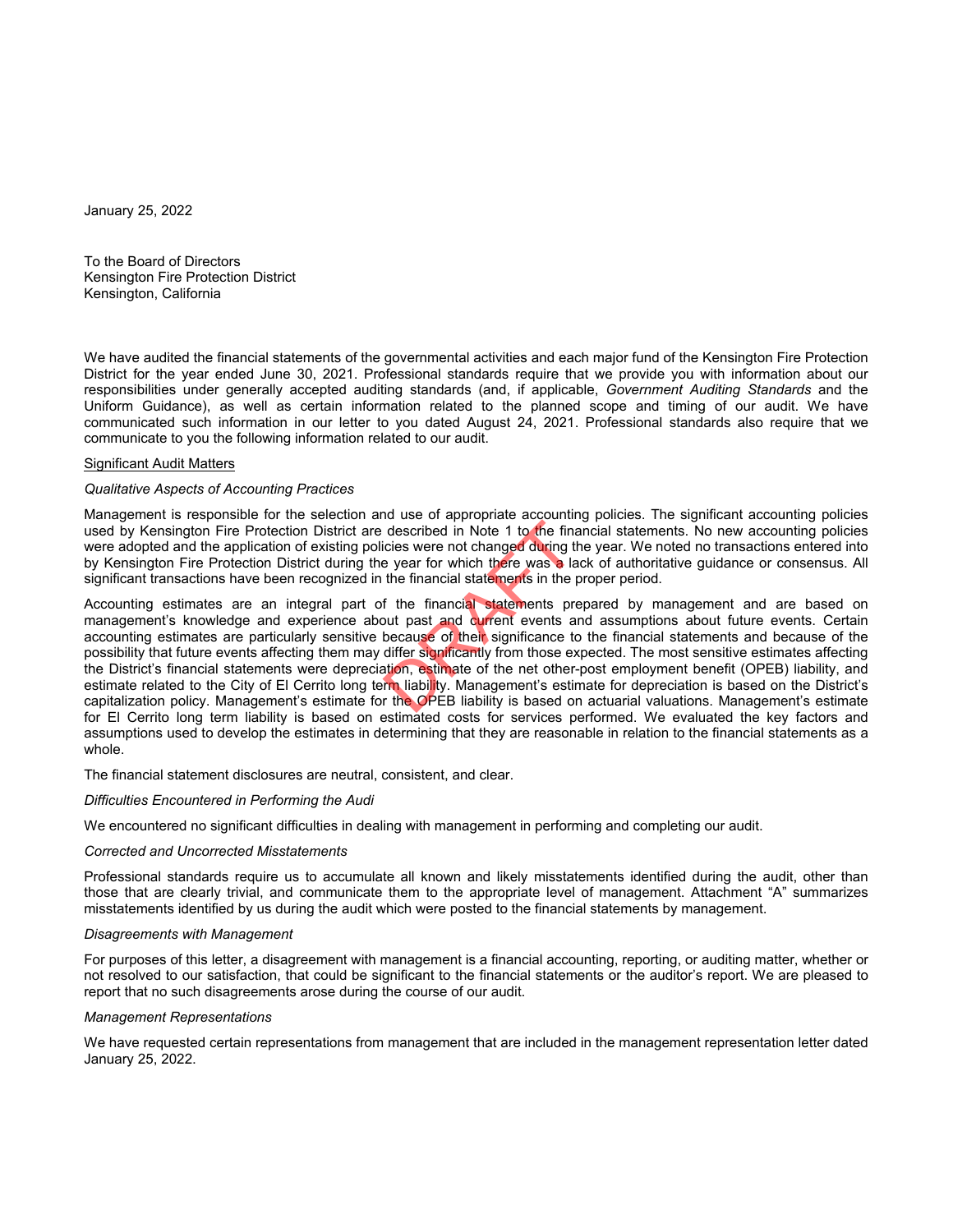#### *Management Consultations with Other Independent Accountants*

In some cases, management may decide to consult with other accountants about auditing and accounting matters, similar to obtaining a "second opinion" on certain situations. If a consultation involves application of an accounting principle to Kensington Fire Protection District's financial statements or a determination of the type of auditor's opinion that may be expressed on those statements, our professional standards require the consulting accountant to check with us to determine that the consultant has all the relevant facts. To our knowledge, there were no such consultations with other accountants.

#### *Other Audit Findings or Issues*

We generally discuss a variety of matters, including the application of accounting principles and auditing standards, with management each year prior to retention as Kensington Fire Protection District's auditors. However, these discussions occurred in the normal course of our professional relationship and our responses were not a condition to our retention.

#### Other Matters

We applied certain limited procedures to management's discussion and analysis, the budgetary comparison schedules, and the schedule of changes in the District's net OPEB liability and related ratios, which are required supplementary information (RSI) that supplements the basis financial statements. Our procedures consisted of inquiries of management regarding the methods of preparing the information and comparing the information for consistency with management's reposes to our inquiries, the basic financial statements, and other knowledge we obtained during our audit of the basic financial statements. We did not audit the RSI and do not express and opinion or provide assurance on the RSI.

#### Restriction on Use

This information is intended solely for the information and use of the Board of Directors and management of Kensington Fire Protection District and is not intended to be, and should not be, used by anyone other than these specified parties.

Very truly yours,

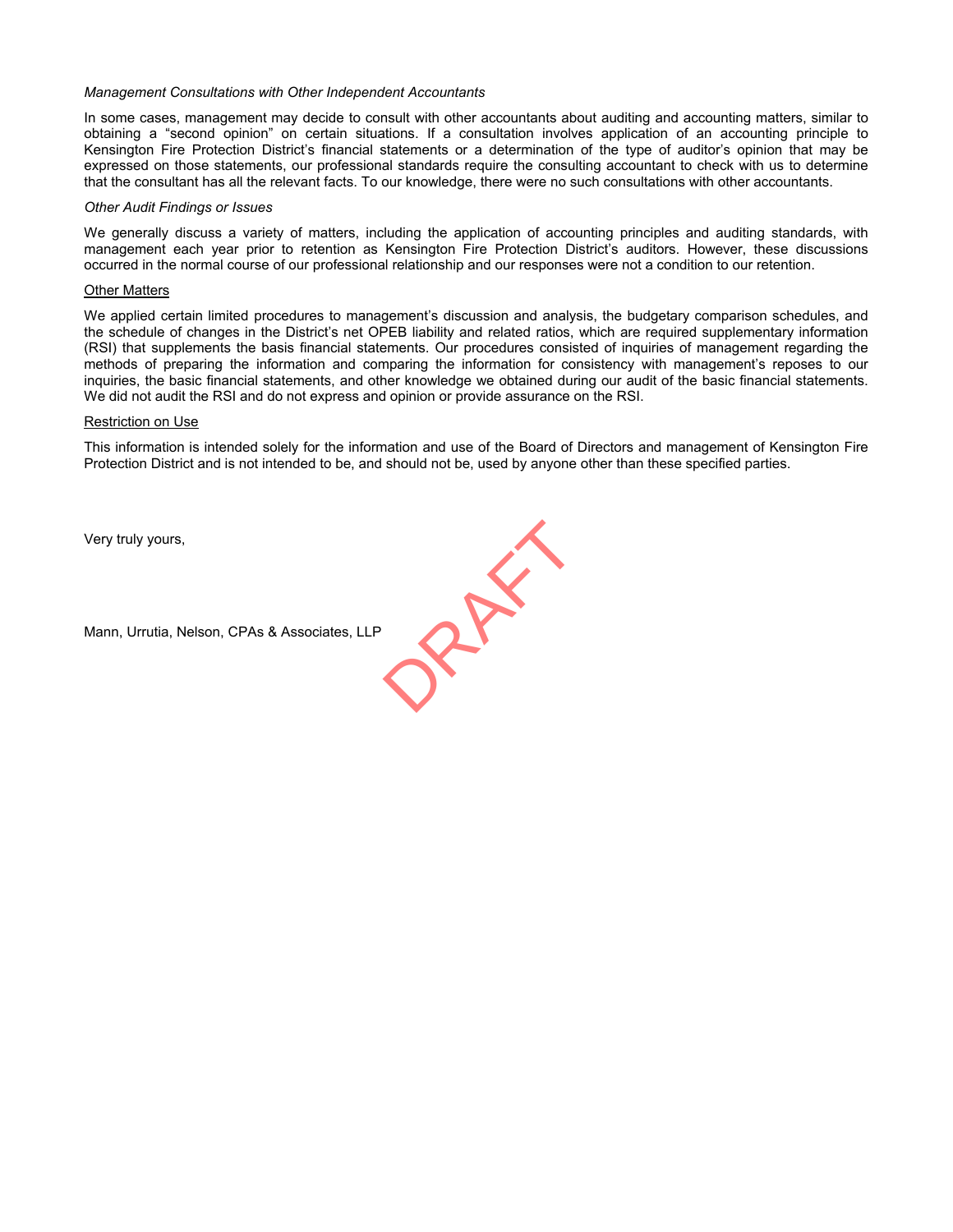# **KENSINGTON FIRE PROTECTION DISTRICT SUMMARY OF AUDIT ADJUSTMENTS June 30, 2021**

|                                                                 | <b>Effect - Increase (Decrease)</b> |                                    |                                                     |                      |                 |  |  |  |
|-----------------------------------------------------------------|-------------------------------------|------------------------------------|-----------------------------------------------------|----------------------|-----------------|--|--|--|
| <b>Description</b>                                              | <b>Assets</b>                       | <b>Liabilities</b>                 | <b>Equity</b>                                       | Revenue              | <b>Expenses</b> |  |  |  |
|                                                                 |                                     |                                    |                                                     |                      |                 |  |  |  |
| <b>Current Year Differences</b>                                 |                                     |                                    |                                                     |                      |                 |  |  |  |
| To adjust net OPEB asset as of<br>measurement date June 30,2020 |                                     | \$<br>48,607                       |                                                     |                      | \$<br>48,607    |  |  |  |
| To record paydown of CalPERS Settlement<br>Liability            |                                     | \$<br>(8, 569)                     |                                                     |                      | \$<br>(8, 569)  |  |  |  |
| <b>Total Income Statement Effect</b>                            |                                     |                                    |                                                     | \$<br>$\blacksquare$ | 40,038<br>\$    |  |  |  |
| <b>Balance Sheet Effect</b>                                     | \$<br>$\blacksquare$                | 40,038<br>$\overline{\mathcal{S}}$ | $\overline{\mathbf{S}}$<br>$\overline{\phantom{a}}$ |                      |                 |  |  |  |
|                                                                 |                                     |                                    |                                                     |                      |                 |  |  |  |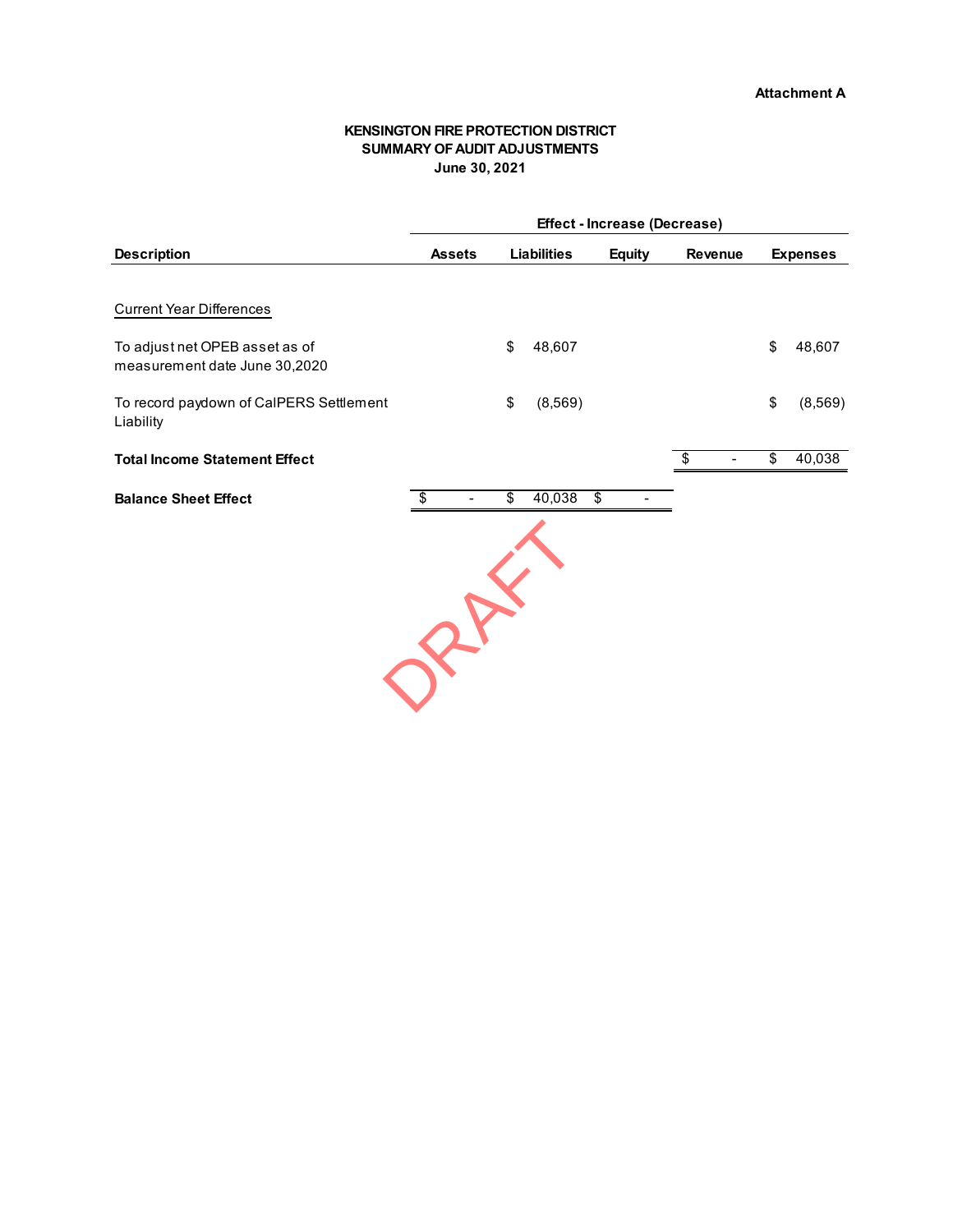MANAGEMENT REPORT FOR THE YEAR ENDED JUNE 30, 2021



MANN, URRUTIA, NELSON, CPAS & ASSOCIATES, LLP 1760 CREEKSIDE OAKS DRIVE, SUITE 160 SACRAMENTO, CALIFORNIA 95833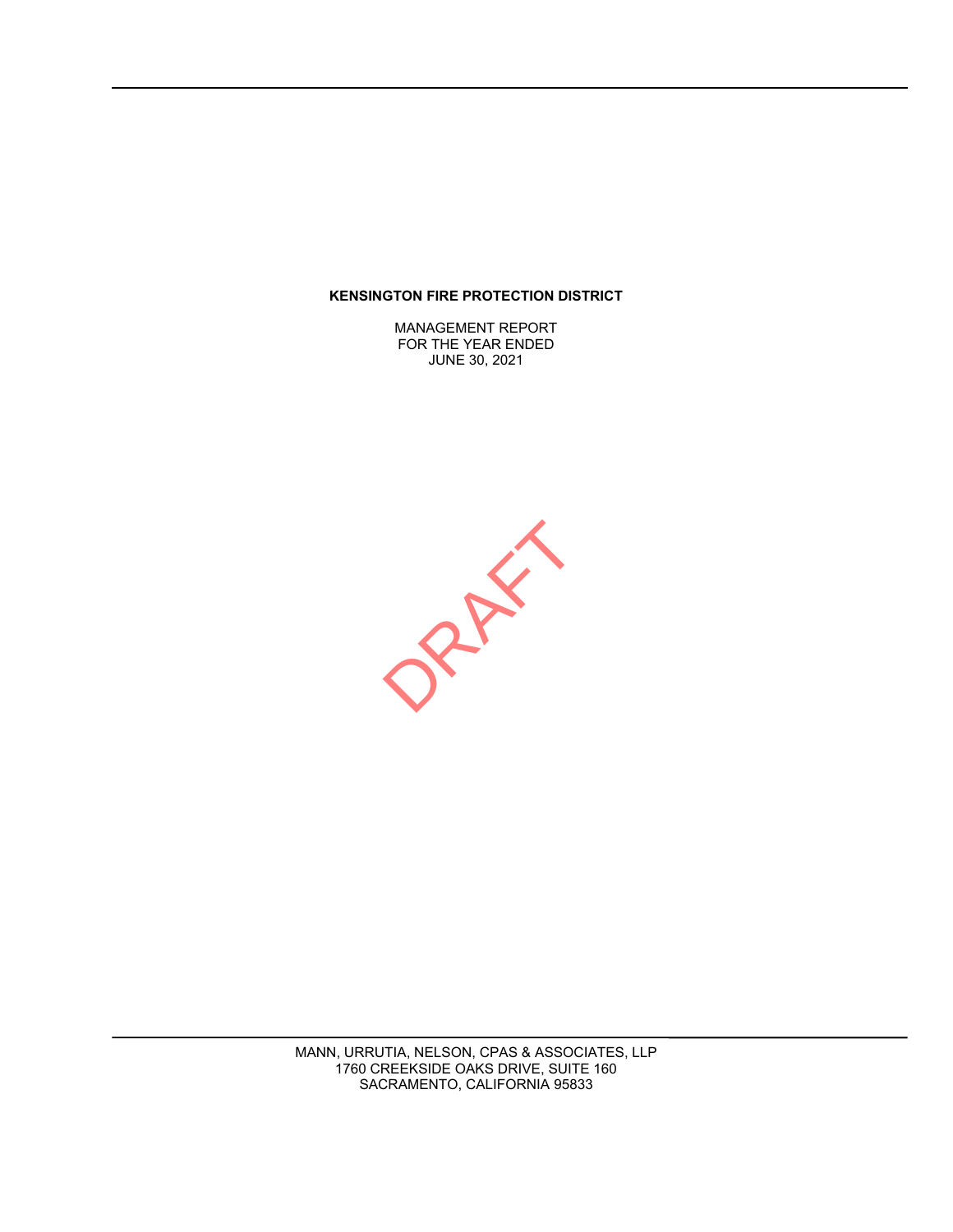#### **MANAGEMENT REPORT**

To the Board of Directors and Management of Kensington Fire Protection District

In planning and performing our audit of the financial statements of Kensington Fire Protection District as of and for the year ended June 30, 2021, in accordance with auditing standards generally accepted in the United States of America, we considered Kensington Fire Protection District's internal control over financial reporting (internal control) as a basis for designing audit procedures that are appropriate in the circumstances for the purpose of expressing our opinion on the financial statements, but not for the purpose of expressing an opinion on the effectiveness of Kensington Fire Protection District's internal control. Accordingly, we do not express an opinion on the effectiveness of the District's internal control.

A deficiency in internal control exists when the design or operation of a control does not allow management or employees, in the normal course of performing their assigned functions, to prevent, or detect and correct, misstatements on a timely basis. A material weakness is a deficiency, or a combination of deficiencies, in internal control, such that there is a reasonable possibility that a material misstatement of the entity's financial statements will not be prevented, or detected and corrected, on a timely basis.

Our consideration of internal control was for the limited purpose described in the first paragraph and was not designed to identify all deficiencies in internal control that might be material weaknesses. Given these limitations, during our audit, we did not identify any deficiencies in internal control that we consider to be material weaknesses. However, material weaknesses may exist that have not been identified. rforming their assigned functial<br>al weakness is a deficiency, or<br>sibility that a material misstaten<br>1, on a timely basis<br>for the limited purpose descr<br>mal control that might be materificiencies in internal control that<br>at

During our audit we became aware of a matter that is an opportunity for strengthening internal controls and operating efficiency. The memorandum that accompanies this letter summarizes our comment and suggestion regarding the matter. This letter does not affect our report dated January 25, 2021, on the financial statements of Kensington's Fire Protection District.

We will review the status of these comments during our next audit engagement. We have already discussed these comments and suggestions with the District's management, and we will be pleased to discuss them in further detail at your convenience, to perform any additional study of these matters, or to assist you in implementing the recommendations.

This communication is intended solely for the information and use of management, Board of Directors, and others within Kensington Fire Protection District, and is not intended to be, and should not be, used by anyone other than these specified parties.

Sincerely,

Mann, Urrutia, Nelson, CPAs & Associates, LLP Sacramento, California January 25, 2021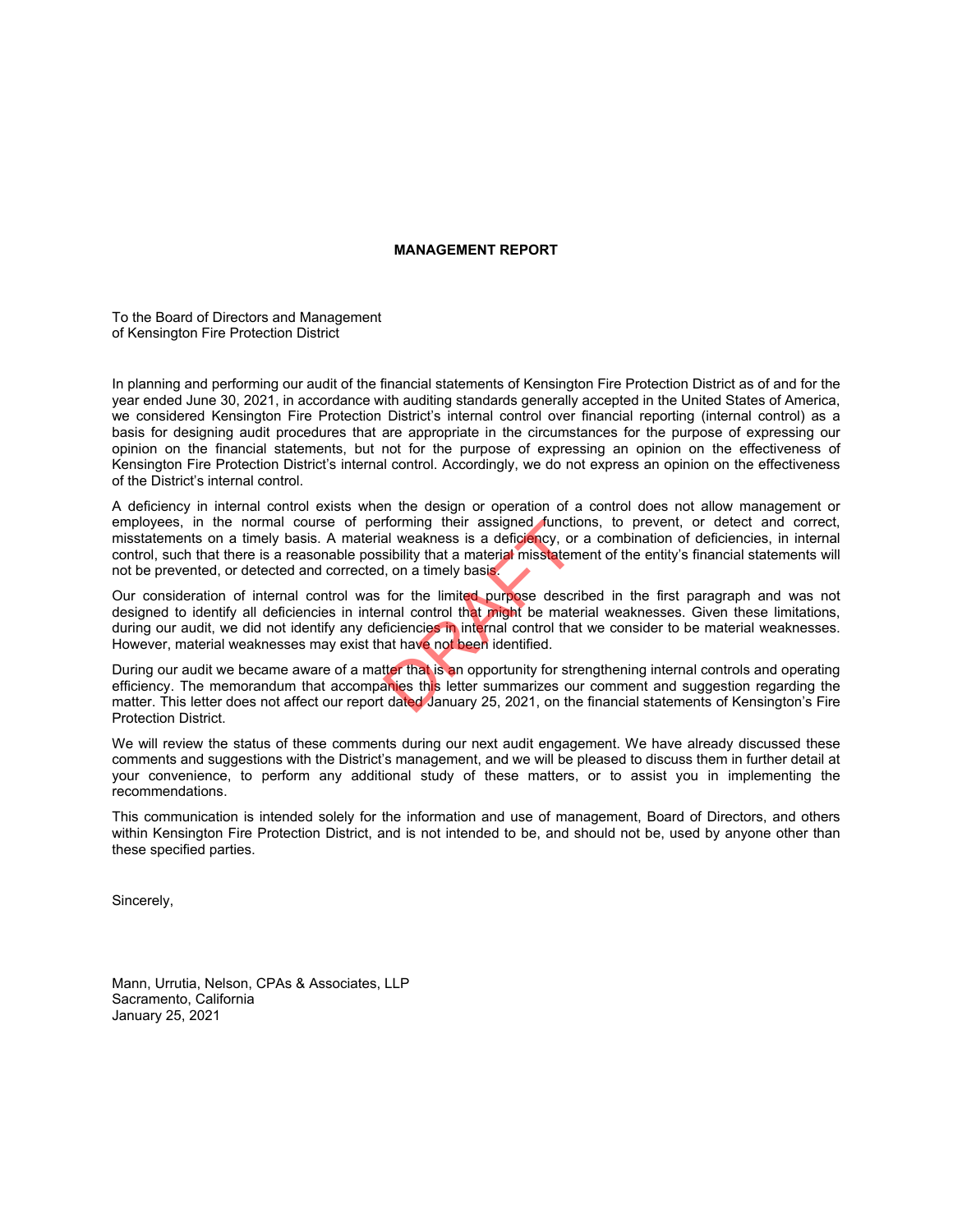### **KENSINGTON FIRE PROTECTION DISTRICT SUMMARY OF CURRENT YEAR FINDINGS AND RECOMMENTATIONS JUNE 30, 2021**

#### **Accounts Receivable (Repeat Finding)**

We noted during our testing of Accounts Receivable a large volume of activity dating back to at least calendar year 2001 that should be cleared from the District's general ledger. We recommend that District's management review Accounts Receivable sub-ledger for stale activity.

**Management Response:** The GM is working with Maze & Associates to clear any stale activity.

## **Accounts Payable**

We noted during our testing of Accounts Payable a large volume of activity dating back to at least calendar year 2000 that should be cleared from the District's general ledger. We recommend that District's management review Accounts Payable sub-ledger for stale activity.

**Management Response:** The GM is working with Maze & Associates to clear any stale activity.

# **Capital Assets**

During our testing of the District's capital assets we identified an asset that had been disposed but was still included in the asset listing and included as part of the fixed asset general ledger balance. We recommend that management implement a process to review and update the fixed asset listing monthly. During our testing of the District's capital assets we identified an asset that<br>in the asset listing and included as part of the fixed asset general ledger b<br>implement a process to review and update the fixed asset listing

**Management Response:** Maze & Associates has been directed to update the fixed asset listing for asset disposals